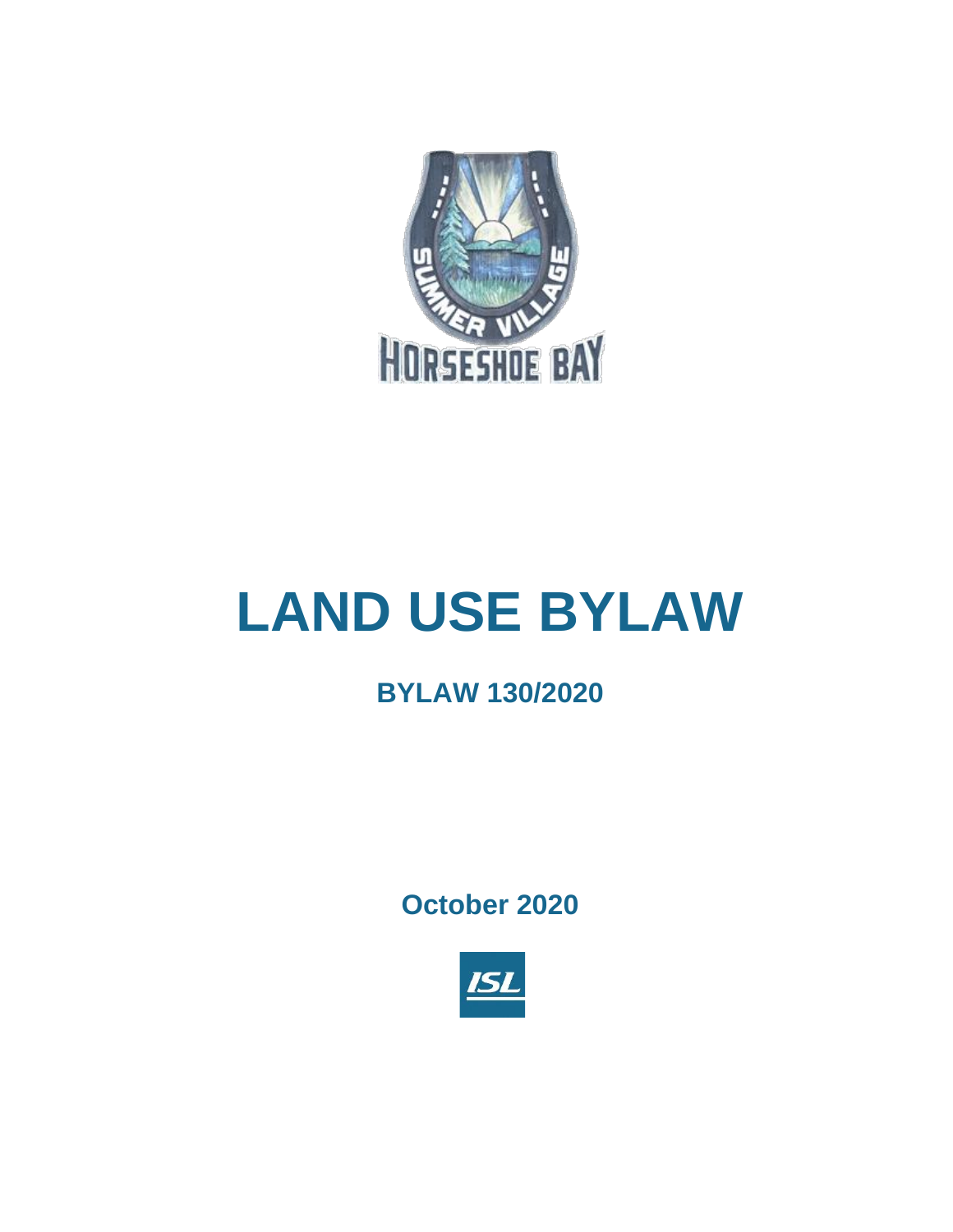## **SUMMER VILLAGE OF HORSESHOE BAY PROVINCE OF ALBERTA BY-LAW NO. 130/2020**

## **A Bylaw of the Summer Village of Horseshoe Bay in the Province of Alberta, to Adopt the Land Use Bylaw of the Summer Village of Horseshoe Bay.**

**\_\_\_\_\_\_\_\_\_\_\_\_\_\_\_\_\_\_\_\_\_\_\_\_\_\_\_\_\_\_\_\_\_\_\_\_\_\_\_\_\_\_\_\_\_\_\_\_\_\_\_\_\_\_\_\_\_\_\_\_\_\_\_\_\_\_\_**

WHEREAS, Section 639 of the *Municipal Government Act*, 2000 as amended, provides that a municipal council shall, by bylaw, adopt a Land Use Bylaw for the purpose of regulating and controlling the use and development of land and buildings within the municipality.

NOW THERFORE, under the authority and subject to the provisions of the *Municipal Government Act*, and by virtue of all other powers enabling it, the Council of the Summer Village of Horseshoe Bay hereby assembled enacts as follows:

- 1. Bylaw 130/2020, adopting this document as the Land Use Bylaw (2020) insofar as it affects lands within the Summer Village of Horseshoe Bay, is hereby adopted.
- 2. Bylaw 74/2006 adopting the Summer Village of Horseshoe Bay Land Use Bylaw insofar as it affects lands with the Summer Village of Horseshoe Bay, is hereby repealed.

Read for a **First** time in council this 15<sup>th</sup> day of August, 2020.

Original signed by Gary Burns .

Mayor

\_Original signed by Norman Briscoe .

\_\_\_\_\_\_\_\_\_\_\_\_\_\_\_\_\_\_\_\_\_\_\_\_\_\_\_\_\_\_\_\_\_\_\_

\_\_\_\_\_\_\_\_\_\_\_\_\_\_\_\_\_\_\_\_\_\_\_\_\_\_\_\_\_\_\_\_\_\_\_

\_\_\_\_\_\_\_\_\_\_\_\_\_\_\_\_\_\_\_\_\_\_\_\_\_\_\_\_\_\_\_\_\_\_\_

Chief Administrative Officer

Read for a **Second** time in council this \_\_\_\_\_ day of \_\_\_\_\_\_\_\_\_\_, 2022

Mayor

\_\_\_\_\_\_\_\_\_\_\_\_\_\_\_\_\_\_\_\_\_\_\_\_\_\_\_\_\_\_\_\_\_\_\_ Chief Administrative Officer

Read for a **Third and Final** time this \_\_\_\_\_\_ day of \_\_\_\_\_\_\_\_\_\_\_, 2022

Mayor

Chief Administrative Officer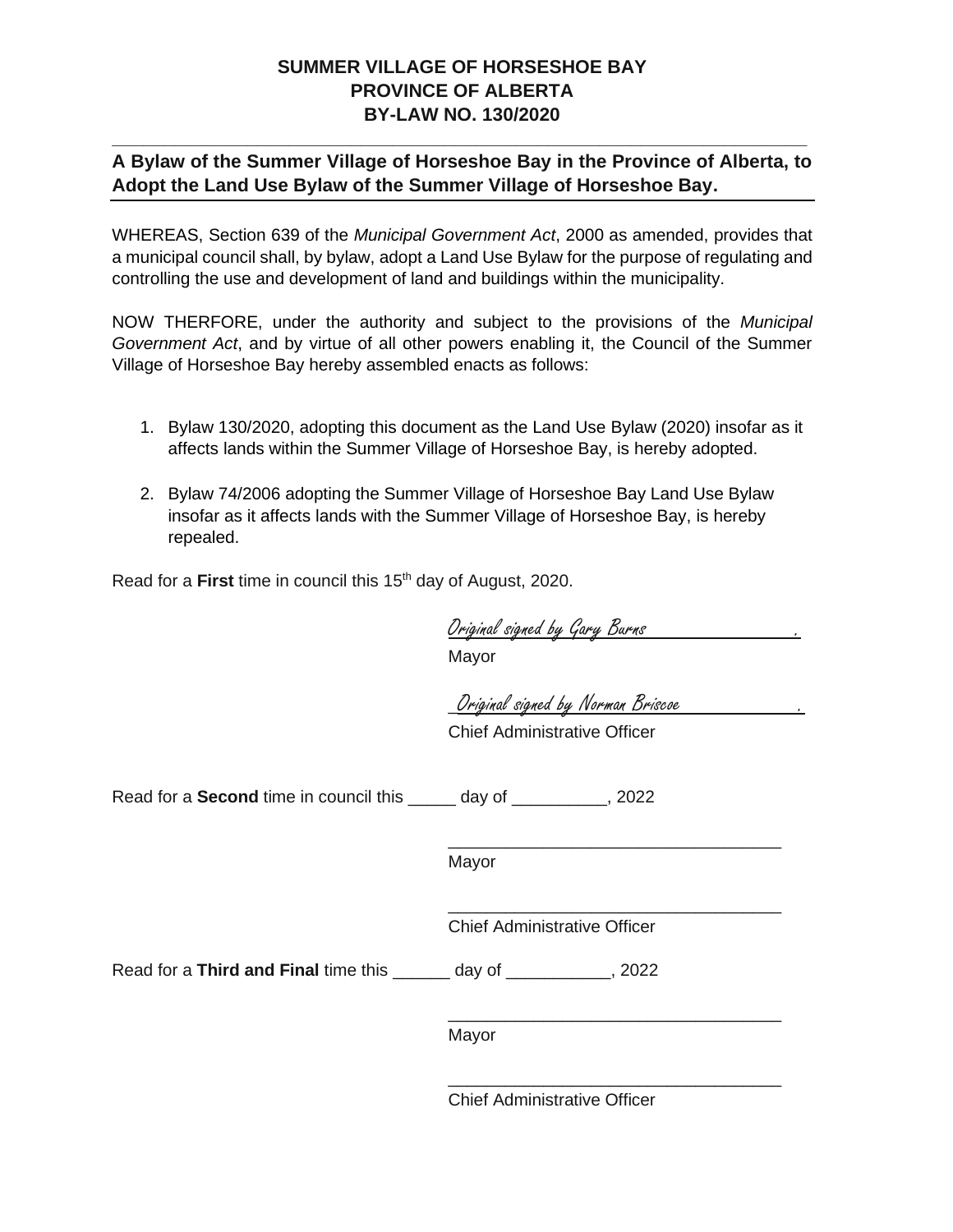# **ACKNOWLEDGEMENTS**

The Summer Village of Horseshoe Bay Land Use Bylaw (LUB) would not have been accomplished without the support of Village residents, Council and administration, who have provided their perspectives, passion and commitment to creating a vision and direction for the Summer Village.

The project team would like to acknowledge the following individuals who shared their time, expertise, knowledge and support to discuss strategies and aspirations in the Summer Village of Horseshoe Bay.



**Summer Village of Horseshoe Bay State 10 are September 2016** In Partnership with: St. Paul, AB T0A 3A0 7909 -51 Avenue NW

**Council** Mayor Gary Burns Deputy Mayor Dave Amyotte Councillor Eli Gushaty

## **Administration** Norman Briscoe,

Chief Administrative Officer



PO Box 1778 **ISL Engineering and Land Services Ltd.** Edmonton, AB T6E 5L9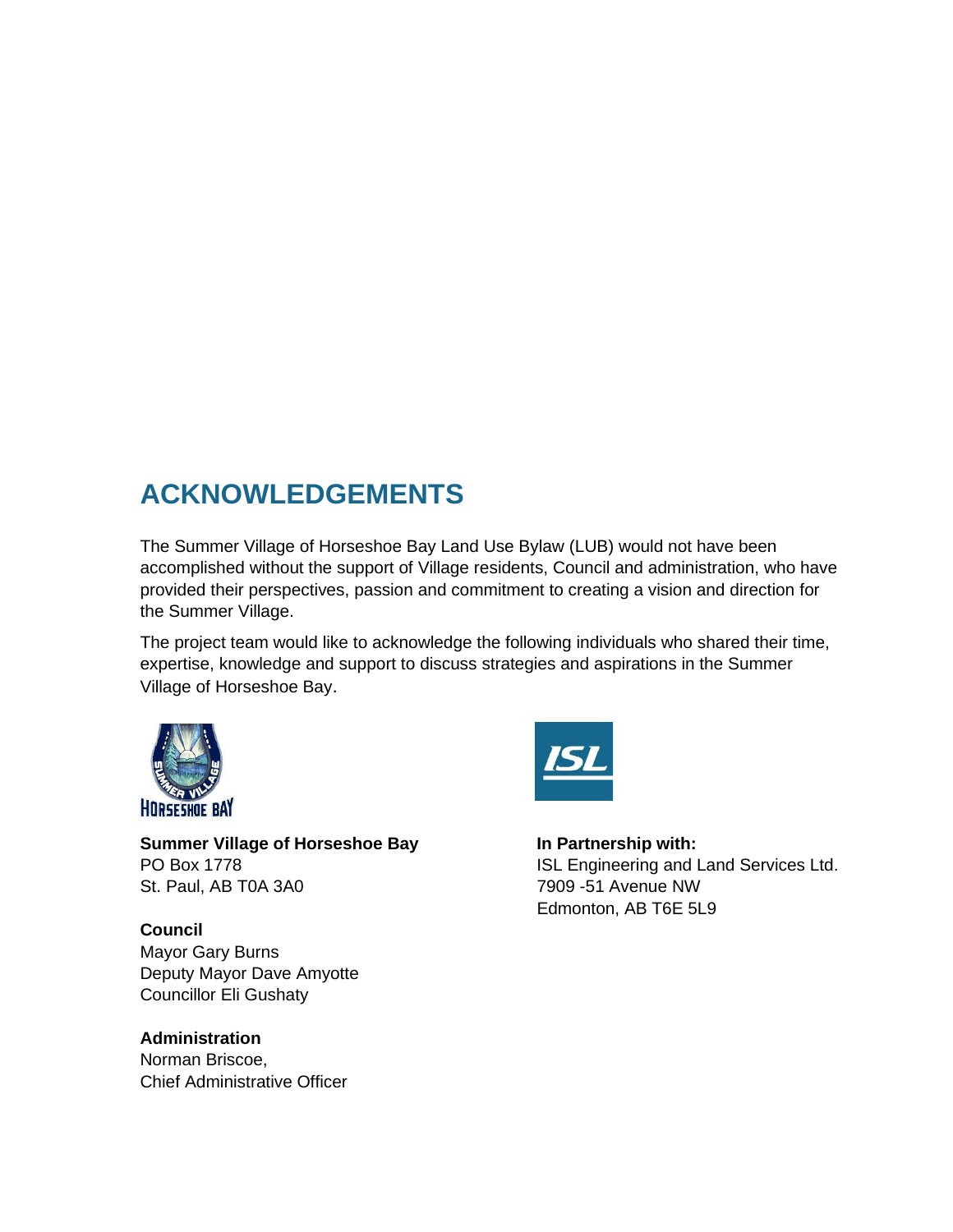## **Table of Contents**

| 1.1  | <b>Title</b>                                            | 1                         |
|------|---------------------------------------------------------|---------------------------|
| 1.2  | Purpose                                                 | $\mathbf{1}$              |
| 1.3  | Application                                             | $\mathbf{1}$              |
| 1.4  | Conformity with Bylaw                                   | 1                         |
| 1.5  | <b>Additional Requirements</b>                          | $\mathbf{1}$              |
| 1.6  | Interpretation                                          | 1                         |
| 1.7  | Severability                                            | $\mathbf{1}$              |
|      |                                                         |                           |
|      |                                                         |                           |
| 2.1  | Establishment of Development Authorities                | $\overline{2}$            |
| 2.2  | Duties and Powers of Development Authorities            | $\overline{2}$            |
| 2.3  | Subdivision and Development Appeal Board                | $\ensuremath{\mathsf{3}}$ |
| 2.4  | Subdivision Authority                                   | 3                         |
| 2.5  | The Development Authority's Discretion and Variances    | 3                         |
|      |                                                         | 5                         |
| 3.1  | Development Permits Not Required                        | 5                         |
| 3.2  | <b>Development Permit Applications</b>                  | $\,6\,$                   |
| 3.3  | <b>Subdivision Applications</b>                         | $\,6$                     |
| 3.4  | Complete Development Permit and Subdivision Application | $\overline{7}$            |
| 3.5  | Notification and Electronic Means                       | $\overline{7}$            |
| 3.6  | <b>Permit Referrals</b>                                 | 8                         |
| 3.7  | Variance Request                                        | 8                         |
| 3.8  | <b>Conditions of Development Permit</b>                 | 8                         |
| 3.9  | Notice of Decision                                      | 9                         |
| 3.10 | <b>Permit Validity</b>                                  | 10                        |
| 3.11 | <b>Development Appeals</b>                              | 11                        |
| 3.12 | Non-conforming Building and Uses                        | 11                        |
| 3.13 | Contravention                                           | 11                        |
| 3.14 | <b>Right of Entry</b>                                   | 11                        |
| 3.15 | <b>Stop Orders</b>                                      | 12                        |
| 3.16 | <b>Penalties</b>                                        | 12                        |
| 3.17 | <b>Amendment Applications</b>                           | 12                        |
| 3.18 | <b>Amendment Process</b>                                | 13                        |
|      |                                                         |                           |
|      |                                                         | 15                        |
| 4.1  | <b>Land Use District</b>                                | 15                        |
| 4.2  | Land Use District Map                                   | 15                        |
| 4.3  | Residential Single Family (R1) District                 | 16                        |
| 4.4  | Public Park (P) District                                | 19                        |
| 4.5  | Natural Area (NA) District                              | 20                        |
| 4.6  | Crown Land (CL) District                                | 21                        |
| 4.7  | Direct Control (DC) District                            | 22                        |
|      |                                                         | 23                        |
| 5.1  | Access                                                  | 23                        |
| 5.2  | <b>Accessory Buildings</b>                              | 23                        |
| 5.3  | <b>Controlled Appearance</b>                            | 25                        |
| 5.4  | <b>Environmental Standards</b>                          | 25                        |
| 5.5  | Fencing and Screening                                   | 25                        |
| 5.6  | Grading and Drainage                                    | 25                        |
| 5.7  | <b>Height of Buildings</b>                              | 26                        |
| 5.8  | Lot Density                                             | 26                        |
| 5.9  | Landscaping                                             | 26                        |
| 5.10 | Objects Prohibited or Restricted in Yards               | 26                        |
| 5.11 | <b>Parking Requirements</b>                             | 27                        |
| 5.12 | <b>Permitted Encroachments</b>                          | 27                        |
|      |                                                         |                           |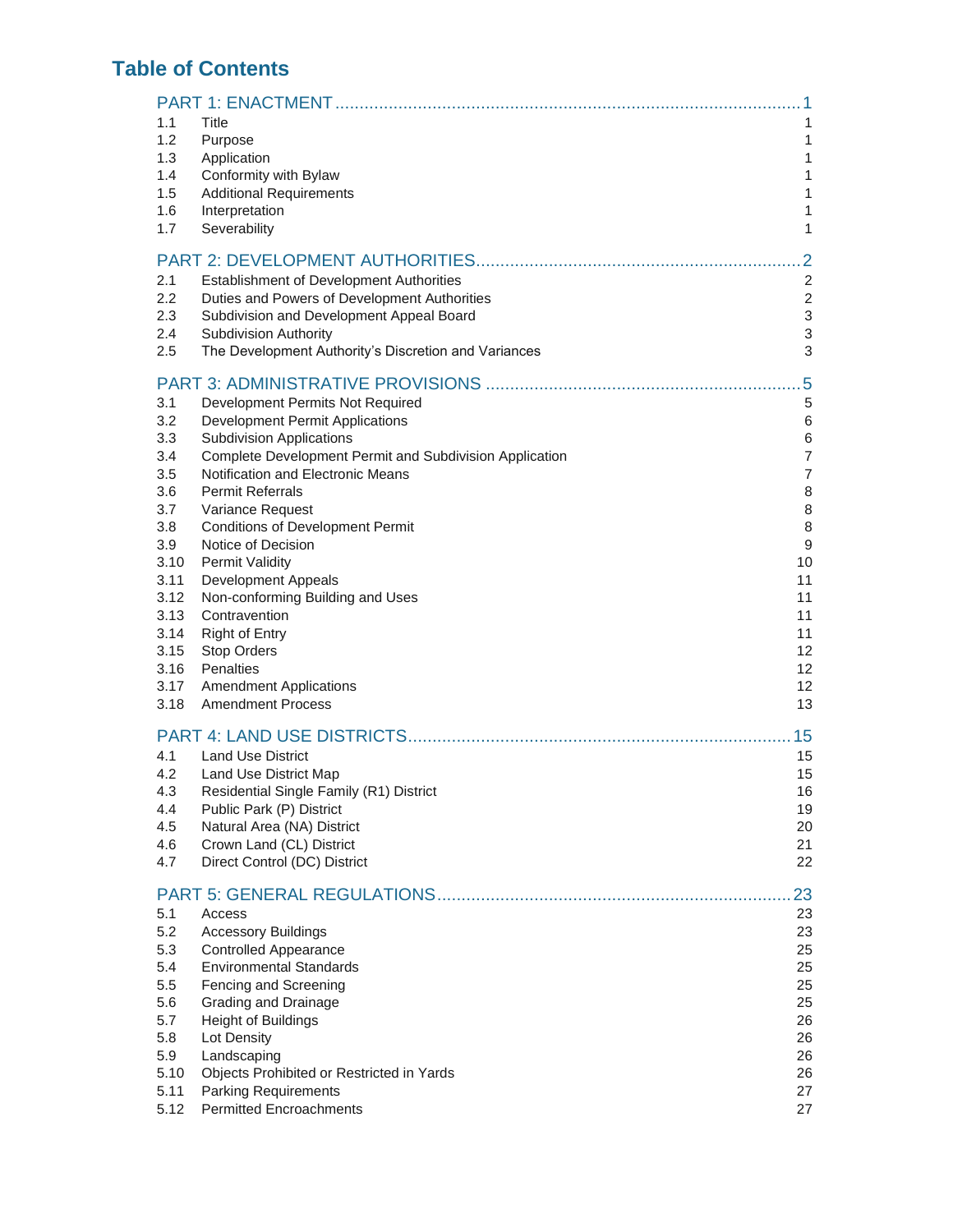| 5.13 | <b>Relocated Buildings</b>                | 27 |
|------|-------------------------------------------|----|
| 5.14 | Sewage Disposal System                    | 27 |
| 5.15 | <b>Sign Regulations</b>                   | 27 |
| 5.16 | Shoreline Reserve and Crown Bed and Shore | 27 |
| 5.17 | Substandard Lots                          | 27 |
| 5.18 | <b>Topsoil Excavation</b>                 | 28 |
|      |                                           | 29 |
| 6.1  | Garage and Garden Suites                  | 29 |
| 6.2  | Home Occupations                          | 29 |
| 6.3  | <b>Manufactured Homes</b>                 | 29 |
| 6.4  | <b>Recreational Vehicles</b>              | 30 |
| 6.5  | <b>Secondary Suites</b>                   | 30 |
| 6.6  | Solar Collectors                          | 30 |
|      | <b>PART 7: DEFINITIONS</b>                | 31 |

## **SCHEDULES**

| Schedule A Amendments            |
|----------------------------------|
| Schedule B Land Use Bylaw Forms  |
| Schedule C Land Use District Map |

## FIGURES

| Figure 5.1 | Location of Accessory Buildings |  |
|------------|---------------------------------|--|
|            |                                 |  |
|            |                                 |  |

- Figure 5.2 Building Height
- Figure 7.1 Definition of Yards

## TABLES

Table 2 Minor Agricultural Pursuits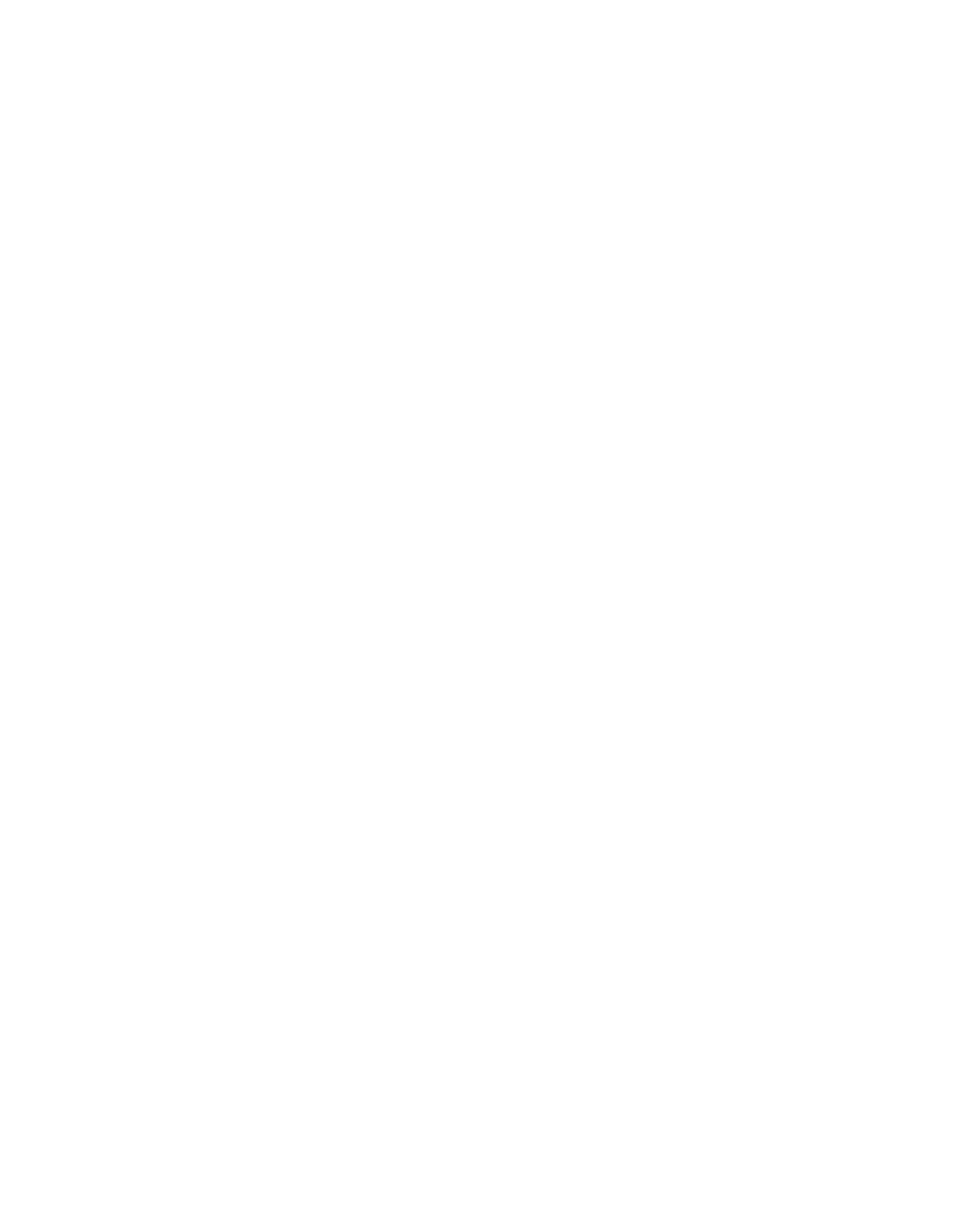## <span id="page-6-0"></span>**PART 1: ENACTMENT**

## <span id="page-6-1"></span>**1.1 Title**

This Bylaw may be cited as the "Summer Village of Horseshoe Bay Land Use Bylaw".

## <span id="page-6-2"></span>**1.2 Purpose**

The purpose of this Bylaw is to regulate and control the use and Development of land and Buildings as per the requirements of the Municipal Government Act (Act) in order to achieve the orderly and economic Development of land, to support the efficient use of Summer Village infrastructure, and to implement the objectives and policies of the Municipal Development Plan.

## <span id="page-6-3"></span>**1.3 Application**

The provisions of this Bylaw apply to all land and Buildings within the boundaries of the Summer Village.

## <span id="page-6-4"></span>**1.4 Conformity with Bylaw**

No person shall commence any Development unless it is in accordance with this Bylaw and the conditions of a Development Permit issued pursuant to this Bylaw, where such a permit is required.

## <span id="page-6-5"></span>**1.5 Additional Requirements**

In addition to meeting the requirements of this Bylaw, it is the responsibility of the applicant to obtain other such permits, approvals or licenses that may be required by the Summer Village, the Province of Alberta, or Government of Canada.

## <span id="page-6-6"></span>**1.6 Interpretation**

For the purpose of interpreting this Bylaw, the definitions provided in Section 7 shall apply.

- a) In the event of conflict between the Bylaw and Act, the Act shall take precedence.
- b) If there is conflict between the Bylaw's text and maps or drawings, the text shall prevail.
- c) If there is conflict between metric and imperial measures, the metric shall prevail.

## <span id="page-6-7"></span>**1.7 Severability**

In the event that any portion of this Bylaw is found invalid or is overturned by a Court of Law, the validity of the remaining portions of this Bylaw shall not be affected.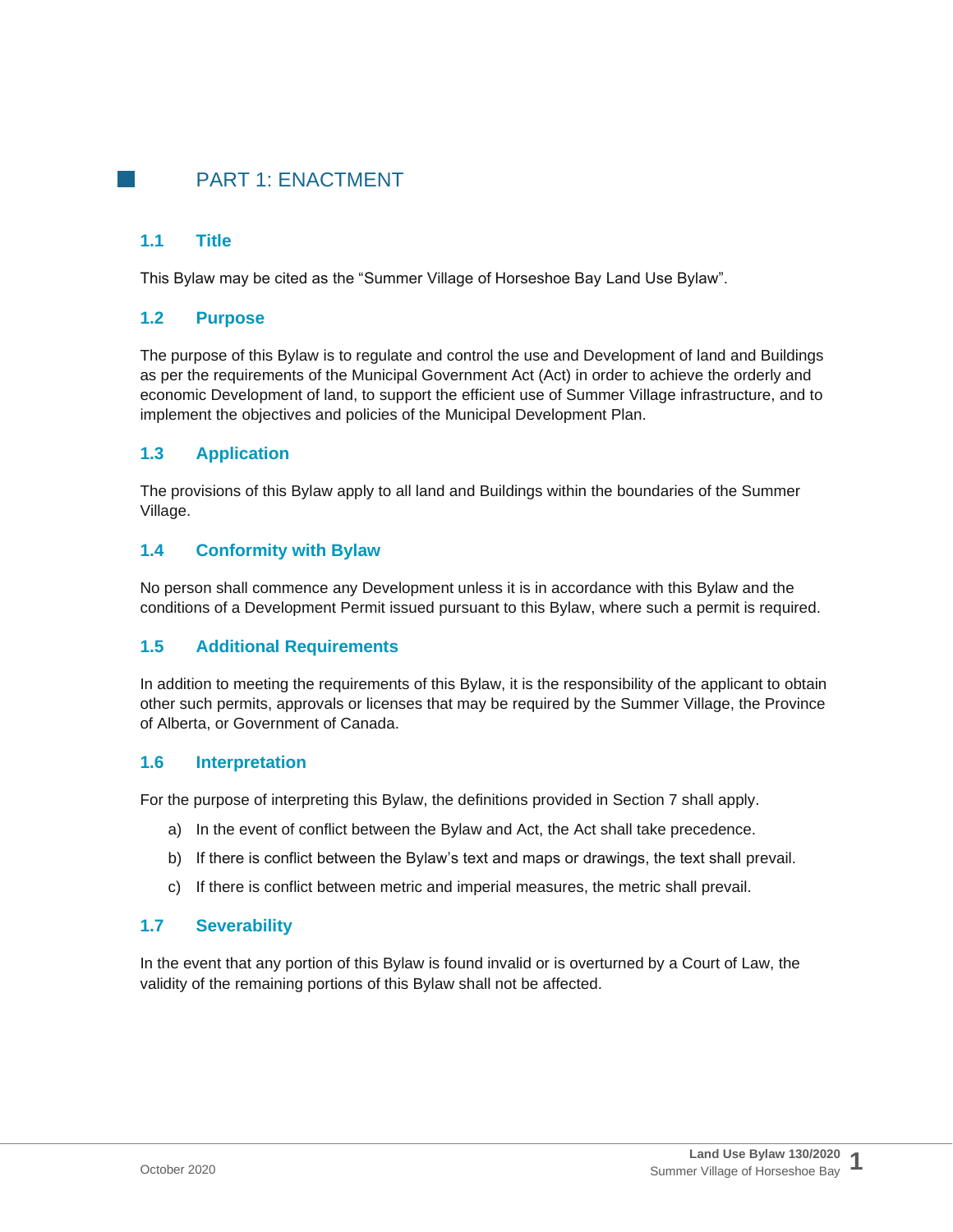## <span id="page-7-0"></span>**PART 2: DEVELOPMENT AUTHORITIES**

## <span id="page-7-1"></span>**2.1 Establishment of Development Authorities**

- 1. The Development Authority is hereby established.
- 2. The Development Authority, shall be:
	- a) The Development Officer pursuant to Section 2.2.1;
	- b) The Municipal Planning Commission pursuant to Section 2.2.2; and
	- c) Council pursuant to Section 2.2.3.

## <span id="page-7-2"></span>**2.2 Duties and Powers of Development Authorities**

- 1. The Development Officer:
	- a) Shall be hereby appointed a "Designated Officer" for the purpose of entering and inspecting land;
	- b) Shall keep and maintain for public inspection at reasonable times a copy of this Bylaw and all amendments in Schedule A – Amendments thereto and ensure copies are available to the public;
	- c) Shall administer this Bylaw and receive, process and review all Development Permit and subdivision applications;
	- d) Shall keep and maintain for the inspection of the public during office hours, a register of all Development Permit applications, and decisions;
	- e) Shall issue decisions, with or without conditions, for all Development Permit applications for those uses listed as Permitted Uses and Discretionary Uses in the subject land use district;
	- f) May refer any Development Permit application to the Municipal Planning Commission for comment or a decision; and
	- g) Shall refer all Development Permit applications located in a Direct Control District to Council.
- 2. The Municipal Planning Commission:
	- a) Shall undertake the responsibilities and duties established by separate bylaw;
	- b) Shall provide comment to the Development Officer upon receipt of a Development Permit application referral; and
	- c) Shall render decisions upon any Development Permit applications referred to it by the Development Officer.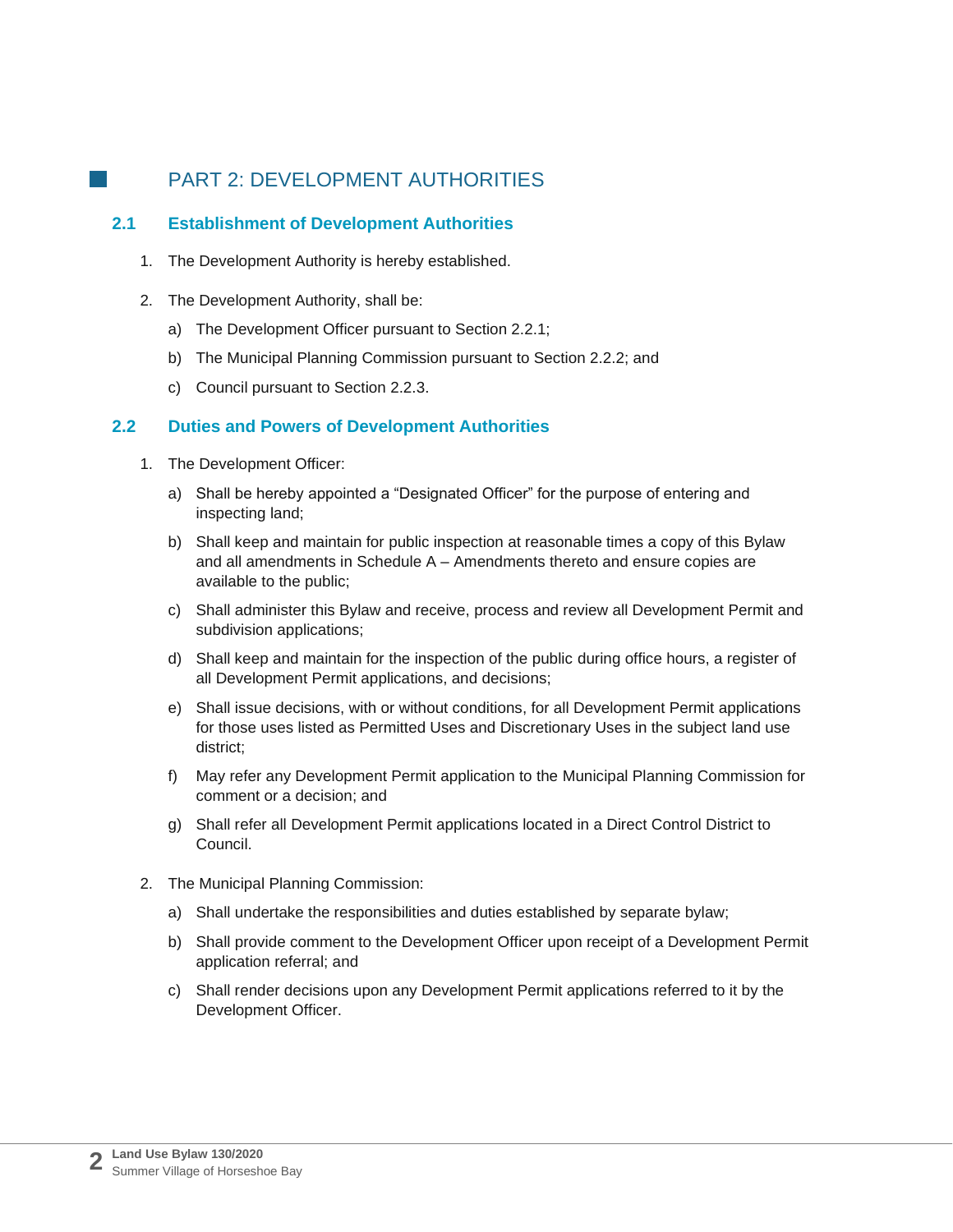

- 3. Council:
	- a) Shall make decisions on all Development Permit applications for Direct Control Districts, unless otherwise delegated within the provisions of that District.
	- b) May authorize the Development Authority to prepare and use such forms and notices as are required for the purpose of administering this Bylaw.
	- c) Shall, from time to time, establish such fees as required for the purpose of administering this Bylaw.

#### <span id="page-8-0"></span>**2.3 Subdivision and Development Appeal Board**

The Subdivision and Development Appeal Board (SDAB) and its responsibilities are established by separate bylaw.

#### <span id="page-8-1"></span>**2.4 Subdivision Authority**

The Subdivision Authority and its responsibilities are established by separate Bylaw.

#### <span id="page-8-2"></span>**2.5 The Development Authority's Discretion and Variances**

- 1. The Development Authority shall consider and decide upon applications for Development Permits within forty (40) days of the receipt of the application in its complete form. If a decision is not made within forty (40) days, the application shall at the option of the applicant be deemed refused.
	- a) If a decision is not made within forty (40) days, as specified in Subsection 2.5.1, the applicant may enter into an agreement with the Development Authority to extend the forty (40) day period.
- 2. A Development Permit application for a use that is not listed as a Permitted Use or a Discretionary Use in the subject Land Use District shall be refused.
- 3. Notwithstanding Section 2.5.2, the Development Authority may determine that the proposed use of land or a Building is similar in character and purpose to a use listed under that Land Use District, despite that the use is not listed as Permitted Use or Discretionary Use in this Bylaw, the Development Authority may issue a Development Permit.
- 4. In making a decision on a Development Permit for a Permitted Use, the Development Authority shall:
	- a) Approve with or without conditions, an application for a Development Permit where the proposed Development conforms with this Bylaw; or
	- b) Refuse an application for a Development Permit if the proposed Development does not conform to the Bylaw.
- 5. In making a decision on an application for a Discretionary Use, the Development Authority:
	- a) May approve, either permanently or for a limited period of time, a Development Permit application that meets the requirements of this Bylaw, with or without conditions;
	- b) May refuse a Development Permit application even though it meets the requirements of this Bylaw;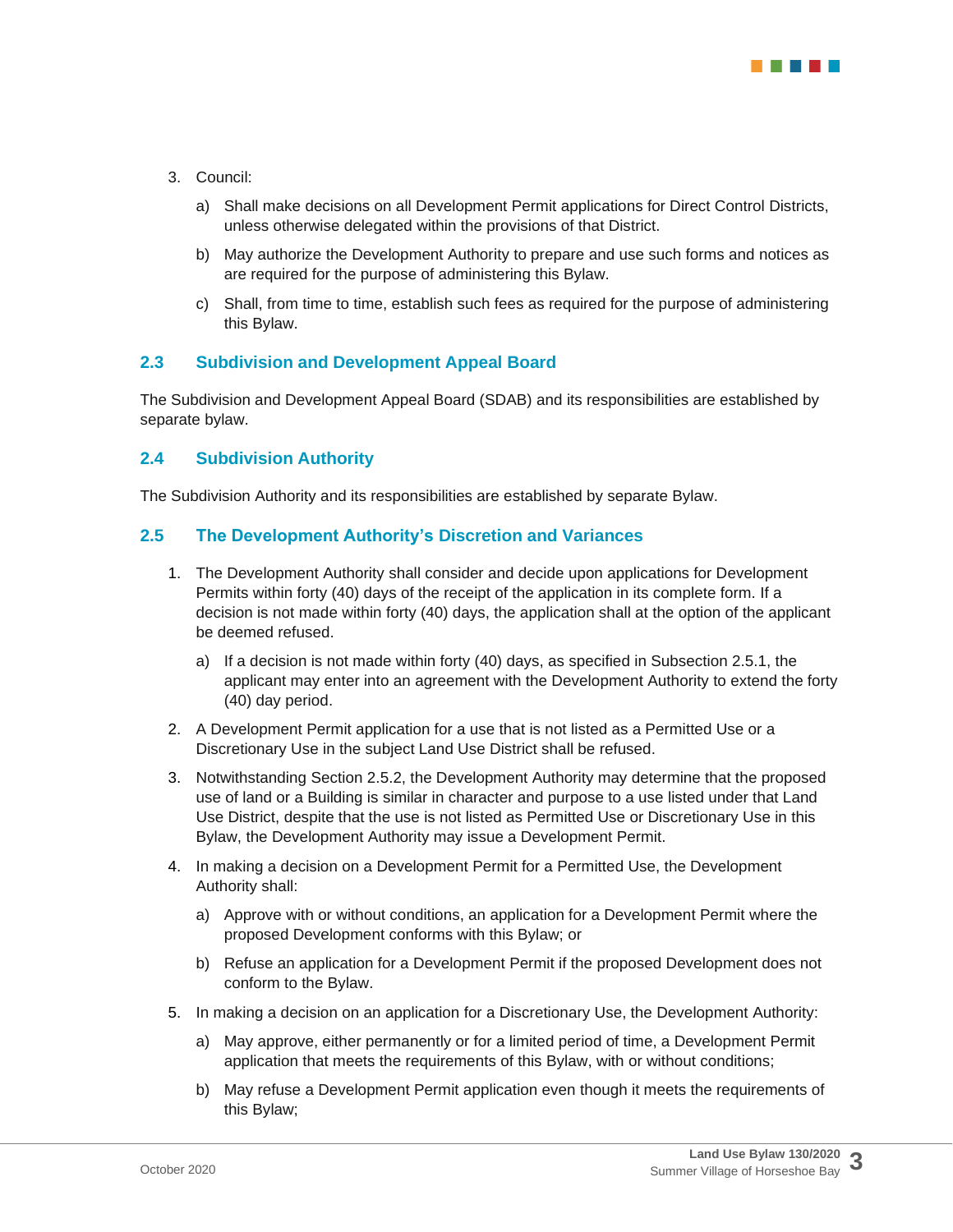- c) Shall refuse, a Development Permit application if the proposed Development does not conform with this Bylaw.
- 6. In reviewing a Development Permit application for a Discretionary Use, the Development Authority shall have regard to:
	- a) The purpose and intent of the Act, any Statutory Plans adopted by the municipality, and the purpose of the District; and
	- b) The context and merits of the application, including but not limited to:
		- i. Its conformity to the Act, Statutory Plans, and this Bylaw; and
		- ii. The design, character and appearance of the Development, and its compatibility with surrounding Development.
- 7. The Development Authority shall refuse an application for a Development Permit that is deemed to be incomplete in accordance with Section 3.2, and the Subdivision Authority shall refuse an application for a subdivision that is deemed to be incomplete in accordance with Section 3.3.
- 8. The Development Authority may allow a variance to any prescribed regulation, if in the opinion of the Development Authority:
	- a) The proposed variance would not result in a Development that will
		- i. Unduly interfere with the amenities of the neighbourhood; or
		- ii. Materially interfere with or affect the use, enjoyment or value of neighbourhood properties; and
	- b) The proposed Development conforms to a Statutory Plan, the purpose of the District, and the use prescribed for the land or building in this Bylaw.
- 9. Notwithstanding any other provisions of this Bylaw, a vacant Lot held in separate ownership from adjoining parcels on the effective date of this Bylaw, having less than the minimum area of width may, at the discretion of the Development Authority, be used for any purpose allowed for in the District in which the Lot is located. A building may be erected on the Lot provided that all other applicable provisions in this Bylaw are satisfied.
- 10. A Variance will not be allowed if the granting of the variance results in a Development which does not meet the requirements of the Subdivision and Development Regulation.
- 11. In the event that a variance is granted, the Development Authority shall specify the nature of the approved variance in a Development Permit.

**4**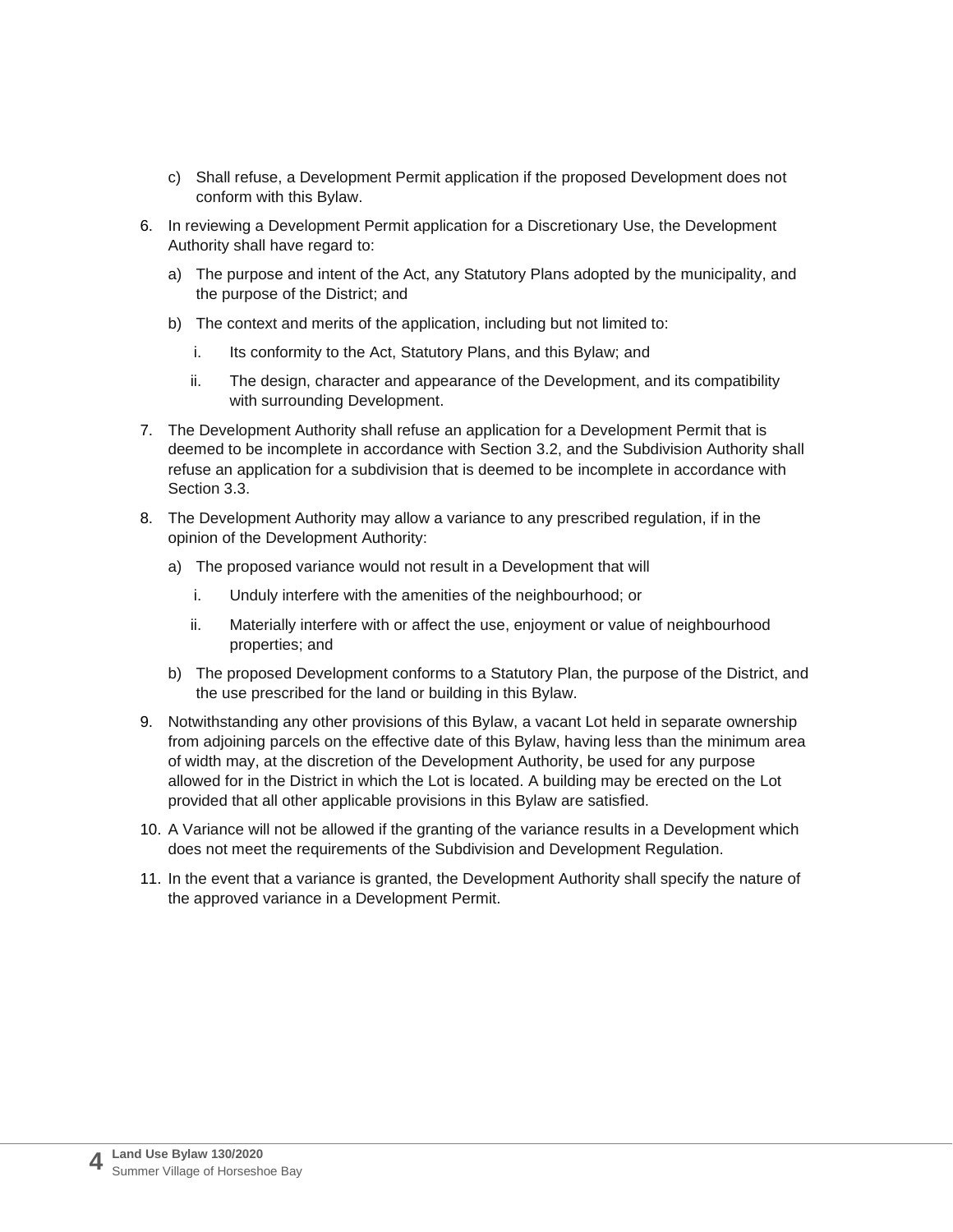## <span id="page-10-0"></span>**3.0** PART 3: ADMINISTRATIVE PROVISIONS

## <span id="page-10-1"></span>**3.1 Development Permits Not Required**

- 1. The following developments do not require a Development Permit provided that the development complies with all other requirements of this Bylaw:
	- a) The maintenance and repair of public works, services, and utilities carried out by or on behalf of federal, provincial or municipal authorities on land which is publicly owned or controlled;
	- b) The carrying out of works of maintenance or repair to any building, provided that such works do not include structural alterations or major works of renovation that would require a permit under the Safety Codes Act;
	- c) The completion and use of a building which was lawfully under construction on the date this Bylaw comes into effect, provided that the building is completed in accordance with the terms of any Development Permit granted, subject to the conditions of that Development Permit, and provided also that the building is completed within a period of twelve (12) months from the date this Bylaw comes into effect;
	- d) In all districts, construction of an accessory building with no permanent foundation that is less than 13.8 m² (148.5 ft²) or less in floor area, if the development complies with the provisions of Section 5.2 of this Bylaw;
	- e) Sidewalks, Patios and Decks that are not more than 0.6 m (2 ft.) off the ground.
	- f) The construction of gates, fences or walls or other means of enclosure (except on corner lots) less than 1.82 m (6 ft.) in height, and the maintenance, improvement and other alterations of any gates, fences, or walls or other means of enclosure;
	- g) Landscaping where the proposed grades will not adversely affect the subject or abutting properties, except where landscaping forms part of a Development that requires a Development Permit;
	- h) The continued use of Minor Agricultural Pursuits;
	- i) A Solar Collector located on a roof or a wall of a Building that meets the provisions of Section 6.6 of this Bylaw;
	- j) The demolition or removal of any building or structure for which a Development Permit would not be required pursuant to subsections (d) through (j);
	- k) A temporary, On-Site Sign of a non-commercial nature, which does not exceed 1 m² (11 ft²) in area and 1.5 m (5 ft.) in height and is intended to advertise the sale or lease of the property, garage sale and election signs.
	- l) A permanent, On-Site Sign displaying the address and names of owners or occupants of the property.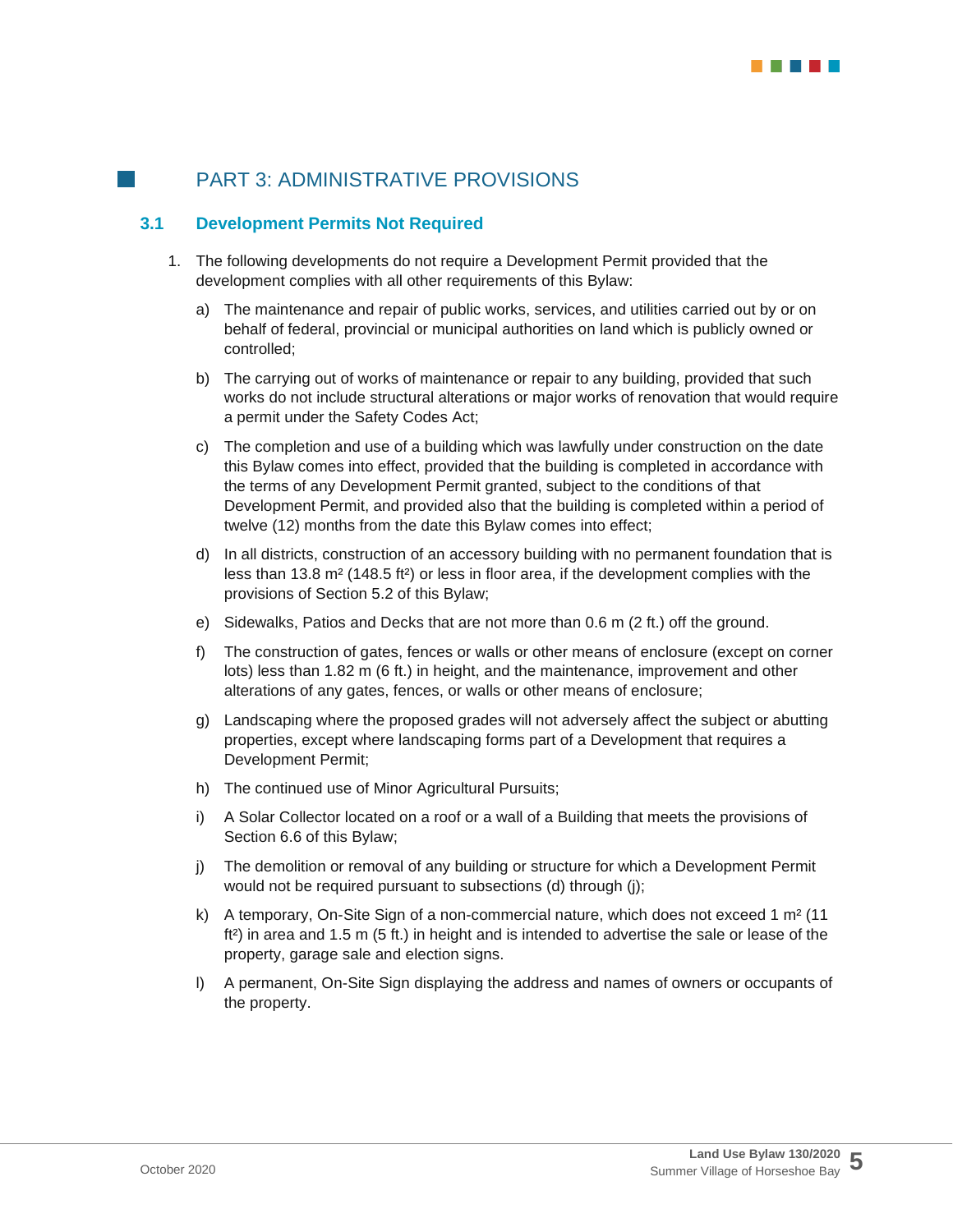## <span id="page-11-0"></span>**3.2 Development Permit Applications**

- 1. Except as provided under Section 3.1, no development shall be undertaken in the Summer Village unless an application has been approved and a Development Permit has been issued.
- 2. A Development Permit application shall be made to the Development Officer in writing on the prescribed form in Schedule B – Land Use Bylaw Forms and signed by the landowner or authorized agent.
- 3. The Development Authority shall require the following information in order determine whether the application is complete:
	- a) The signed application form and non-refundable application fee;
	- b) A right-of-entry form and Abandoned Well Form signed by the landowner;
	- c) A Site Plan with dimensions showing the legal description, location of all buildings, showing front, rear, and side yards, provision for vehicle parking and access to the site and elevations;
	- d) If considered necessary by the Development Authority, a Site Plan showing site drainage existing and finished lot grades, the grades of the streets and the location of drainage course, slope stability, and information respecting and proposed methods of sewage disposal;
	- e) A statement of existing and proposed uses; and
	- f) The estimated commencement and completion dates, and estimated cost of the project or contract price.

## <span id="page-11-1"></span>**3.3 Subdivision Applications**

- 1. A subdivision application shall be made to the Development Officer in writing on the prescribed form and shall be signed by the landowner or an authorized agent.
- 2. The Development Officer shall require the following information in order to be considered a complete subdivision application:
	- a) the application form;
	- b) a right of entry form signed by the landowner;
	- c) a tentative plan;
	- d) a copy of the certificate of title dated within 30 days of the application;
	- e) information respecting existing and proposed methods of sewage disposal, including setback distances; and
	- f) the prescribed non-refundable application fee, the amount of which shall be established by resolution of Council from time to time.
- 3. In addition to the requirements of 3.3.2, other information may be required by the Subdivision Authority to review a subdivision permit application, including: water testing, soil testing, geotechnical reports, floodplain mapping, and site topography and drainage patterns.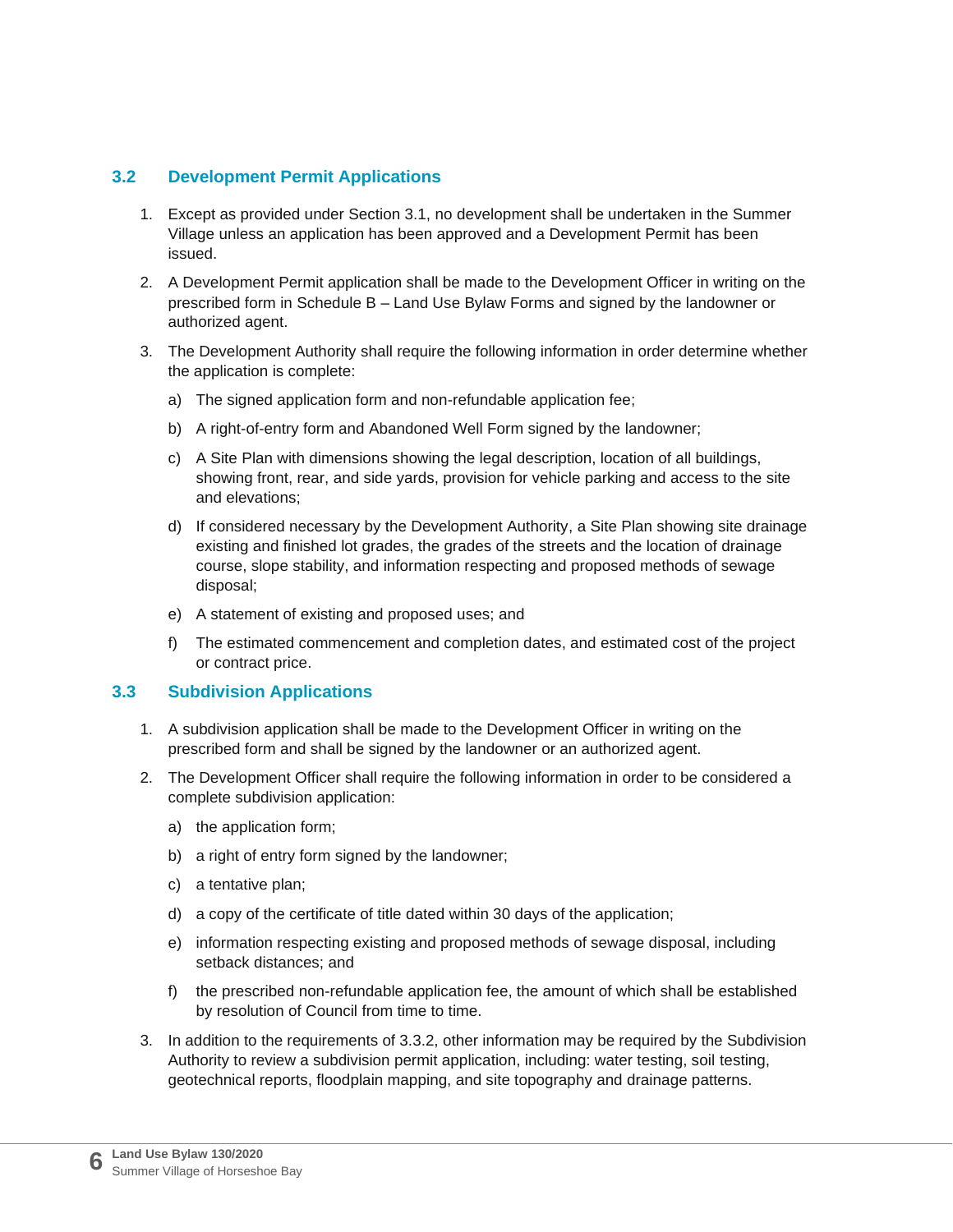

## <span id="page-12-0"></span>**3.4 Complete Development Permit and Subdivision Application**

- 1. Within twenty (20) days of receipt of an application pursuant to Subsections 3.2.3 and 3.3.2, the Development Officer shall determine whether an application is complete, unless an agreement is reached between the Development Officer and the applicant to extend the twenty (20) day period. If the Development Officer fails to determine that the application is complete within the prescribed time period, the application shall be deemed to be complete.
- 2. When, in the opinion of the Development Officer an application is deemed incomplete, the applicant shall be advised in writing, by letter or email, that the application is incomplete and that the application will not be processed until all of the required information is provided. The letter or email shall include a description of the information required for the application to be considered complete and the deadline by which the required information is to be submitted.
- 3. If the required information is not provided by the date set out in the notice issued pursuant to Subsection 3.4.2, the Development Officer shall issue a subsequent notice, via letter or email, to the applicant stating that the application has been refused and the reason for the refusal.
- 4. Upon receipt of the required information listed in the letter or email, issued pursuant to Subsection 3.4.2 or Subsection 3.4.3, the Development Officer shall issue a notice, via letter or email, to the applicant advising that the application is complete.
- 5. Once an application is deemed to be complete in accordance with Subsection 3.2.3 or Subsection 3.3.2, the applicant shall be advised in writing, by letter or email, that the application is complete, and the Development Officer shall process the application.
- 6. The requirements of this Section do not apply to the optional information identified in Subsections 3.2.3(d) and 3.3.3, but if required shall be provided by the applicant to the Development Authority or Subdivision Authority prior to a decision being made.

#### <span id="page-12-1"></span>**3.5 Notification and Electronic Means**

- 1. Any notice or acknowledgment issued pursuant to Subsection 3.3, 3.4, 3.6, 3.9 and 3.17 shall include:
	- a) The date of issuance of the notice or acknowledgment;
	- b) Contact information for the Summer Village;
	- c) The municipal address of the property subject to the application;
	- d) The municipal file number for the application; and
	- e) Any other information at the discretion of the Development Authority.
- 2. Any notice of acknowledgment issued pursuant to Sections 3.2 and 3.3 may be sent by electronic means.
- 3. A notice of decision may be sent by electronic means.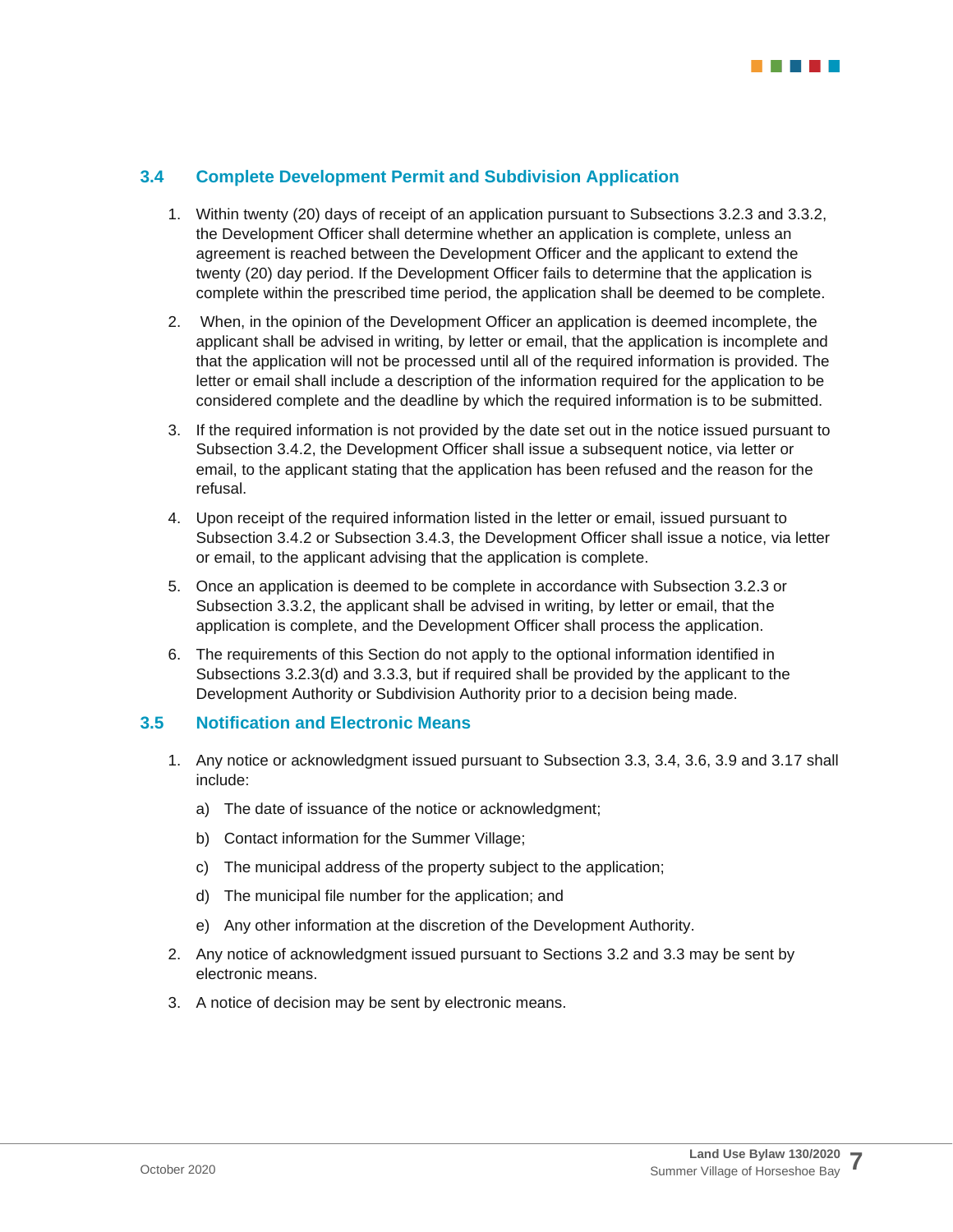## <span id="page-13-0"></span>**3.6 Permit Referrals**

- 1. The Development Officer may refer any application for a Development Permit to any government, agency, municipal department, adjacent landowners, or any person. For the purpose of this Subsection, written notifications shall include the following:
	- a) Location and nature of the proposed development;
	- b) A copy of relevant drawings;
	- c) A location and date to submit comments; and,
	- d) Any other relevant information as determined by the Development Authority.
- 2. An application for a Development Permit which may impact any historical or archaeological Site within the Summer Village should be submitted to Alberta Culture and Tourism for comment prior to a Development Permit being issued.

## <span id="page-13-1"></span>**3.7 Variance Request**

- 1. An applicant seeking a Variance pursuant to Subsection 2.5.8 shall state the reasons for the Variance, outline how the proposal has considered Subsection 2.5.6, and any other information required by the Development Authority.
- 2. If a Variance is granted pursuant to this section, the Development Authority shall:
	- a) Specify its nature in the Development Permit approval; and
	- b) Consider the Use Discretionary and, therefore, the Development Permit is subject to the notification requirements of a Discretionary Development Permit pursuant to Subsection 3.9.2.

## <span id="page-13-2"></span>**3.8 Conditions of Development Permit**

- 1. The Development Authority may impose any condition on a Development Permit that is designed to:
	- a) Meet the policies of a statutory plan;
	- b) Meet the applicable provisions of this Bylaw; and
	- c) Ensure the orderly development of land within the Summer Village.
- 2. The Development Authority may, as a condition of issuing a Development Permit, require the applicant to:
	- a) Meet the provisions of this Bylaw;
	- b) Enter into a development agreement with Council to construct, install or pay for the construction of all or any of the following:
		- i. a driveway and culvert to give access to the development;
		- ii. on-site parking, any municipal improvements and/or utilities which will be needed to serve the development; and/or
		- iii. landscaping and drainage for the site.
	- c) Conform to the recommendations of any professional assessments or studies, if required;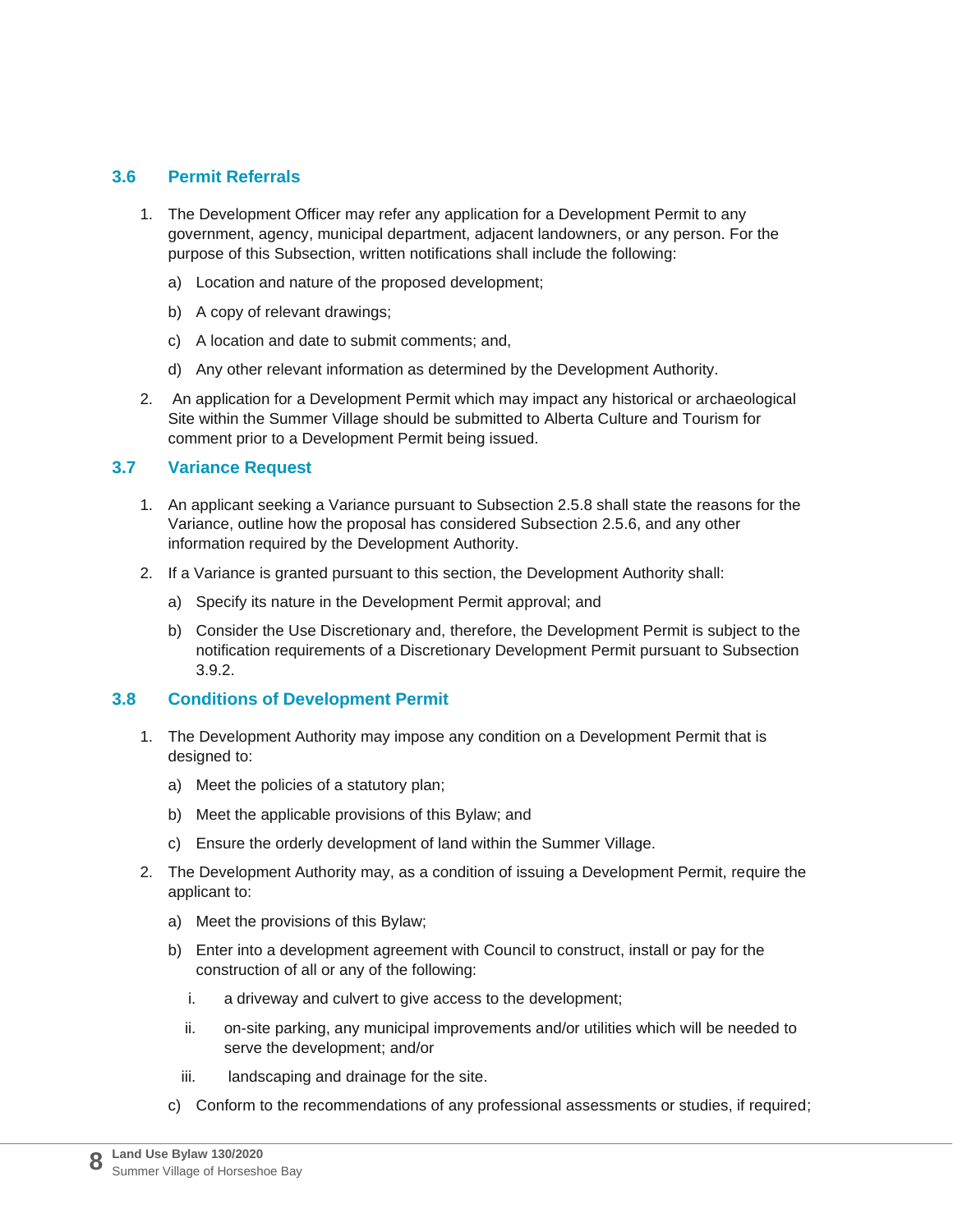

- d) Provide an irrevocable letter of credit, having the value equivalent to a maximum of 100% of the established cost of the condition, to ensure the conditions of the approval are completed; and
- e) Comply with applicable federal, provincial and/or other municipal legislation or approvals;
- f) To ensure compliance with a Development Agreement, the Summer Village may register a caveat under the Land Titles Act against the Land Title Certificate of the property being developed. The caveat shall be discharged when the obligations to be assumed by the applicant under the agreement have been fulfilled.
- 3. The Development Authority may, as a condition of issuing a Development Permit for a Discretionary Use or as a condition of granting a variance to the regulations of this Bylaw for a Permitted Use or a Discretionary Use, impose any condition that addresses any relevant planning and development matter, such as:
	- a) Consolidating parcels; and
	- b) Any other condition to ensure the proposed development is compatible with surrounding development.

#### <span id="page-14-0"></span>**3.9 Notice of Decision**

- 1. The decision of the Development Authority on an application for a Permitted Use shall be given in writing, by mail or email, to the applicant by the Development Officer on the same day the decision is made in the form prescribed in Schedule B – Land Use Bylaw Forms.
- 2. The decision of the Development Authority on an application for a Discretionary Use, Variance or a refusal shall be given in writing, by the Development Officer on the same day the decision is made in the form prescribed in Schedule B– Land Use Bylaw Forms. The notice will include:
	- a) The decision of the Development Authority, the date the decision was made, and the reasons for the decision if the application is refused.
	- b) A description of the Site location; and a description of the proposed development: and an advisement stating:
		- i. That a Development Permit shall come into effect twenty-one (21) days after the date of receipt of the Notice of Decision, unless an appeal is made to the SDAB; and
		- ii. That any development commenced prior to the Development Permit coming into effect is done solely at the risk of the applicant.
		- iii. That a Development Permit appeal to the SDAB may be made by any person affected by the issue of a Development Permit for a Discretionary Use or the granting of a variance, or the refusal of a Development Permit, pursuant to the provisions of the Act; and
		- iv. The address where a copy of the Development Permit may be viewed.
- 3. The Notice of Decision referred to in Section 3.9.2 shall be sent to:
	- a) The applicant and the owner of the parcel;
	- b) Each owner of adjacent land;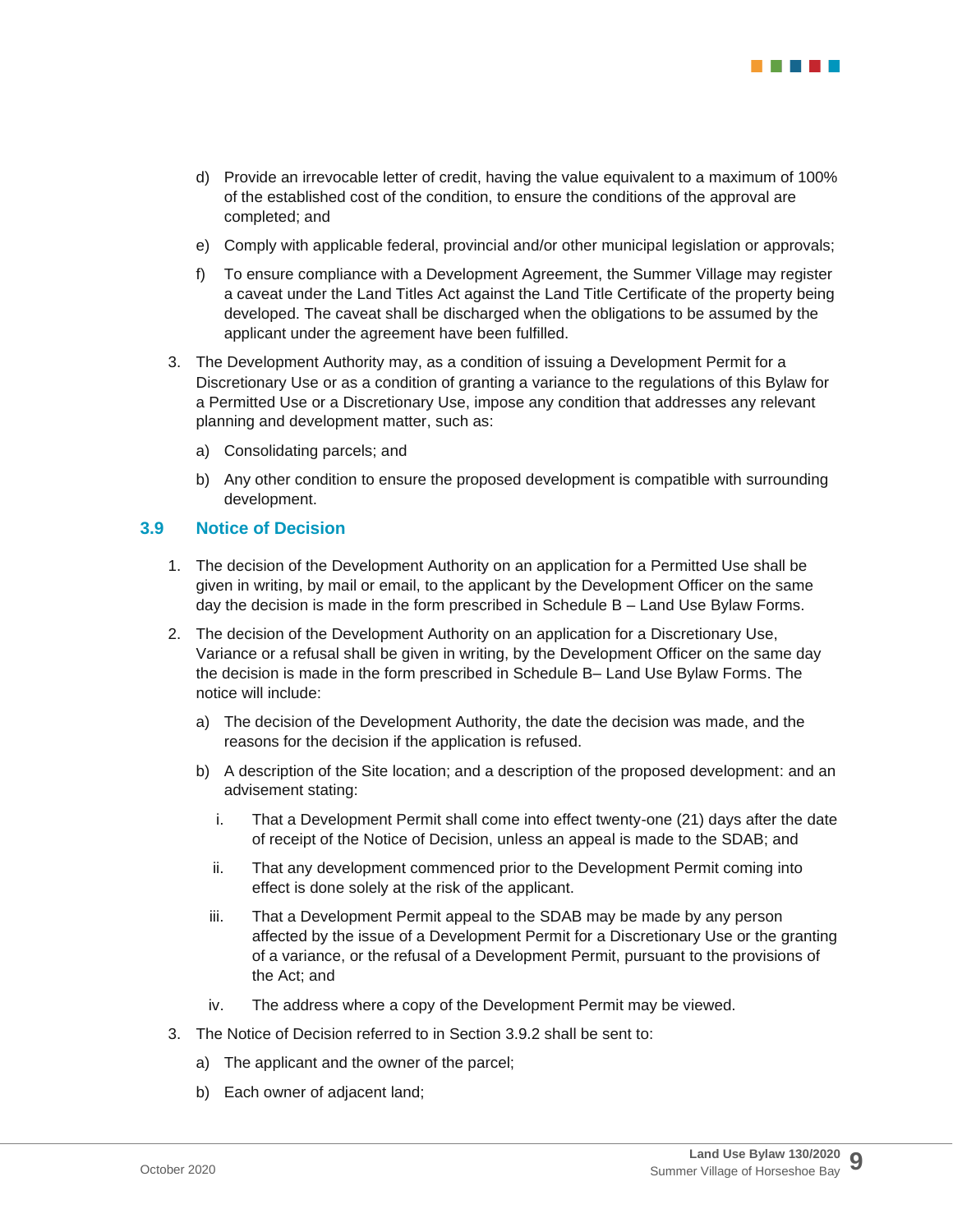- c) Each owner at such additional distance and direction from the boundaries of the proposed development as, in the opinion of the Development Authority, may be materially impacted by the Development.
- 4. Where an appeal has been made on a Development Permit, the Development Permit shall not come into effect until a decision allowing the development has been made by the SDAB.

## <span id="page-15-0"></span>**3.10 Permit Validity**

- 1. A Development Permit shall lapse and be revoked when no development has been commenced on the site affected by the Development Permit within a twelve (12) month period after the date on which the Development Permit was issued, unless an extension to this period has been granted by the Development Authority.
- 2. When a development, once commenced, has been discontinued for a period totaling twelve (12) months, the Development Officer may:
	- a) Require the applicant and/or owner provide in writing the reasons for the discontinuance of the development;
	- b) Permit the discontinuance of the Development for a further specified period of time; or
	- c) Notify the applicant and/or owner of the Development Permit that the Development Permit has lapsed and is revoked.
- 3. Where a decision on a Development Permit has been made, pursuant to this Bylaw, the Development Permit shall not be valid until any conditions of approval, except those of a continuing nature, have been fulfilled. Any development that proceeds prior to obtaining a valid Development Permit is done solely at the risk of the applicant.
- 4. A Development Permit issued pursuant to this Bylaw is not a Building Permit and, notwithstanding that plans and specifications for Buildings may have been submitted as part of an application for a Development Permit, work or construction shall neither commence nor proceed until a Building Permit has been issued, pursuant to applicable bylaws and regulations.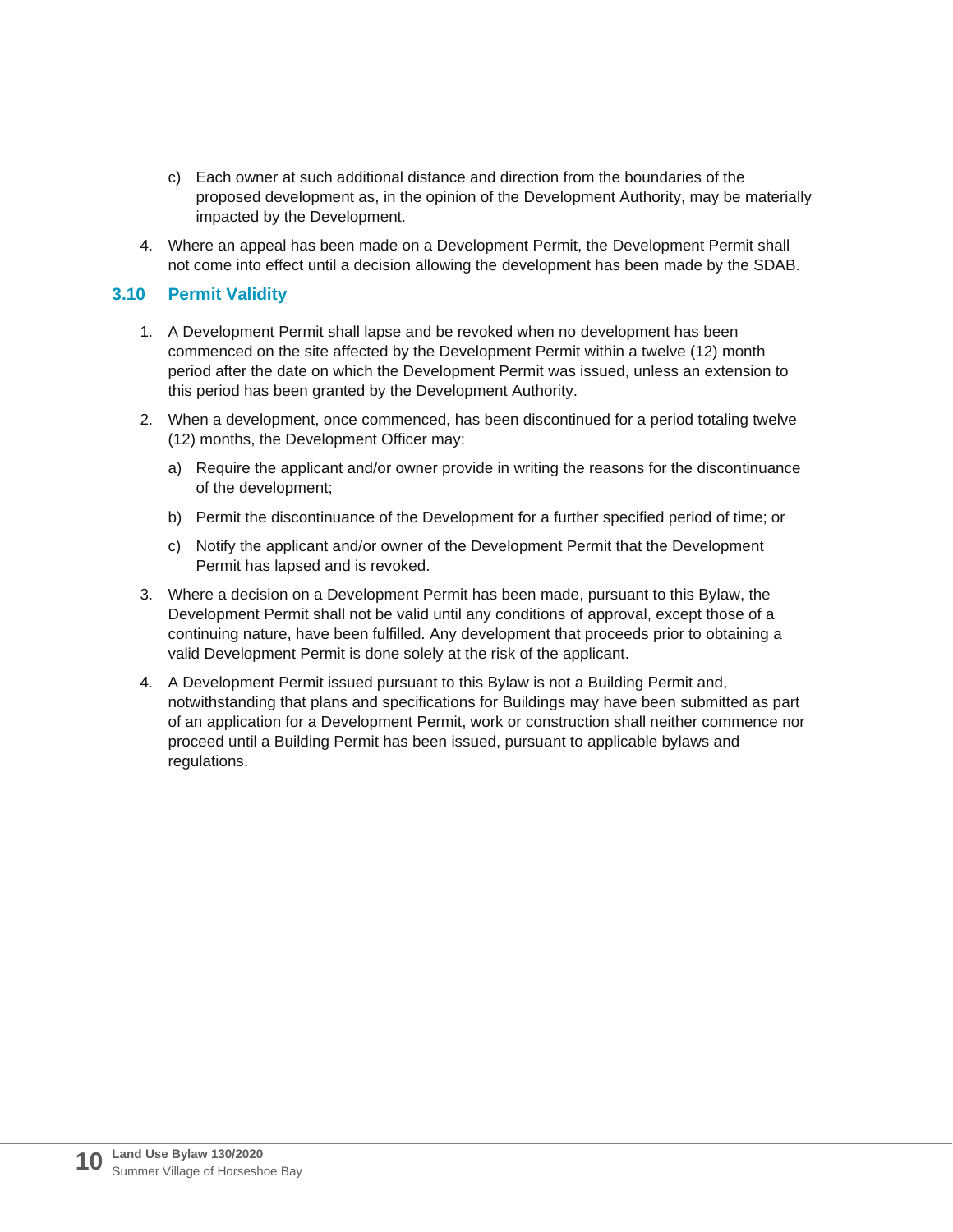

### <span id="page-16-0"></span>**3.11 Development Appeals**

- 1. The person applying for a Development Permit, or any person affected by a Development Permit decision or Stop Order, may appeal the decision to the Subdivision and Development Appeal Board (SDAB) when the Development Authority:
	- a) Issues a deemed refusal for an incomplete application.
	- b) Refuses or fails to issue a Development Permit;
	- c) Issues a Development Permit subject to conditions;
	- d) Issues a Development Permit where the provisions of the Bylaw were varied; or
	- e) Issues a Stop Order under Section 645 of the Act.
- 2. An appeal must be filed with the SDAB within twenty-one (21) days after the Notice of Decision concerning a Development Permit or Stop Order was made.
- 3. When an appeal is made, the decision on a Development Permit or Stop Order shall be suspended until the decision of the SDAB is made.

#### <span id="page-16-1"></span>**3.12 Non-conforming Building and Uses**

Non-conforming Buildings or Uses shall be governed by Section 643 of the Act.

#### <span id="page-16-2"></span>**3.13 Contravention**

- 1. Every person who violates any of the provisions of this Bylaw or who suffers or permits any act or thing to be done in contravention or in violation of any of the provisions of this Bylaw, or who neglects to do or refrains from doing anything required to be done by any of the provisions of this Bylaw, or fails to comply with any order, notice, or direction given under this Bylaw, commits an offence. Each calendar day that a violation is permitted to exist shall constitute a separate offence.
- 2. No person shall authorize or undertake any Development that is in contradiction with the description, specifications or plans that were the basis for issuing a Development Permit under this Bylaw.
- 3. No person shall contravene a condition of a Development Permit issued under this Bylaw.

#### <span id="page-16-3"></span>**3.14 Right of Entry**

- 1. Pursuant to Section 542 of the Act, a Designated Officer may enter into or upon any land or structure within the Summer Village for the purpose of ensuring compliance with this Bylaw or the Act.
- 2. After the registered owner or occupant, in accordance with the Act has been provided with a notice explaining that the Summer Village will visit the Site for the purpose of Bylaw compliance and 48 hours has passed, a Designated Officer of the Summer Village will enter the property between 8:00 am and 6:00 pm to determine if the provisions of this Bylaw are being meet.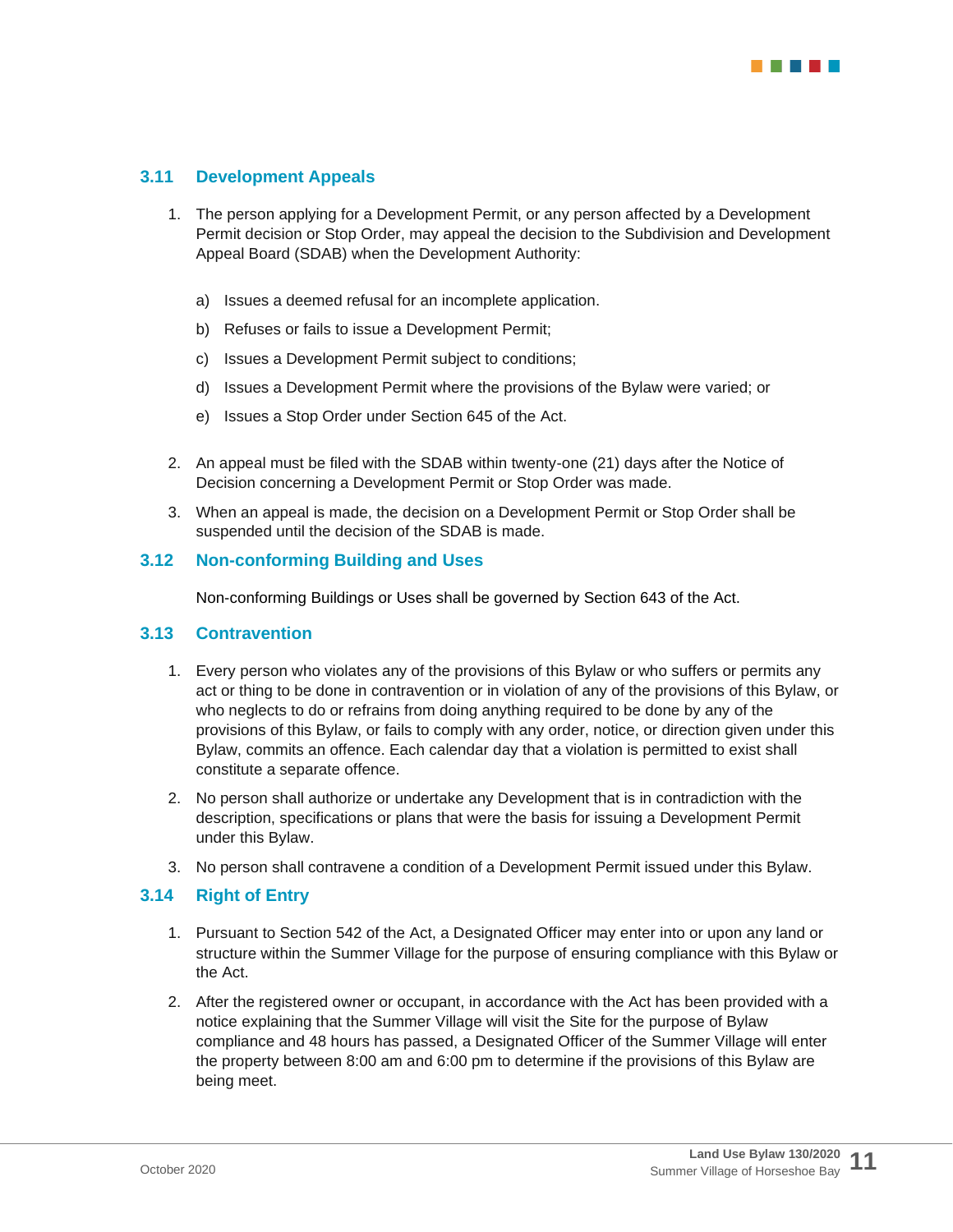3. A person shall not prevent or obstruct a Designated Officer from carrying out any official duty under this Bylaw. If consent is not given, the Summer Village may apply for an authorizing order (e.g. Order of Court of Queen's Bench).

## <span id="page-17-0"></span>**3.15 Stop Orders**

- 1. If the Development Authority finds that a development, land use or use of a building is not in accordance with the Act, the Regulation, a development permit or subdivision approval, or this Bylaw, the Development Authority may issue a Stop Order governed by Sections 645(1) and 646(1) of the Act.
- 2. The costs incurred by the Summer Village for carrying out any actions required for compliance shall be added to the tax roll of the land subject to the order.
- 3. In a Direct Control District, Council may delegate its authority to a Designated Officer to undertake compliance.

## <span id="page-17-1"></span>**3.16 Penalties**

- 1. A person who violates or contravenes the provisions of this Bylaw or permits a violation of this Bylaw, is guilty of an offence and is liable to a fine of not less than \$250.00 and not more than \$10,000 and, in addition, to an additional fine for every calendar day the offence continues, exclusive of any additional legal and/or construction costs associated with remedying the contravention as undertaken by the Summer Village.
- 2. Fines are prescribed by bylaw passed by Council from time to time.
- 3. An offence ticket having printed wording approved by the Summer Village, may be issued by a Designated Officer to any person alleged to have breached any provision of this Bylaw. The notice shall specify the alleged offence and require payment within 14 days to the Summer Village.
- 4. In case on non-payment of the fine and costs imposed, the Summer Village may file an appeal to the Alberta Court of Appeal.

## <span id="page-17-2"></span>**3.17 Amendment Applications**

- 1. Any amendment to this Bylaw shall be made by an amending Bylaw pursuant to Section 692 of the Act, following a Public Hearing in accordance with Section 230 of the Act.
- 2. If the proposed amendment to this Bylaw is contradictory to a Statutory Plan, the Development Officer shall advise the applicant that an amendment must be made to the Statutory Plan prior to, or concurrently with, the amendment to this Bylaw.
- 3. Council may, on its own initiative, commence an amendment to this Bylaw by directing the Development Officer to initiate an application.
- 4. All applications for amendment to this Bylaw shall be made to the Development Officer in writing, in accordance with the form provided in Schedule B – Land Use Bylaw Forms, and shall be signed by the registered owner or the registered owner's authorized agent.
- 5. In addition to the requirements of Section 3.17.1-4, an application to redistrict a Site by amending Schedule C - Land Use District Map shall include, but is not limited to, the following: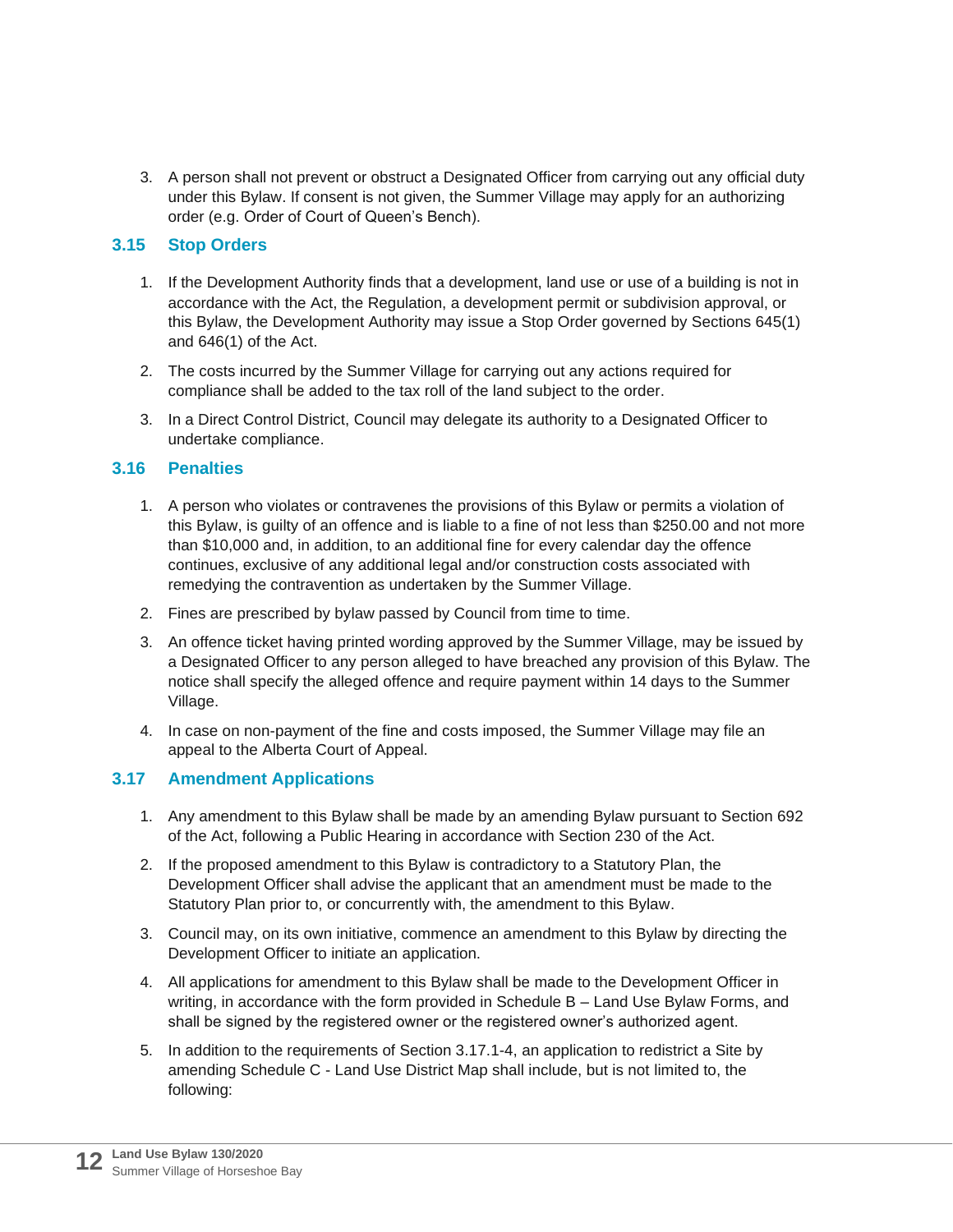

- a) A written statement from the applicant explaining the reasons for the proposed Bylaw amendment, and how the amendment conforms with relevant Statutory Plan(s);
- b) The exact content of the proposed text amendment;
- c) A non-refundable application fee, as determined by Council;
- d) A description of how the proposed text amendment may affect properties or developments of a similar nature; and
- e) Any other information or documents required by the Development Officer.

#### <span id="page-18-0"></span>**3.18 Amendment Process**

- 1. Upon receipt of a complete application to amend the text of this Bylaw, the Development Officer shall:
	- a) Refer the application to any agency as deemed necessary for review and comment;
	- b) Prepare a written report on the proposed amendment;
	- c) Provide the applicant with a notice that states:
		- i. they are prepared to recommend the amendment to Council without further investigation;
		- ii. they are not prepared to recommend the amendment;
		- iii. they require further investigation to make a recommendation; or,
	- iv. they are prepared to recommend an alternative amendment;
	- d) Ask the applicant to reply to the notice referred to in Subsection 3.18.1(c) above with one of the following advisements:
		- i. that they would like to advance the proposed amendment to Council, in which case they must prepay the advertising costs prior to the amendment proceeding to Council; or
		- ii. that they do not want to advance the proposed amendment Council, in which case the application is considered abandoned. If the applicant does not respond to the Development Officer's notification, the application shall be cancelled after one year from the date of the notice of the Development Officer;
	- e) Draft an amending Bylaw;
	- f) Advertise the proposed amendment(s) and public hearing in accordance with Section 606 of the Act,
	- g) Present the proposed amendment to this Bylaw, the report and its recommendations to Council at a public hearing.
- 2. In addition to the requirements under subsection 3.18.1, in the case of applications to amend the Land Use District Map, the Development Officer Shall:
	- a) Give written notice to the assessed owner(s) of the parcel(s) subject to the proposed amendment(s) and every adjacent landowner within a 60.0 m (197 ft) radius from the boundaries of such parcel(s) in accordance with Section 692(4) of the Act;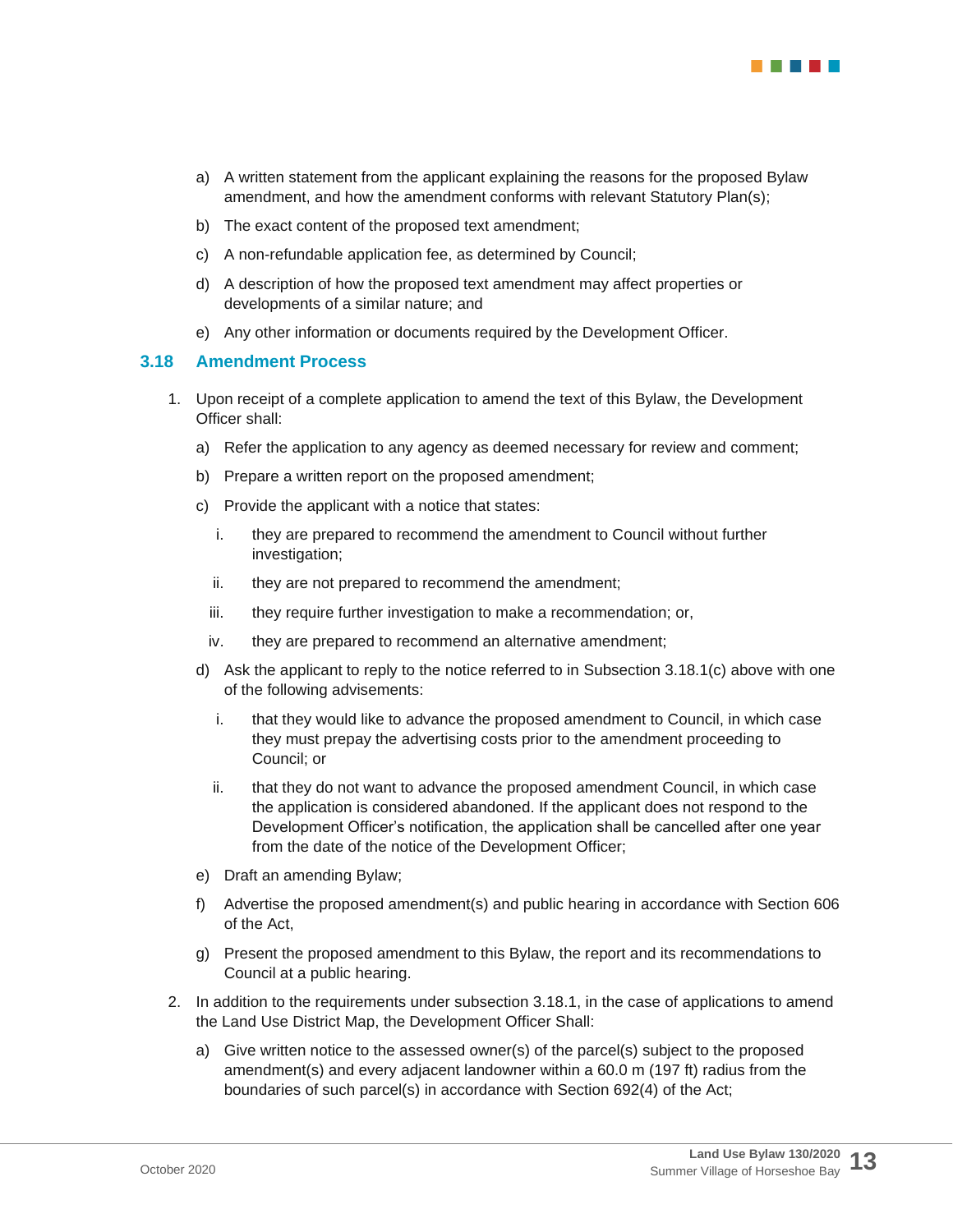- i. Where, in the opinion of the Development Officer, a proposed amendment is likely to affect other owners of land beyond 60.0 m, the Development Officer must notify owners of land at such additional distance and direction from the site as, in the opinion of the Development Officer, may experience any impact attributable to any development allowed under the proposed District;
- b) Initiate an investigation and analysis of the potential impacts of development under the proposed District, considering:
	- ii. conformance to applicable Statutory Plans;
	- iii. compatibility with surrounding development in terms of land use, function and scale of permitted development;
	- iv. impacts on the transportation network, and municipal servicing infrastructure; and
	- v. documented concerns and opinions of adjacent landowners and agencies regarding the application;
- 3. After considering any representation made at the public hearing and any statutory plan affecting the application and the provisions of this Bylaw, Council may:
	- a) Pass the amendment Bylaw;
	- b) Make such changes as it considers necessary to the proposed amendment, if any, and proceed to pass the amendment Bylaw without further advertisement or hearing(s);
	- c) Defer the decision on the amendment Bylaw until new or additional information is provided; or
	- d) Defeat the amendment Bylaw.
- 4. Where an application for an amendment has been refused by Council, the Development Officer shall refuse to accept another application on the same land for the same or similar purpose until six (6) months have passed from the date of such refusal.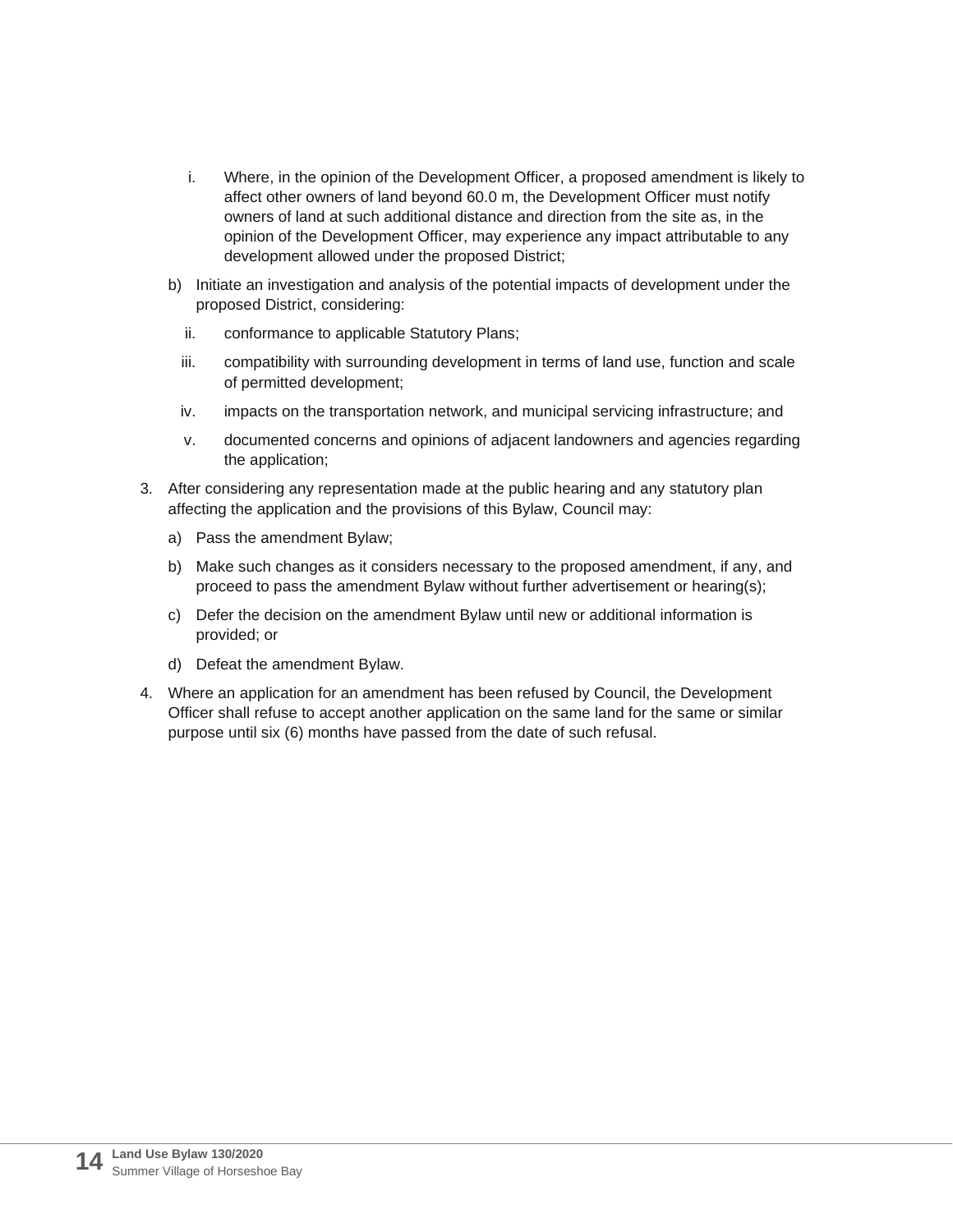

## <span id="page-20-0"></span>**PART 4: LAND USE DISTRICTS**

## <span id="page-20-1"></span>**4.1 Land Use District**

For the purpose of this Bylaw, all lands within the Summer Village area divided into Land Use Districts and are classified as follows:

| <b>LAND USE DISTRICT</b>         | <b>SYMBOL</b>  |
|----------------------------------|----------------|
| <b>Residential Single Family</b> | R <sub>1</sub> |
| <b>Public Park</b>               | P              |
| Natural Area                     | <b>NA</b>      |
| Crown Land                       | CL             |
| Direct Control                   | DC             |

Table 1: Land Use Districts

#### <span id="page-20-2"></span>**4.2 Land Use District Map**

- 1. The Land Use District Map, as may be amended or replaced from time to time, divide the Summer Village into Land Use Districts, and is contained in Schedule C – Land Use District Map.
- 2. Where uncertainty exists as to the location of a Land Use District boundary, the following rules shall apply where a District boundary:
	- a) Follows a ditch, canal or lane, it shall be deemed to follow the center line thereof;
	- b) Follows a Highway or Road, it shall be deemed to follow the right- of-way limit that abuts the subject District; and
	- c) Is shown as approximately following an existing or proposed line, it shall be deemed to follow the Lot Line established by a subdivision plan registered at Alberta Land Titles at the date the District boundary is established, or such future subdivision plan registered at Alberta Land Titles as was contemplated by a rezoning bylaw that is included in the District Map prior to the registration of the subdivision plan at Alberta Land Titles, as the case may be.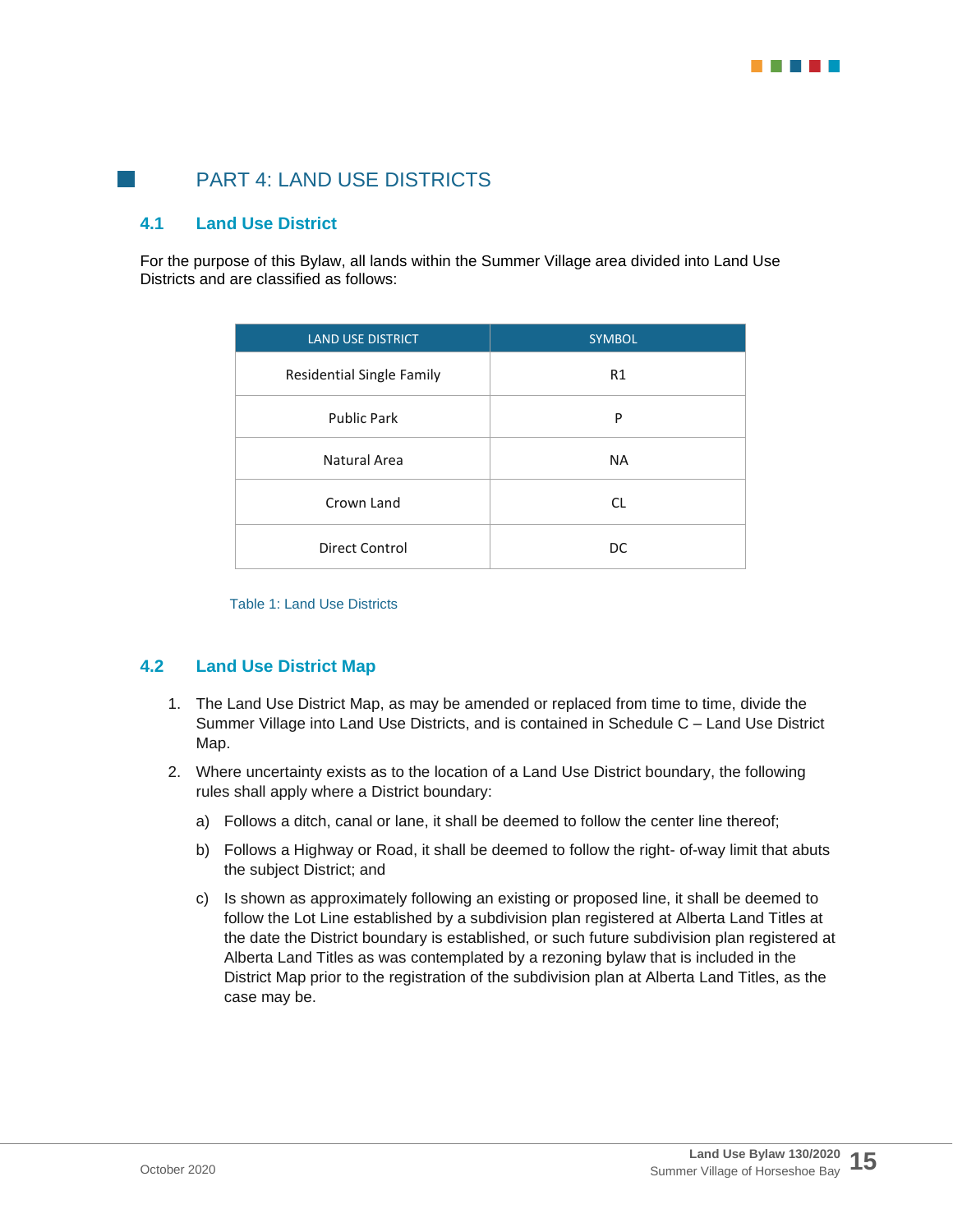## <span id="page-21-0"></span>**4.3 Residential Single Family (R1) District**

1. Purpose:

This Land Use District accommodates low density residential development in the form of Single Detached Dwellings and associated uses.

| a) Permitted Uses                     | b) Discretionary Uses                                                                                                                                                                             |
|---------------------------------------|---------------------------------------------------------------------------------------------------------------------------------------------------------------------------------------------------|
| Single Detached Dwelling<br>$\bullet$ | Garage, Garden or Secondary Suite                                                                                                                                                                 |
|                                       | Home Occupation<br>٠                                                                                                                                                                              |
|                                       | Manufactured Home                                                                                                                                                                                 |
|                                       | Minor Agricultural Pursuits                                                                                                                                                                       |
|                                       | <b>Public Use</b>                                                                                                                                                                                 |
|                                       | <b>Public Utility</b>                                                                                                                                                                             |
|                                       | <b>Recreational Use</b>                                                                                                                                                                           |
|                                       | <b>Recreational Vehicle</b>                                                                                                                                                                       |
|                                       | Sign                                                                                                                                                                                              |
|                                       | Solar Collector<br>$\bullet$                                                                                                                                                                      |
|                                       | Accessory Buildings or Uses are permitted where the Principal Building or Use is a Permitted Use<br>and for which a Development Permit has been issued, and are discretionary where the Principal |

Building or Use is a Discretionary Use and for which a Development Permit has been issued.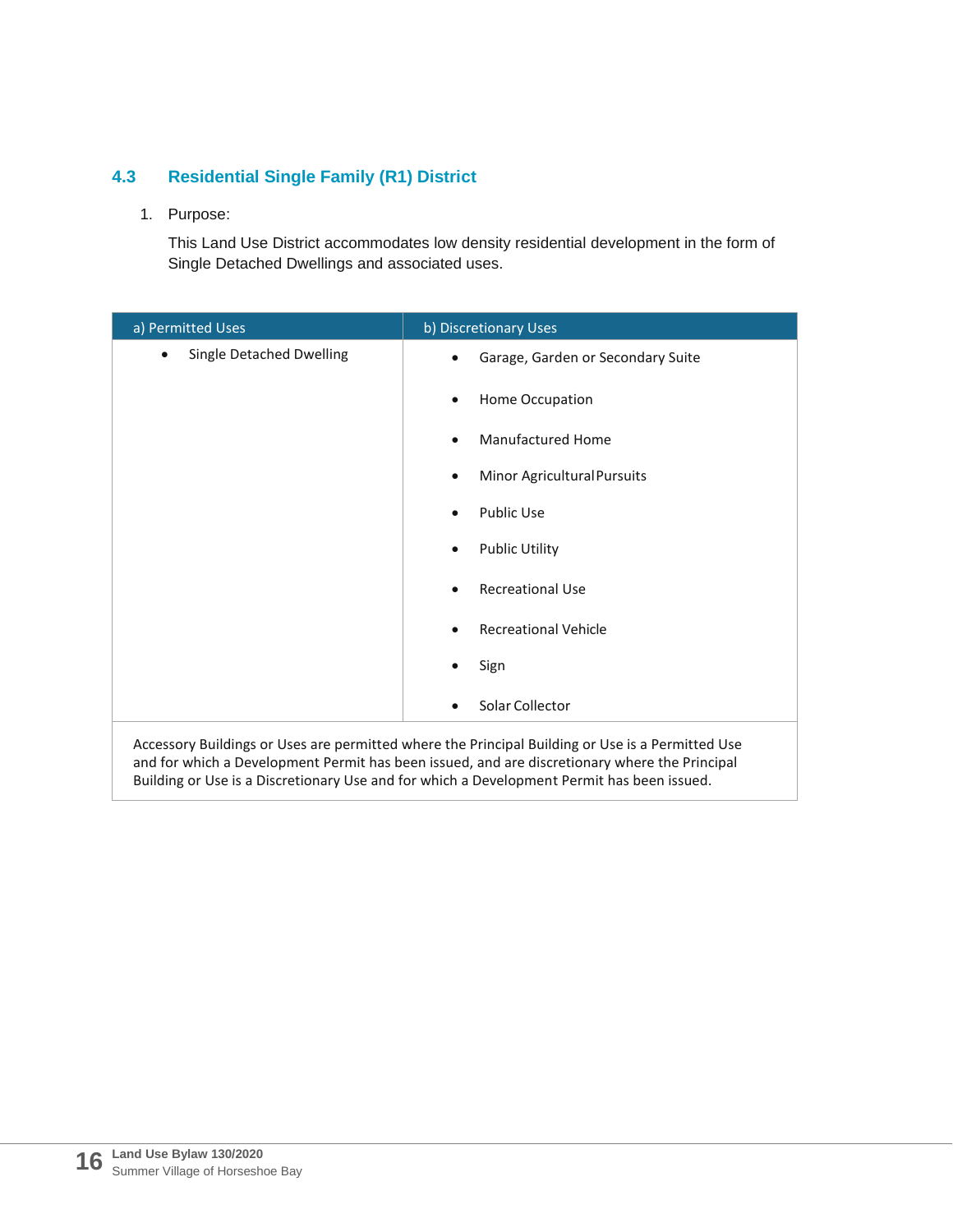

- 2. Development Regulations:
	- a) In addition to those regulations in Section 5 General Regulations and Section 6 Special Regulations, the following regulations shall apply.

|                | <b>Site Provisions</b> |                                                                                                         |  |  |
|----------------|------------------------|---------------------------------------------------------------------------------------------------------|--|--|
| a) Lot Area:   | Minimum:               | For Single Detached Dwellings and Manufactured Homes - 1,500 m <sup>2</sup><br>$(16, 146 \text{ ft}^2)$ |  |  |
|                |                        | All other Uses - as required by the Development Authority.                                              |  |  |
| b) Lot Width:  | Minimum:               | For Single Detached Dwellings and Manufactured Homes - 30 m<br>(100 ft.)                                |  |  |
|                |                        | All other Uses - as required by the Development Authority.                                              |  |  |
| c) Front Yard: | Minimum:               | For Single Detached Dwellings and Manufactured Homes - 4.5 m<br>(14.75 ft.)                             |  |  |
|                |                        | All other Uses - as required by the Development Authority.                                              |  |  |
| d) Side Yard:  | Minimum:               | For Single Detached Dwellings and Manufactured Homes - 1.5 m<br>(4.92 ft.)                              |  |  |
|                |                        | All other Uses - as required by the Development Authority.                                              |  |  |
| e) Rear Yard:  | Minimum:               | For Single Detached Dwellings and Manufactured Homes - 3.0 m<br>(9.84 ft.)                              |  |  |
| f) Height:     | Maximum:               | Single Detached Dwellings - 9.1 m (30 ft.) or 2 stories whichever is<br>less                            |  |  |
|                |                        | All other Uses - as required by the Development Authority.                                              |  |  |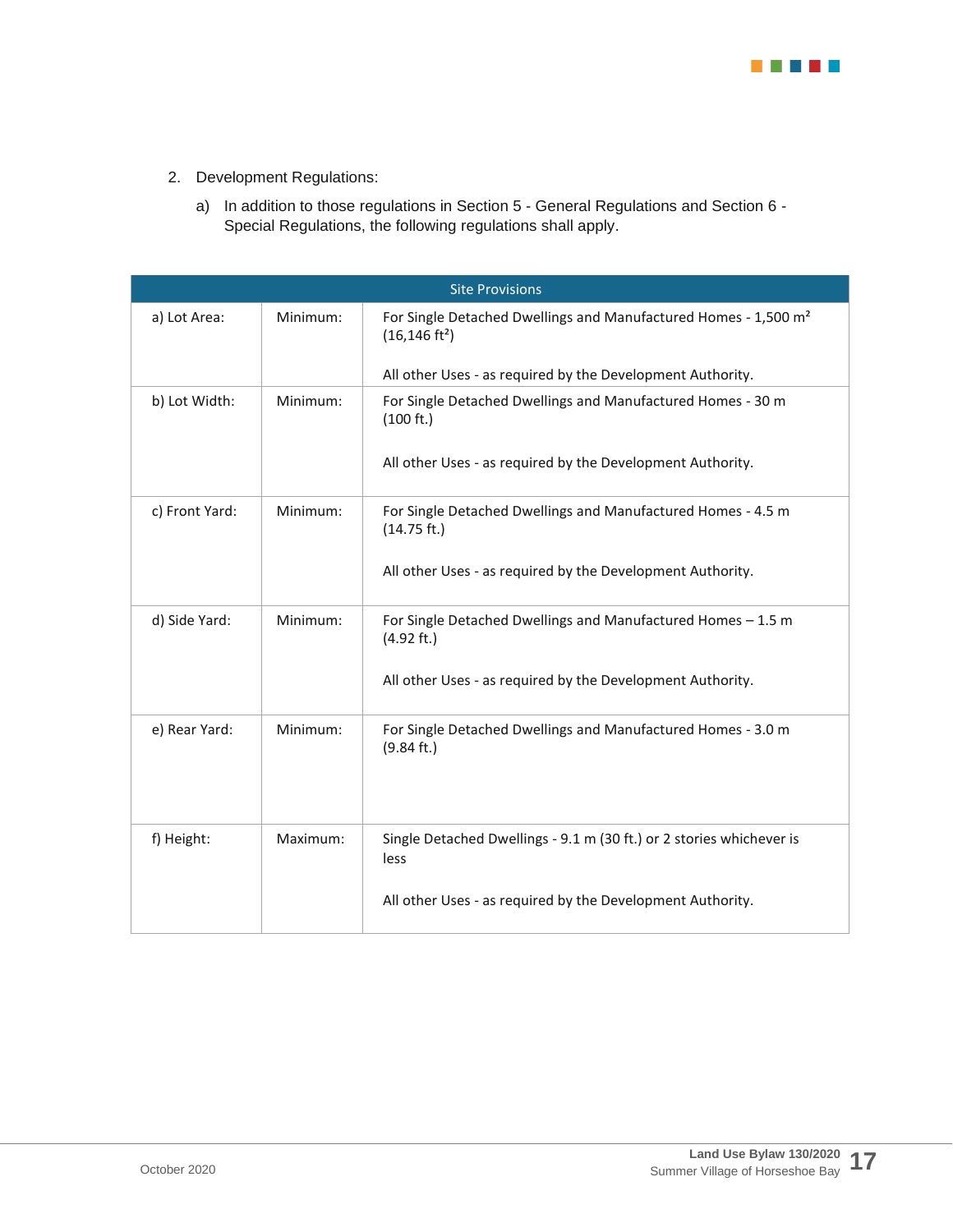- 3. Additional Requirements: Minor Agricultural Pursuits
	- a) The keeping of Animals shall be limited to no more than one (1) animal unit per acre to be calculated in accordance with Table 1. No roosters or cocks are permitted.
	- b) Adequate pens, cages, fencing and/or buffering shall be constructed to the satisfaction of the Development Authority to ensure the on-site confinement of Animals and to reduce the impact of noise or visual presence on surrounding properties.
	- c) Owners of bees must comply with the Animal Health Act and Bee Act and regulations. A beekeeper must apply for registration with the Provincial Apiculturist each year.

| <b>Type of</b><br>Animal | Number of Animals Equivalent to<br><b>One Animal Unit</b> | Maximum Number per Parcel of<br>Land |  |
|--------------------------|-----------------------------------------------------------|--------------------------------------|--|
| Fowl                     | 15                                                        | 30                                   |  |
| Rabbits<br>10            |                                                           | 20                                   |  |
| <b>Bees</b>              | 2 Hives                                                   | 4 Hives                              |  |

Table 2: Minor Agricultural Pursuits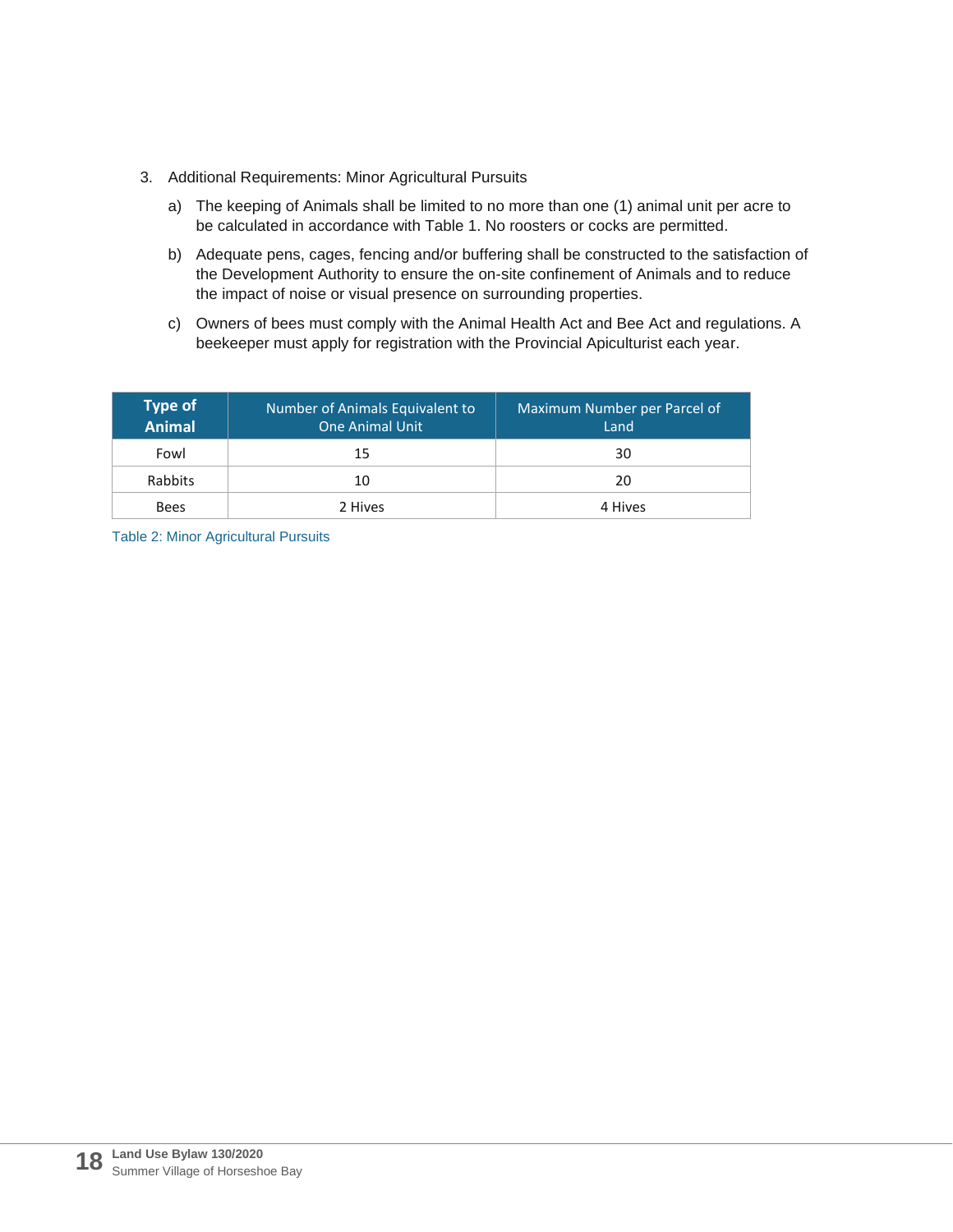

## <span id="page-24-0"></span>**4.4 Public Park (P) District**

#### 1. Purpose

This Land Use District provides land for active and/or passive recreational and leisure pursuits that are publicly or privately-owned.

| a) Permitted Uses                                                                                              | <b>b)</b> Discretionary Uses |  |
|----------------------------------------------------------------------------------------------------------------|------------------------------|--|
| <b>Public Park</b>                                                                                             | <b>Exterior Storage</b>      |  |
| $\bullet$                                                                                                      | $\bullet$                    |  |
| Public Use                                                                                                     | <b>Public Utility</b>        |  |
| $\bullet$                                                                                                      | $\bullet$                    |  |
| Recreational Use                                                                                               | <b>Recreational Vehicle</b>  |  |
| $\bullet$                                                                                                      | $\bullet$                    |  |
| Urban Gardens                                                                                                  | Sign                         |  |
| $\bullet$                                                                                                      | ٠                            |  |
|                                                                                                                | Solar Collector<br>$\bullet$ |  |
| Accessory Buildings or uses are permitted where the Principal Building or use is a Permitted Use and for which |                              |  |

Accessory Buildings or uses are permitted where the Principal Building or use is a Permitted Use and for which a Development Permit has been issued, and are discretionary where the Principal Building or Use is a Discretionary Use and for which a Development Permit has been issued.

#### 2. Development Regulations

a) In addition to those regulations in Section 5 - General Regulations and Section 6 - Special Regulations, the following regulations shall apply:

| <b>Site Provisions</b> |          |                                                                                                                                                                |
|------------------------|----------|----------------------------------------------------------------------------------------------------------------------------------------------------------------|
| a) Front Yard:         | Minimum: | $6.0$ m (19.67 ft.)                                                                                                                                            |
| b) Side Yard:          | Minimum: | 4.5 m (14.75 ft.)                                                                                                                                              |
| c) Rear Yard:          | Minimum: | 7.5 m (24.61 ft.)                                                                                                                                              |
| d) Building Height:    | Maximum: | 10.0 m $(32.81 \text{ ft.})$<br>Unless otherwise approved by the Development Authority where<br>deemed appropriate for the Use and having regard to the Height |
|                        |          | allowed in adjacent Land Use Districts.                                                                                                                        |

a) Lot Area and Lot Width shall be at the discretion of the Development Authority.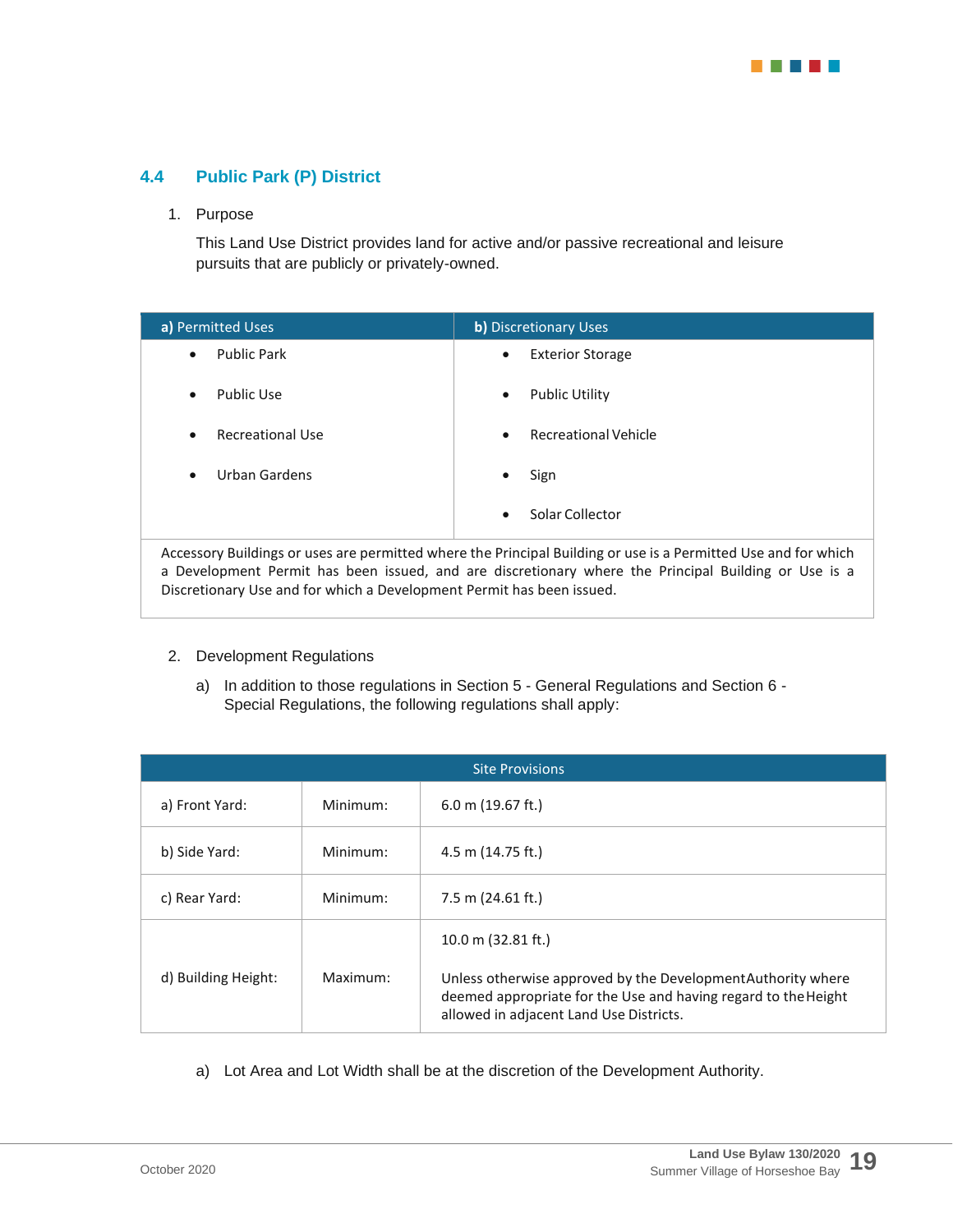## <span id="page-25-0"></span>**4.5 Natural Area (NA) District**

1. Purpose:

This Land Use District facilitates the conservation, preservation, and restoration of identified natural areas and features and ecological processes.

| a) Permitted Uses               | <b>b)</b> Discretionary Uses                    |
|---------------------------------|-------------------------------------------------|
| <b>Public Park</b><br>$\bullet$ | <b>Accessory Buildings or Uses</b><br>$\bullet$ |
| Temporary Use<br>$\bullet$      | Sign                                            |

- 2. Development Regulations
	- a) Regulations within Section 5 General Regulations, and Section 6 Special Regulations apply to all Developments within this District.
	- b) Lot area, lot width, yards and building height shall be at the discretion of the Development Authority, who may consider the recommendations of any geotechnical or engineering studies that are required to determine suitability of the development.
	- c) The design and siting of the development, and its landscaping, screening and buffering, if any, shall minimize any nuisances to the satisfaction of the Development Authority.
- 3. Additional Requirements: Dispositions
	- a) The Development Authority may issue a Development Permit for proposed developments on Crown Land subject to the appropriate disposition (lease, license, disposition leading to a patent) being first obtained from Alberta Environment and Parks.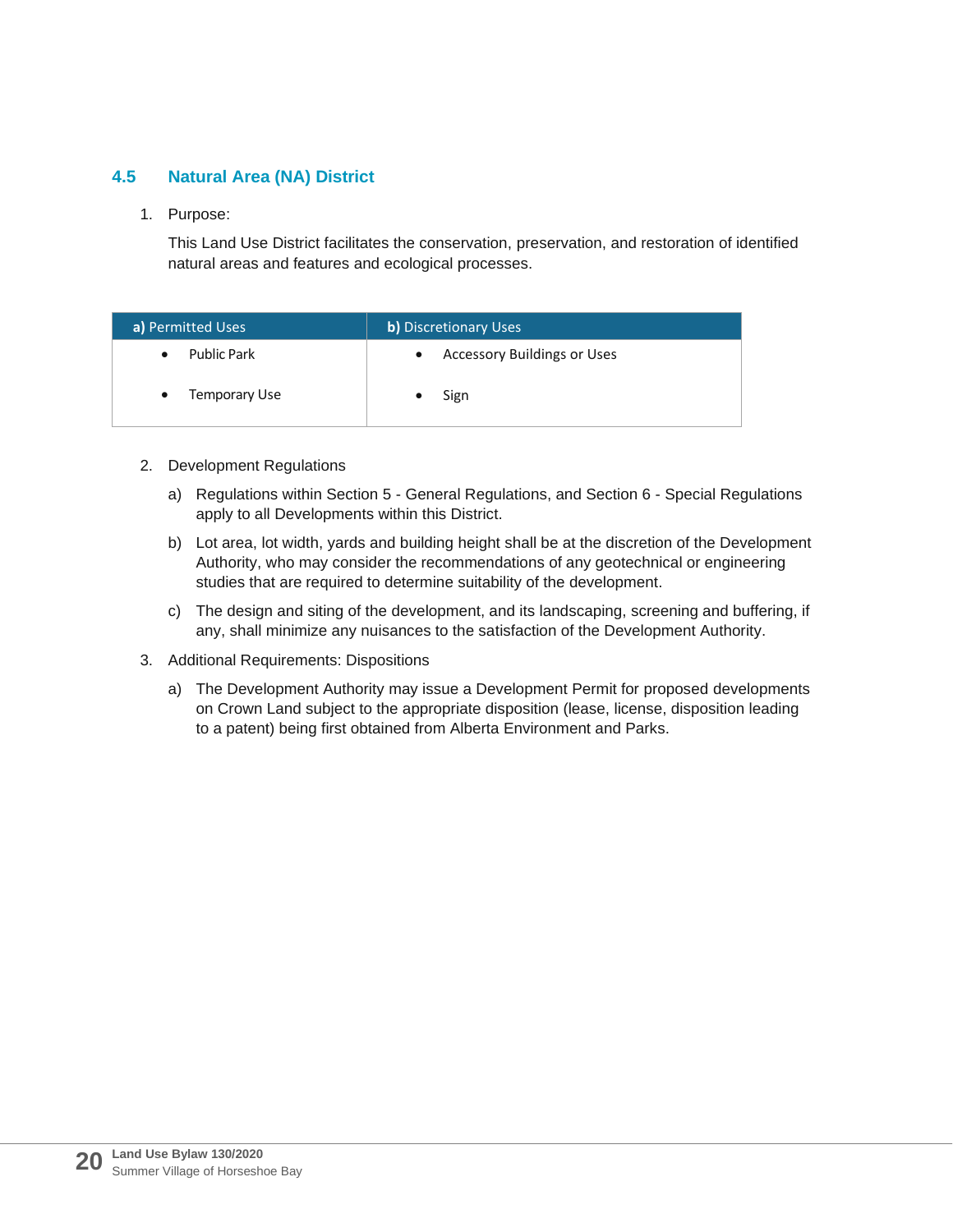

## <span id="page-26-0"></span>**4.6 Crown Land (CL) District**

#### 1. Purpose:

This Land Use District provides for a limited variety of land uses on Crown Land

| a) Permitted Uses                  | b) Discretionary Uses                                                                                          |
|------------------------------------|----------------------------------------------------------------------------------------------------------------|
| <b>Public Park</b><br>$\bullet$    | <b>Exterior Storage</b><br>$\bullet$                                                                           |
| Public Use<br>$\bullet$            | <b>Recreational Use</b><br>$\bullet$                                                                           |
| <b>Public Utility</b><br>$\bullet$ |                                                                                                                |
|                                    | لمملل المعطية وسيوم والمراجع المستامات والمستوسية والمستمرات والمططئ وسيمو وسمروه وممالسه ومستامات والسموموموم |

Accessory Buildings or Uses are permitted where the Principal Building or Use is a Permitted Use and for which a Development Permit has been issued, and are discretionary where the Principal Building or Use is a Discretionary Use and for which a Development Permit has been issued.

- 2. Development Regulations
	- a) Regulations within Section 5 General Regulations, and Section 6 Special Regulations apply to all Developments within this District.
	- b) Lot area, lot width, yards and building height shall be at the discretion of the Development Authority.
	- c) The design and siting of the development, and its landscaping, screening and buffering, if any, shall minimize any nuisances to the satisfaction of the Development Authority.
- 3. Additional Requirements: Dispositions
	- a) The Development Authority may issue a Development Permit for proposed developments on Crown Land subject to the appropriate disposition (lease, license, disposition leading to a patent) being first obtained from Alberta Environment and Parks.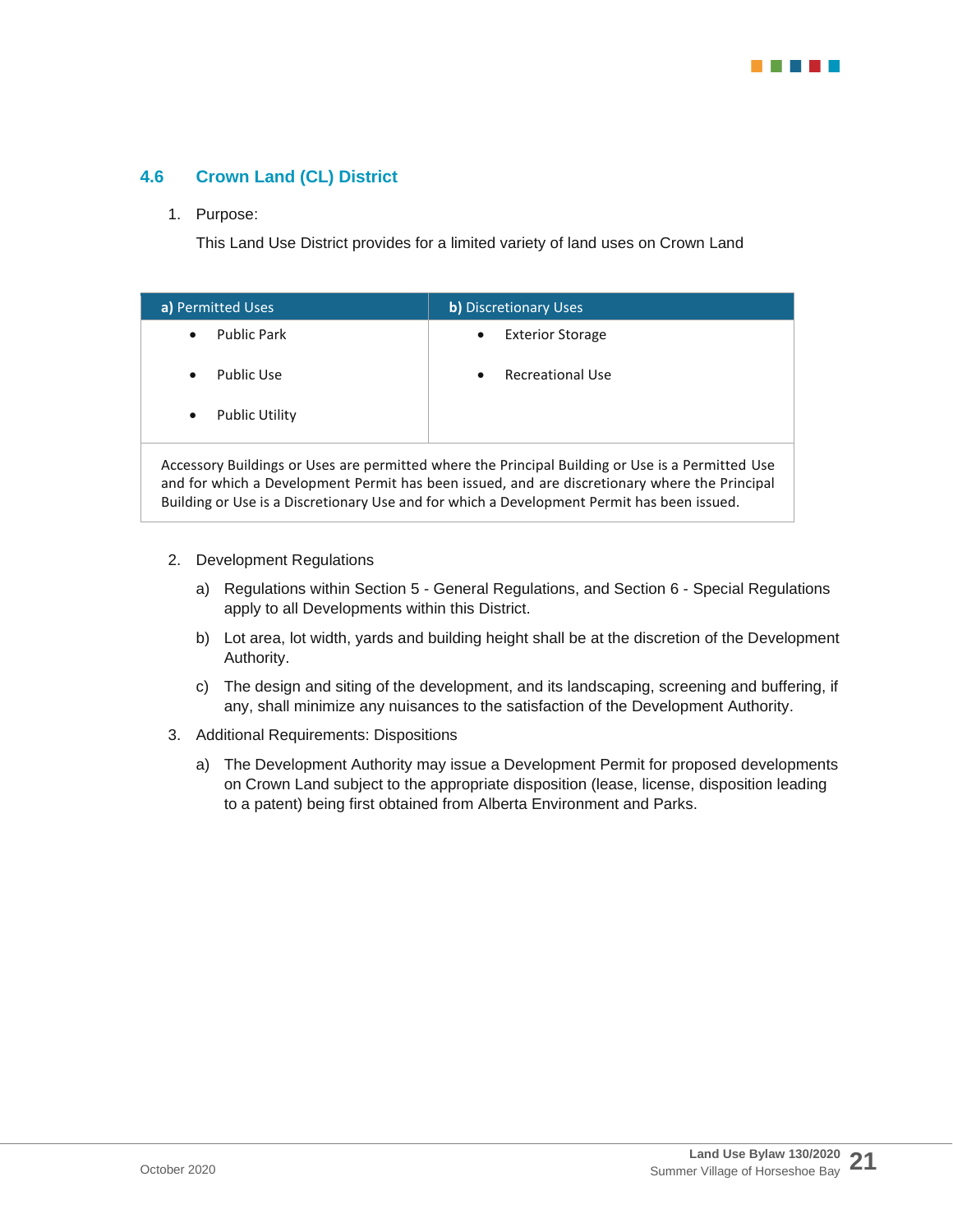## <span id="page-27-0"></span>**4.7 Direct Control (DC) District**

1. Purpose:

This Land Use District provides for land uses under individually unique circumstances where there is a need to provide site-specific controls.

| a) Permitted Uses             | <b>b)</b> Discretionary Uses  |
|-------------------------------|-------------------------------|
| Those uses listed by Council. | Those uses listed by Council. |

#### 2. Development Regulations

- a) District requirements will be established by Bylaw by Council and may include, but not be limited to such provisions regulating density, lot area, lot width, yard requirements, building size and height, parking and landscaping, servicing standards, and any other matter Council deems appropriate under the circumstances.
- b) When deciding on an application, Council shall have regard to the following:
	- i. Any Statutory Plan that applies to the site;
	- ii. Existing and future use of adjacent lands; and
	- iii. Results of any geotechnical or engineering studies that are required to determine soil suitability, slope stability, flood risk, or other related matters.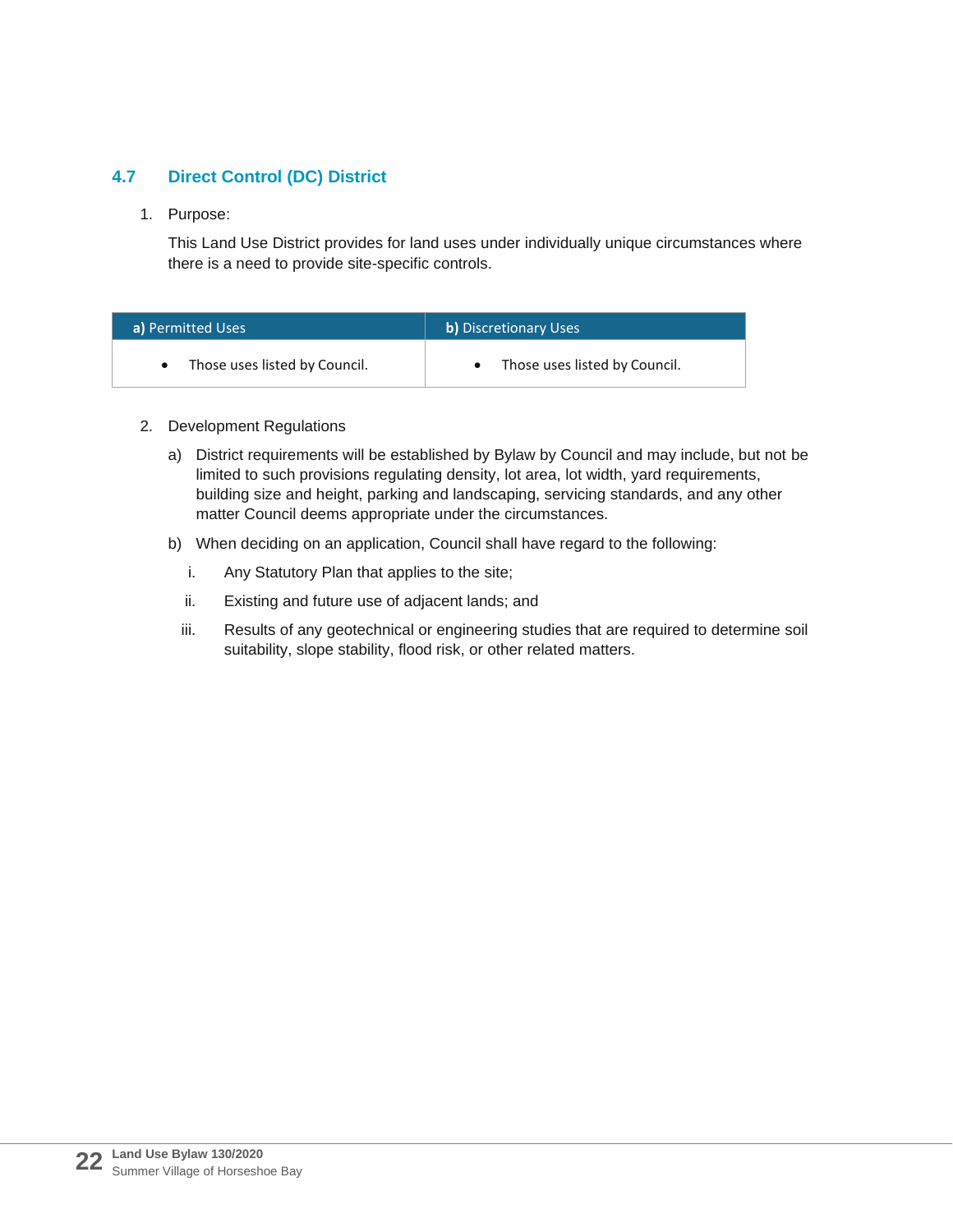

## <span id="page-28-0"></span>**PART 5: GENERAL REGULATIONS**

## <span id="page-28-1"></span>**5.1 Access**

- 1. All Development shall have legal and physical road access to the satisfaction of the Summer Village.
- 2. The Development of an access or egress for vehicles from a site to a public roadway requires authorization from the Summer Village.

## <span id="page-28-2"></span>**5.2 Accessory Buildings**

- 1. Accessory Buildings may be located within shaded areas, as shown in Figure 5.1.
- 2. Accessory Buildings shall be located at least 2.0 m (6.6 ft.) from any principal building, as shown on Figure 5.1.
- 3. Notwithstanding Subsection 5.2.1, when a building used or proposed to be used as an Accessory Building is located or proposed to be located closer than 2.0 m (6.6 ft.) to a principal building, it shall be connected to that principal building by a structural element such as a common foundation, common roof or common wall.
- 4. An Accessory Building shall not be used as a dwelling.
- 5. The siting of an Accessory Building shall be as approved by the Development Authority.
- 6. The maximum height of an Accessory Building shall be 4.5 m (14.8 ft.) or 1 story, whichever is the shorter, except for telecommunications facilities, towers, and similar structures. Only small-scale wind turbines for individual use are permitted in the Summer Village.
- 7. No Accessory Buildings shall be located within the setback distances indicated on Figure 5.1 of this Bylaw.
- 8. The total floor area of all Accessory Buildings on a lot shall not exceed 150 m<sup>2</sup> (1,615 ft<sup>2</sup>) or 12% of the lot area, whichever is the lesser area.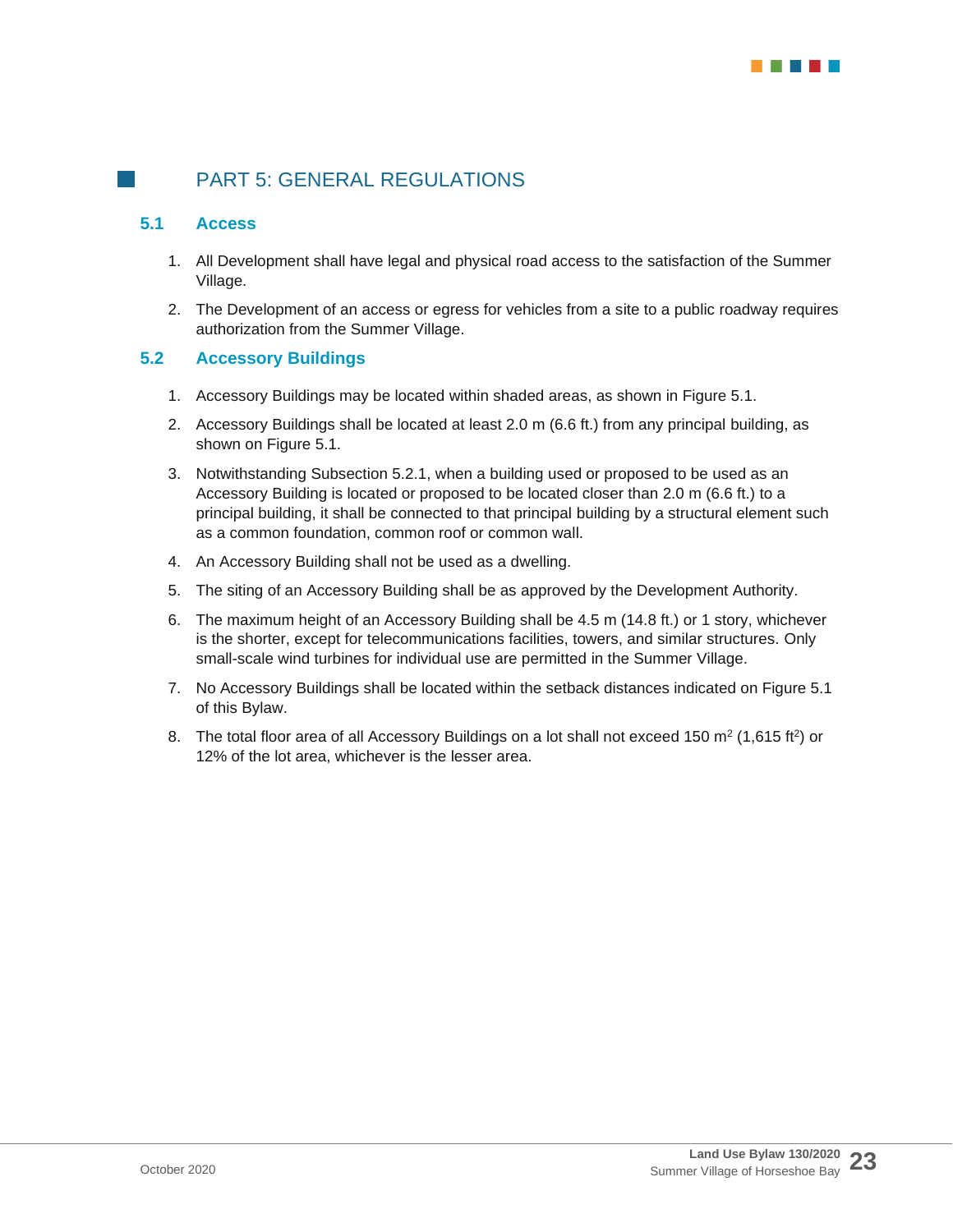

Lakeshore Environmental or Municipal Reserve

LAKESHORE LOTS (INTERIOR)

LAKESHORE LOTS (CORNER)

Figure 5.1: Location of Accessory Buildings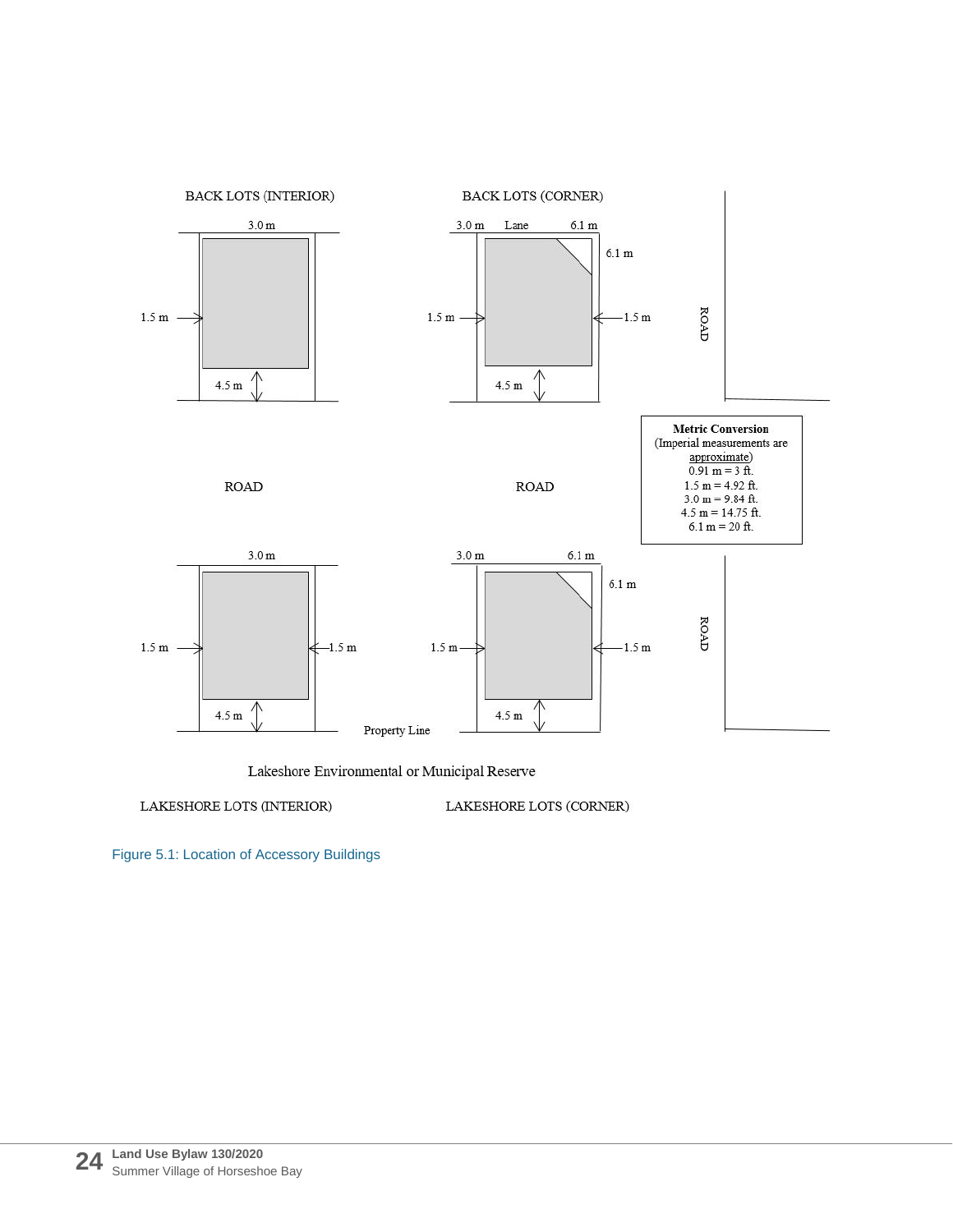

### <span id="page-30-0"></span>**5.3 Controlled Appearance**

- 1. The design and appearance of any proposed building or structure shall be acceptable to the Development Authority, having regard for the amenities and character of the existing development. A completed design of the exterior of the building or structure is to be included with any application for a Development Permit.
- 2. The exterior finish of the building shall be completed within 2 years of the date of the Development Permit issuance unless otherwise stipulated by the Development Permit.

## <span id="page-30-1"></span>**5.4 Environmental Standards**

Landowners must ensure that all developments adhere to the following practices to the satisfaction of the Development Authority:

- a) Minimizing soil erosion when stripping vegetation or grading;
- b) Retaining and protecting natural vegetation;
- c) Minimizing the extent and the duration a disturbed area is exposed; and
- d) Retaining natural drainage patterns, except where controlled improvements are warranted.

#### <span id="page-30-2"></span>**5.5 Fencing and Screening**

- 1. Notwithstanding yard provisions, a fence, trees or hedge may be constructed or planted adjacent to a property line, and within the subject development site.
- 2. No Fence or other enclosure shall be:
	- a) Hazardous, including electrical or barbed wire fences;
	- b) Higher than 2.0 m (6.6 ft.) measured as the average elevation from the ground; and
	- c) Higher than 1.0 m (3.3 ft.) within 6.0 m (20 ft.) of the intersection of two roads.
- 3. No hedge shall be higher than 1.0 m (3.3 ft.) within 6.0 m (20 ft.) of the intersection of two roads.

## <span id="page-30-3"></span>**5.6 Grading and Drainage**

- 1. All Development shall be graded in accordance with any drainage plan approved by the Summer Village.
- 2. In all cases, site grades shall be established so as to prevent drainage from one site to the next, except where grades and drainage conform to a municipal drainage plan.
- 3. The installation of culverts is the responsibility of the developer, shall be provided to the satisfaction of the Summer Village and must not block or redirect the existing flow of water.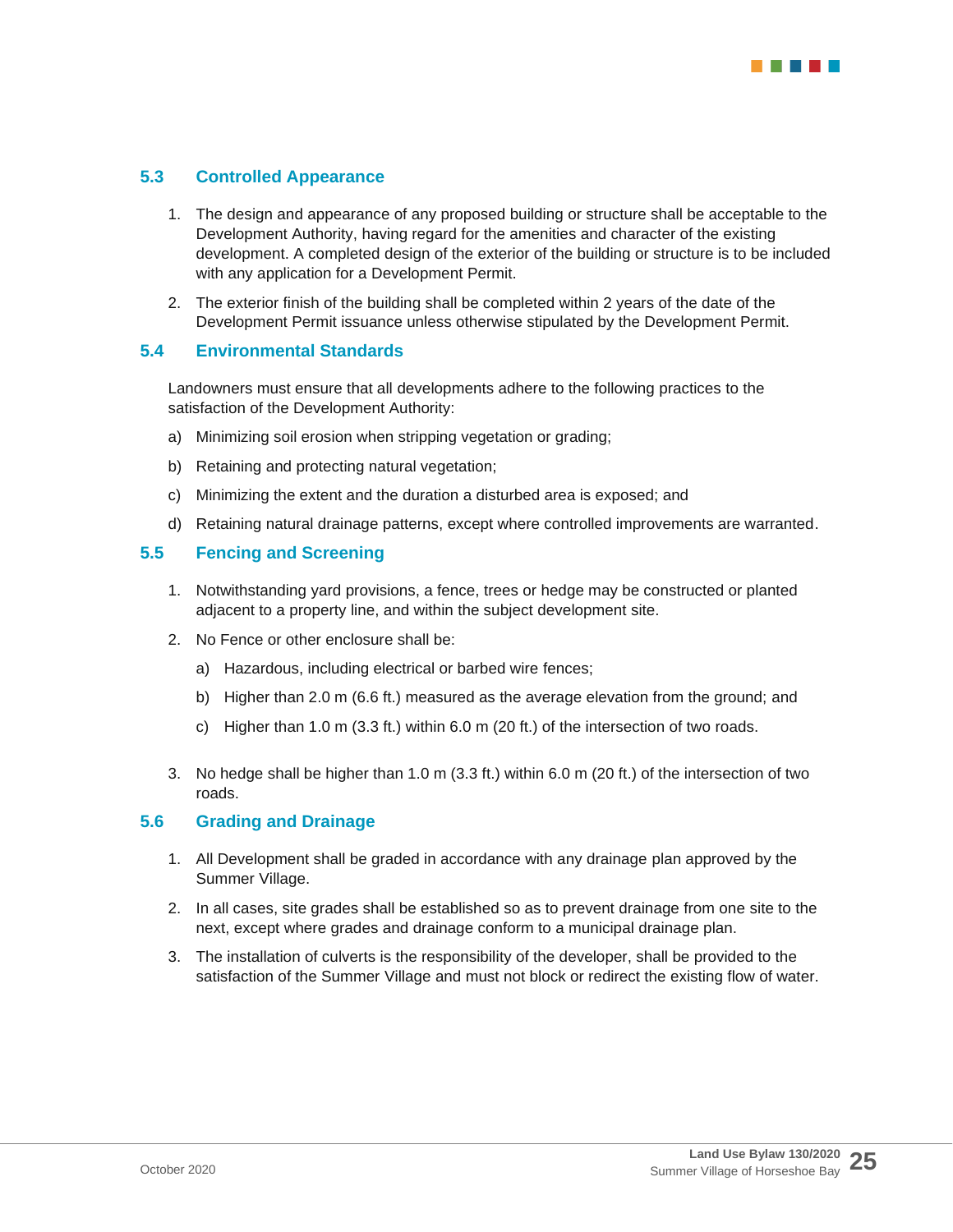## <span id="page-31-0"></span>**5.7 Height of Buildings**



Building height shall be measured from finished grade and the highest point of a building. In determining the highest point of a building or structure, elements that are not essential to the structure of the building or structure shall not be considered (see Figure 5.2).

Figure 5.2: Building Height

## <span id="page-31-1"></span>**5.8 Lot Density**

- 1. A maximum of one (1) Single Family Detached Dwelling or Manufactured Home shall be permitted on a lot.
- 2. Each Single Family Detached Dwelling or Manufactured Home may also accommodate one of the following:
	- a) A Basement Suite,
	- b) Garage Suite, or
	- c) Garden Suite.

## <span id="page-31-2"></span>**5.9 Landscaping**

As a condition of a Development Permit, and to the satisfaction of the Development Authority, landscaping and planting must be carried out within one (1) year of occupancy.

## <span id="page-31-3"></span>**5.10 Objects Prohibited or Restricted in Yards**

- 1. No person shall keep in any part of a yard:
	- a) Any unlicensed, dismantled or wrecked vehicle for more than twenty-one (21) successive days;
	- b) Any object or chattel which, in the opinion of the Development Authority, is unsightly or tends to adversely affect the amenities of the municipality;
	- c) Any excavation, storage or piling up of materials required during the construction stage unless all necessary safety measures are undertaken and the Owner of such materials or Excavations assumes full responsibility to ensure the situation does not prevail any longer than reasonably necessary to complete a particular stage of construction work;
	- d) Fur bearing animals, fowl or animals other than domestic pets, unless permitted as Minor Agricultural Pursuits under Section 4.3.3 of this Bylaw.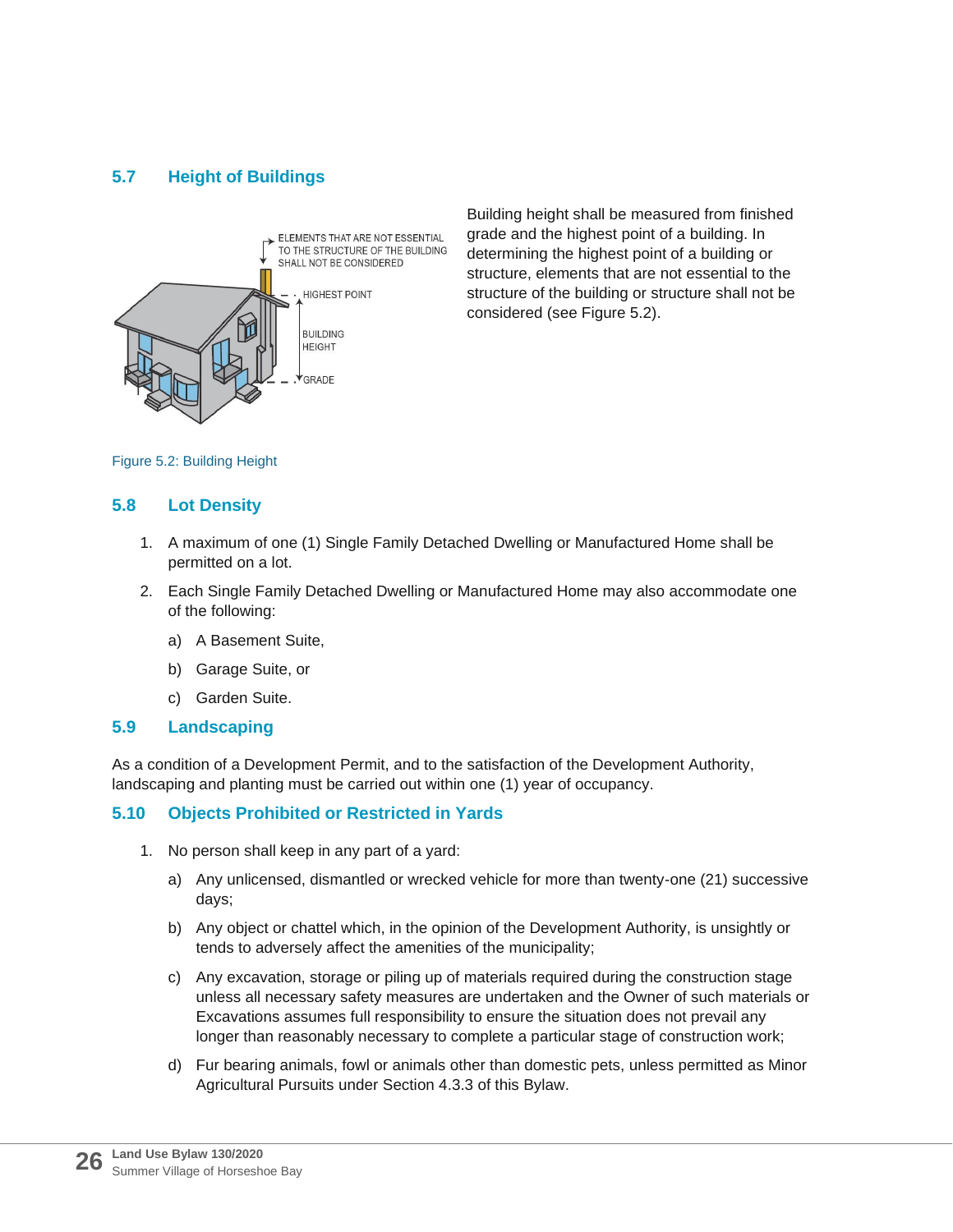

## <span id="page-32-0"></span>**5.11 Parking Requirements**

- 1. All development shall be required to provide adequate on-site parking to the satisfaction of the Development Authority.
- 2. All off-street parking shall be provided in a manner shown on an approved site plan with the entire area to be graded so as to ensure that drainage will be disposed of in a manner satisfactory to the Development Authority.

#### <span id="page-32-1"></span>**5.12 Permitted Encroachments**

- 1. Any eave, canopy, bay window, a cantilevered wall section or chimney may project over or onto a required yard to a maximum of 0.6 m (2 ft.).
- 2. Decks which are less than 0.6 m (2 ft.) in height or steps or a porch may project over a required yard to a maximum of 1 m in front and rear yards, and up to the side property line in side yards.

#### <span id="page-32-2"></span>**5.13 Relocated Buildings**

Any person who wishes to place on a lot a building which has previously been erected or placed on a different lot shall:

- 1. Make a Development Permit application, except for an accessory building which meets the requirement under section 3.1;
- 2. In addition to the submission requirements of Section 3.2, provide photographs of the building showing each elevation, the condition of the building, and provide the present location and use of the building; and
- 3. Provide an engineer's certificate, at the discretion of the Development Officer, to confirm that the building is structurally sound.

#### <span id="page-32-3"></span>**5.14 Sewage Disposal System**

All developments serviced by a private sewage disposal system are required to meet the *Alberta Private Sewage Systems Standard of Practice*.

#### <span id="page-32-4"></span>**5.15 Sign Regulations**

Permanent advertising signs are not allowed in the Summer Village, except for a sign approved for a Home Occupation.

## <span id="page-32-5"></span>**5.16 Shoreline Reserve and Crown Bed and Shore**

Private Development on Municipal Reserve (MR) and Environmental Reserve (ER) is prohibited. Under Provincial regulations, development in Crown owned bed and shore of a lake is required to obtain a License of Occupation (DLO) from the Province prior to construction.

#### <span id="page-32-6"></span>**5.17 Substandard Lots**

Development on existing lots which do not satisfy the minimum lot size requirement of this Bylaw will be considered at the discretion of the Development Authority. Compliance with any Provincial regulations regarding the disposal of sewage will be required.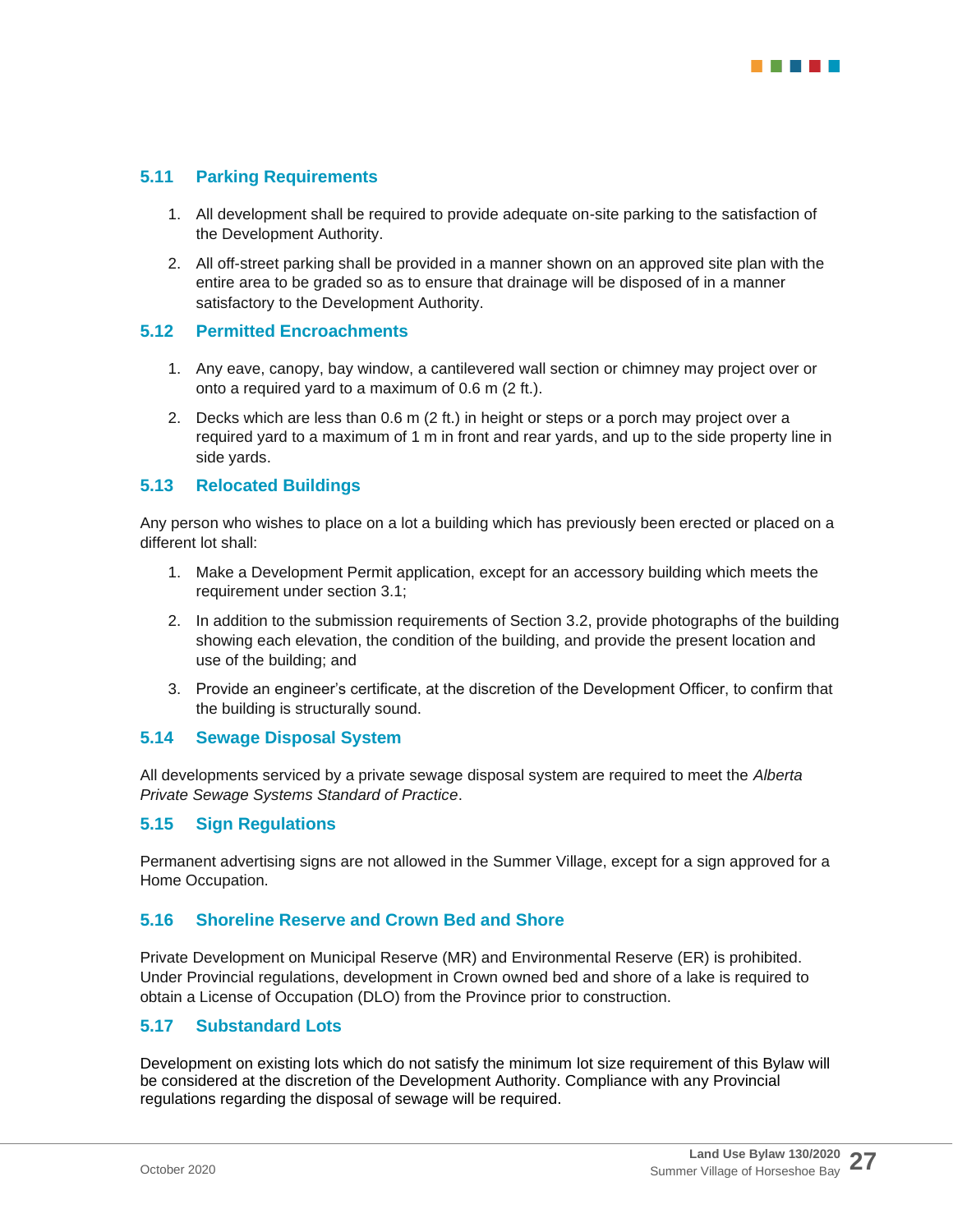## <span id="page-33-0"></span>**5.18 Topsoil Excavation**

- 1. No person shall commence or continue the removal of topsoil without first obtaining a Development Permit. Topsoil and landscaping sufficient to avoid erosion are required, as determined by the Development Authority.
- 2. The Development Authority may refer any application for removal of topsoil to the Soil Conservation Officer acting under the Soil Conservation Act, for approval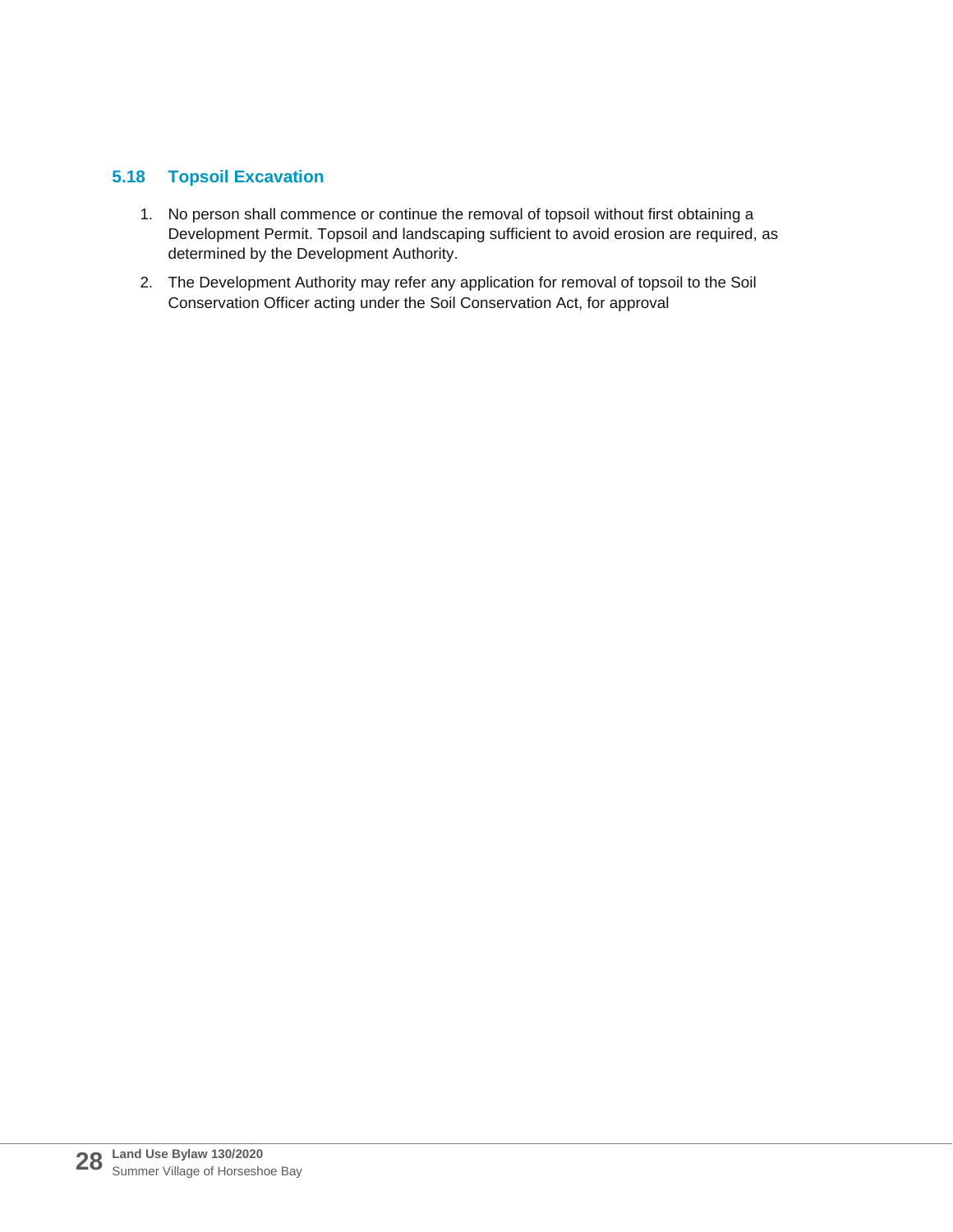## <span id="page-34-0"></span>**PART 6: SPECIAL REGULATIONS**

## <span id="page-34-1"></span>**6.1 Garage and Garden Suites**

- 1. The Development Authority may exercise discretion in considering a Garage Suite or Garden Suite, and have regard to:
	- a) Compatibility of the use with the siting, grade elevations, height, roof slopes and building types and materials characteristic of surrounding dwellings; and
- 2. The minimum distance between a detached garage containing a Garage Suite, or a Garden Suite and a Single Detached Dwelling shall be 2.2m. (7.2 ft)
- 3. Only one Garage Suite or Garden Suite may be developed on a site.
- 4. A Garage Suite or Garden Suite shall not be subject to separation from a Single Detached Dwelling through a condominium conversion or subdivision.

#### <span id="page-34-2"></span>**6.2 Home Occupations**

- 1. A Home Occupation shall be clearly incidental and subordinate to the principal residential use of a lot.
- 2. All permits issued for the Home Occupations shall be reviewed annually. The Development Authority may revoke a permit if the use is or has become detrimental to the residential character of the Summer Village.
- 3. No Home Occupation shall include the keeping of a stock in trade unless it is kept entirely within buildings on the site, nor the employment of any persons who attend the dwelling.
- 4. The maximum size of a Sign allowed at a Home Occupation shall be  $0.2$  m<sup>2</sup> (2 ft<sup>2</sup>).
- 5. Home Occupations are limited to those uses which:
	- a) Do not create or become a public nuisance;
	- b) Are not visible from outside the building; and
	- c) Require no outside storage of materials, goods, or equipment.
- 6. Bed and Breakfast and/or AirBnB establishments, shall not be allowed within the Summer Village.

#### <span id="page-34-3"></span>**6.3 Manufactured Homes**

- 1. All Manufactured Homes must conform to the Canadian Standards Association (CSA Z240) certification and all skirting, accessory structures, additions and porches shall be of sound construction and appearance to the satisfaction of the Development Authority.
- 2. Manufactured Homes shall be placed on a permanent foundation or base and shall be attached by means of bolting or otherwise to the foundation or base plate pursuant to the Alberta Building Code.
- 3. Axle, wheels, running gear and towing tongue shall be removed before the Owner attaches the Manufactured Home to a permanent foundation conforming to the requirements of the Alberta Building Code.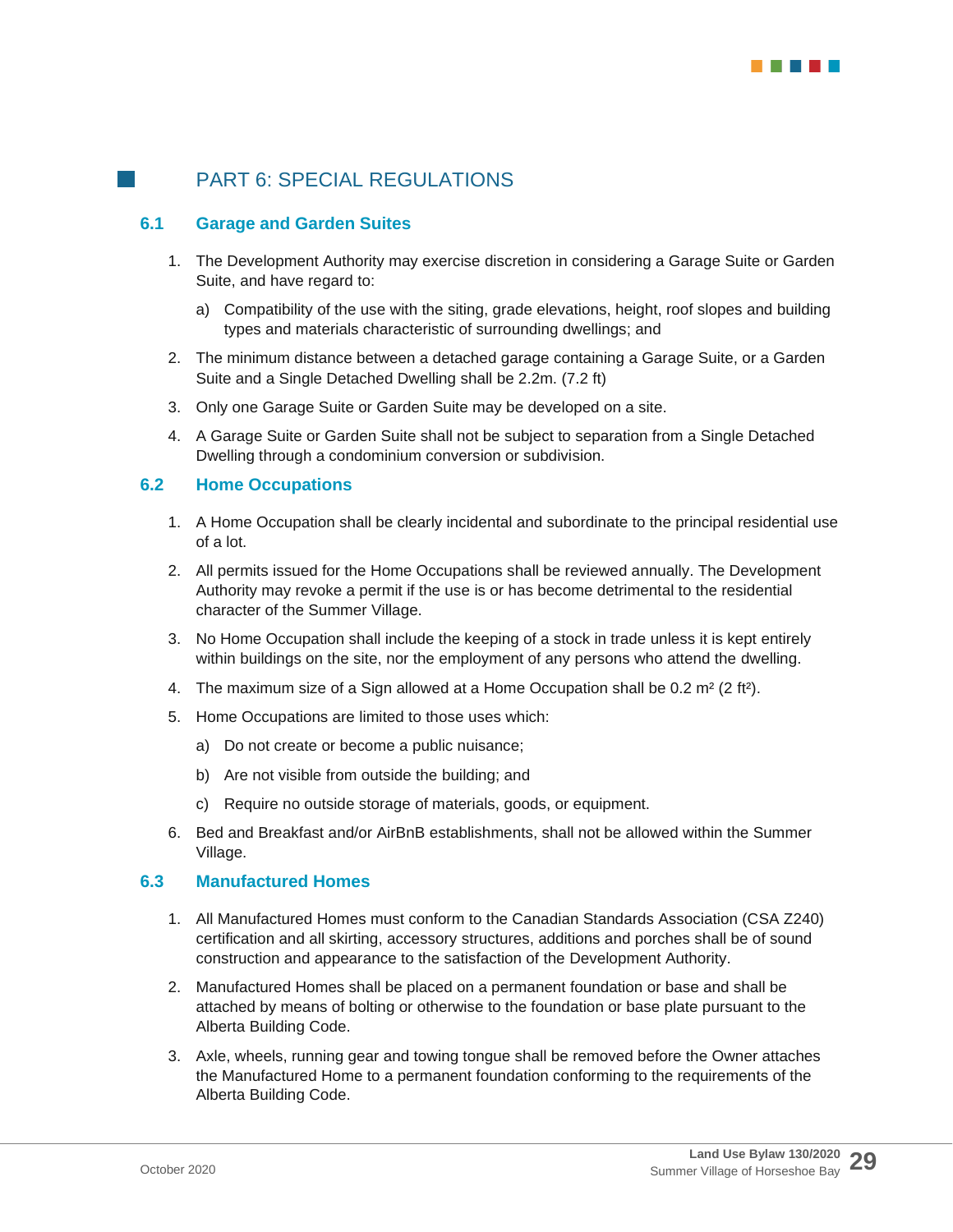- 4. All accessory structures, such as patios, porches, additions and skirting, shall be:
	- a) Factory-prefabricated units or the equivalent thereof, and so designed and erected as to harmonize with the Manufactured Home, and
	- b) Considered as part of the principal Building; and
	- c) Erected only after obtaining a Development Permit.
- 5. A Manufactured Home shall be skirted from the floor level to the ground level.

## <span id="page-35-0"></span>**6.4 Recreational Vehicles**

- 1. A lot containing a Single Family Detached Dwelling or Manufactured Home may accommodate one Recreational Vehicle.
- 2. A lot containing a Single Family Detached Dwelling or Manufactured Home and one of a Garden Suite or, Garage Suite, or Secondary Suite may not accommodate a Recreational Vehicle.
- 3. A vacant lot may accommodate two Recreational Vehicles, in accordance with the list of uses in the applicable District.
- 4. Where any Recreational Vehicle is to be placed on a lot for more than twenty-one (21) consecutive days, it shall require a Development Permit and shall be located in a manner satisfactory to the Development Authority.
- 5. Recreational Vehicles stored or parked on a lot in the Public Park District shall be developed at the discretion and to the satisfaction of the Development Authority.

## <span id="page-35-1"></span>**6.5 Secondary Suites**

A Secondary Suite shall comply with the following Regulations:

- 1. The floor area of a Secondary Suite shall not exceed the floor area of the main floor of the associated principal dwelling;
- 2. A Secondary Suite shall be developed in such a manner that the exterior of the principal building containing the Secondary Suite shall appear as a single dwelling;
- 3. Only one (1) of Secondary Suite, a Garage Suite or Garden Suite may be developed in conjunction with a principal dwelling; and
- 4. The Secondary Suite shall not be subject to separation from the principal dwelling through subdivision.

## <span id="page-35-2"></span>**6.6 Solar Collectors**

- 1. A Solar Collector may be located on the roof or wall of a Building.
- 2. A Solar Collector mounted on a roof must not extend beyond the outermost edge of the roof.
- 3. A Solar Collector located within a yard shall be provided in accordance with the applicable District, or as required by the Development Authority.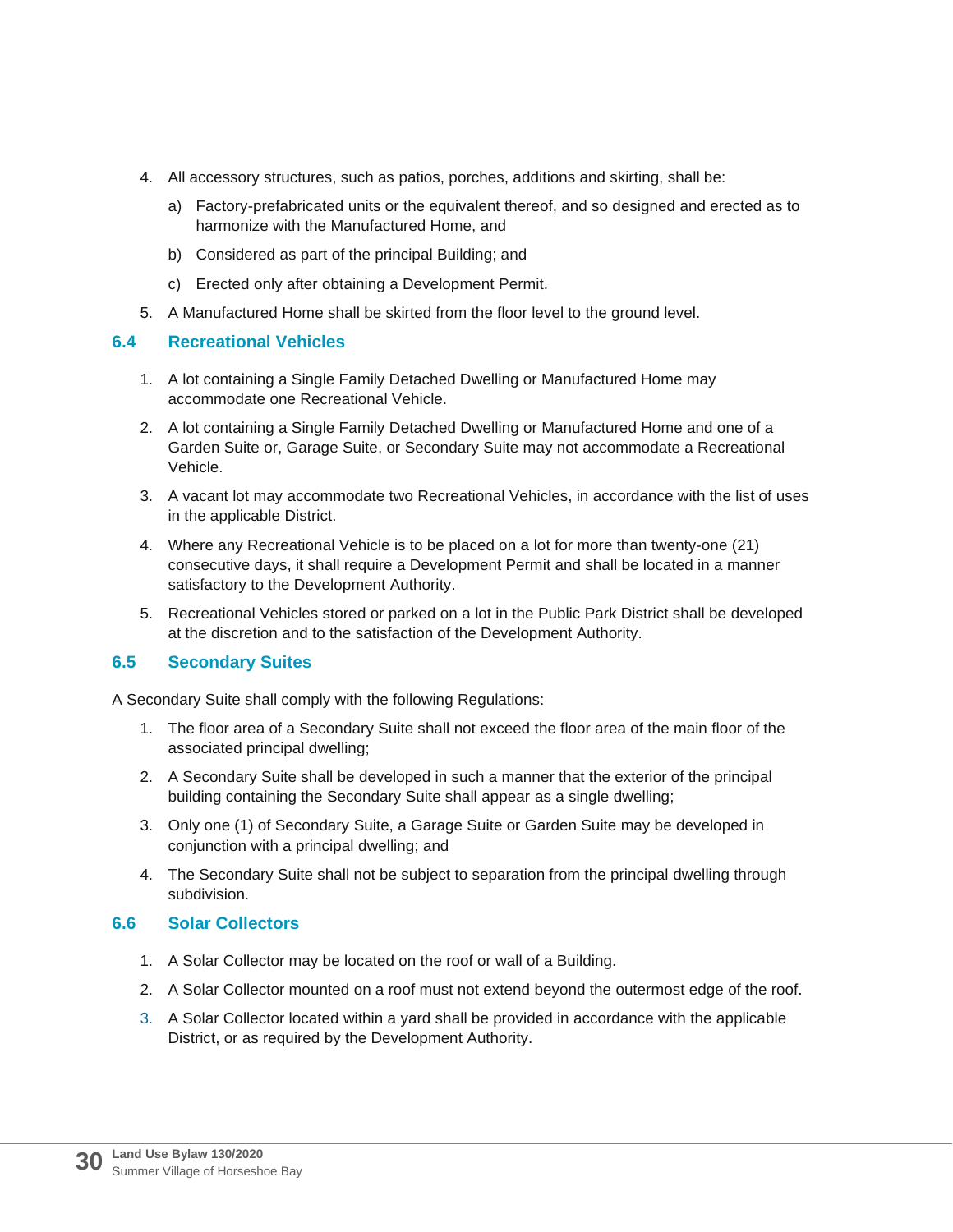

## **PART 7: DEFINITIONS**

<span id="page-36-0"></span>In this Bylaw, the following definitions shall apply. All other words or expressions shall have the meanings respectively assigned to them in the Act and the Regulation. In any other cases, the meaning shall be the customary meaning of the word or expression.

**"ACCESSORY BUILDING"** means a building or use which, in the opinion of the Development Authority, is subordinate to, exclusively devoted to, and located on the same site as the principle building or use.

**"ACT"** means the Municipal Government Act, R.S.A. 2000, Chapter M-26 as amended and its associated regulations.

**"ADJACENT"** means land or portion of land that shares a property line with another site and includes land or a portion of land that would be contiguous if not for a river,

stream, railway, road or utility right-of-way or reserve land.

**"ANIMAL"** means domestic fowl, rabbits, and other domesticated animals.

**"BACK LOT"** means any lot that is not a lakeshore lot. In a back lot the front yard is adjacent to a road, extending from the foremost exterior wall of the principal building to the front lot line.

**"BASEMENT"** means that portion of a Building between two floor levels which is partially underground, but which has two feet of its height from finished floor to finished ceiling above the adjacent finished grade.

**"BUILDING"** includes anything constructed or placed on, in, over or under land but does not include a Highway or public Roadway or a bridge forming part of a Highway or public Roadway.

**"BUILDING HEIGHT"** means the vertical distance between the adjacent finished grade and the highest point of a Building that is not: a roof stairway entrance, a ventilating fan, a skylight, a steeple, a chimney, a smoke stack, a tire wall, or a parapet wall and flagpole or similar device not structurally essential to the Building.

**"COUNCIL"** means the Council of the Summer Village of Horseshoe Bay.

**"DECK"** means a wooden or hard-surfaced area attached to a Dwelling, or any open structure attached to a Building, having a height greater than 0.6 m (2.0 ft.) above grade, and thereby requiring stairs and railing as outlined in Regulations approved under the Safety Codes A**ct.**

**"DEVELOPMENT"** means: (a) an excavation or stockpile and the creation of either of them; (b) a Building or an addition to, or replacement or repair of a Building and the construction or placing in, on, over or under land of any of them; (c) a change of Use of land or a Building or an act done in relation to land or a Building that results in or is likely to result in a change in the Use of the land or Building, or (d) a change in the intensity of Use of land or a Building or an act done in relation to land or a Building that results in or is likely to result in a change in the intensity of Use of the land or building.

**"DEVELOPMENT AUTHORITY"** means the Development Officer, Municipal Planning Commission, or Council of the Summer Village of Horseshoe Bay.

**"DEVELOPMENT OFFICER"** means the official(s) appointed by the Summer Village Chief Administrative Officer, with the responsibility of receiving, considering and deciding on applications for Development under this Bylaw.

**"DEVELOPMENT PERMIT"** means a document authorizing a Development issued pursuant to this Bylaw.

**"DISCRETIONARY USE"** means the Use of land or of a Building which is listed in the column captioned Discretionary Uses in a table of uses for certain districts in this Bylaw, and for which a Development Permit may be issued subject to the provisions of this Bylaw.

**"DWELLING"** means any Building used exclusively for human habitation and which is supported on a permanent foundation or base. This definition shall include residential single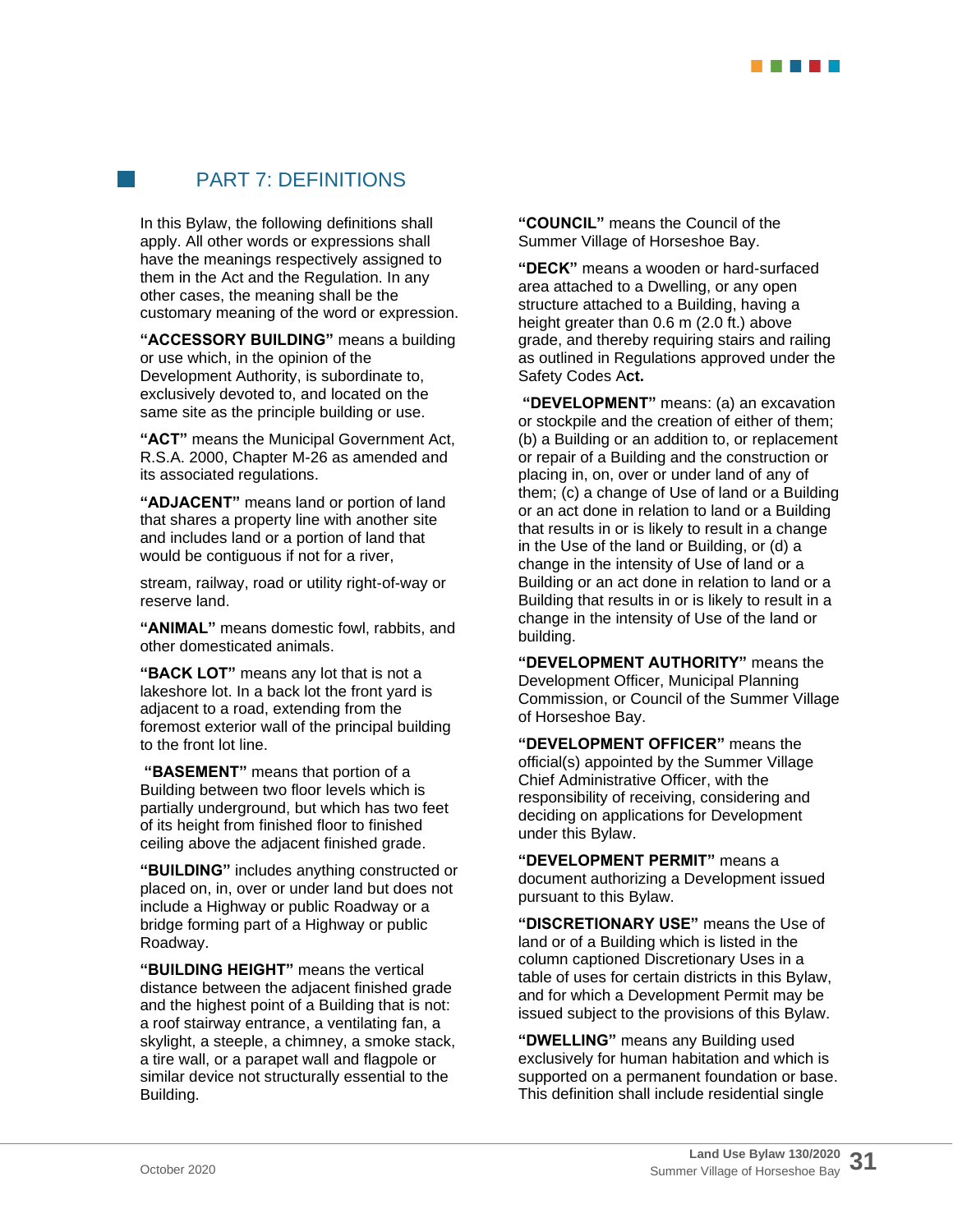family dwellings and Manufactured Homes.

**"DWELLING UNIT"** means one or more rooms used as or designed to be used as a residence and containing sleeping, cooking and sanitary facilities and with an independent entrance either directly from outside a Building or from a common hallway inside a Building.

**"EXCAVATION"** means any breaking of ground, except common household gardening and ground care.

**"EXTERIOR STORAGE"** means the Use of a Site or portion of a Site used for the storage of products, goods, materials, machinery, vehicles, or equipment that is not contained within a Building.

**"FENCE"** means a vertical physical barrier constructed to provide aesthetic decoration, visual screening, or sound abatement, or to prevent unauthorized access.

**"FLOOR AREA"** means the total Floor Area of every room and passageway contained in a Building but not including the Floor Area of Basements, attached garages, sheds, open porches, Patios, open Decks or verandas, or breezeways.

**"GARAGE"** means an accessory building or part of the principle building, designed and used primarily for the storage of motor vehicles.

**"GARAGE SUITE"** means a Dwelling Unit located above a Garage; or a single story Dwelling attached to the side or rear of, a Garage. A Garage Suite has cooking facilities, food preparation, sleeping and sanitary facilities which are separate from those of the principal Dwelling Unit located on the Site. This use class does not include a Secondary Suite or Garden Suite.

**"GARDEN SUITE"** means a single story Dwelling Unit, which is located in a Building separate from the principal Single Detached Dwelling on a Lot. A Garden Suite has cooking facilities, food preparation, sleeping and sanitary facilities which are separate from those of the principal Dwelling Unit located on the Site. It includes a guest house, but does not include a Secondary Suite or Garage Suite.

**"GRADE"** means the average elevation of the natural or finished level of the ground adjoining a building at all exterior walls, or the level of the ground as established by an approved grading plan.

**"HIGHWAY"** means a primary Highway or secondary Road that is under the direction, control and management of the Provincial Government pursuant to the Public Highways Development Act.

**"HOME OCCUPATION"** means the use of a residential Building to conduct a business or commercial enterprise. The business portion shall be incidental or subordinate to the primary residential function and shall be limited to the confines of the residence. This use shall not have any employees other than the resident and the resident's family who permanently reside in the dwelling, and shall not include any outside storage or commercial vehicles associated with the business. This definition does not include the sale of cannabis, or a bed and breakfast establishment.

**"LAKE SHORE LOT"** means a lot which faces onto Vincent Lake and has any part of a lot line adjacent to the Lake or the buffer strip of Municipal Reserve or Environmental Reserve land that may be located adjacent to the lake. In a lakeshore lot:

a. The front yard is adjacent to the lakeshore, extending from the foremost exterior wall of the principal building to the front lot line.

b. The rear yard is adjacent to a road, extending from the rearmost exterior wall of the principal building to the rear lot line.

**"LANE"** means a public right-of-way which provides a secondary means of access to a Lot or Lots and which is registered in the Land Titles Office.

**"LOT"** means a part of a parcel of land described in a Certificate of Title by reference to a plan of subdivision. It is the lot number shown in the legal description on the certificate of title.

**"LOT AREA"** means the area contained within the boundaries of a lot shown on a plan of subdivision or described in a Certificate of Title.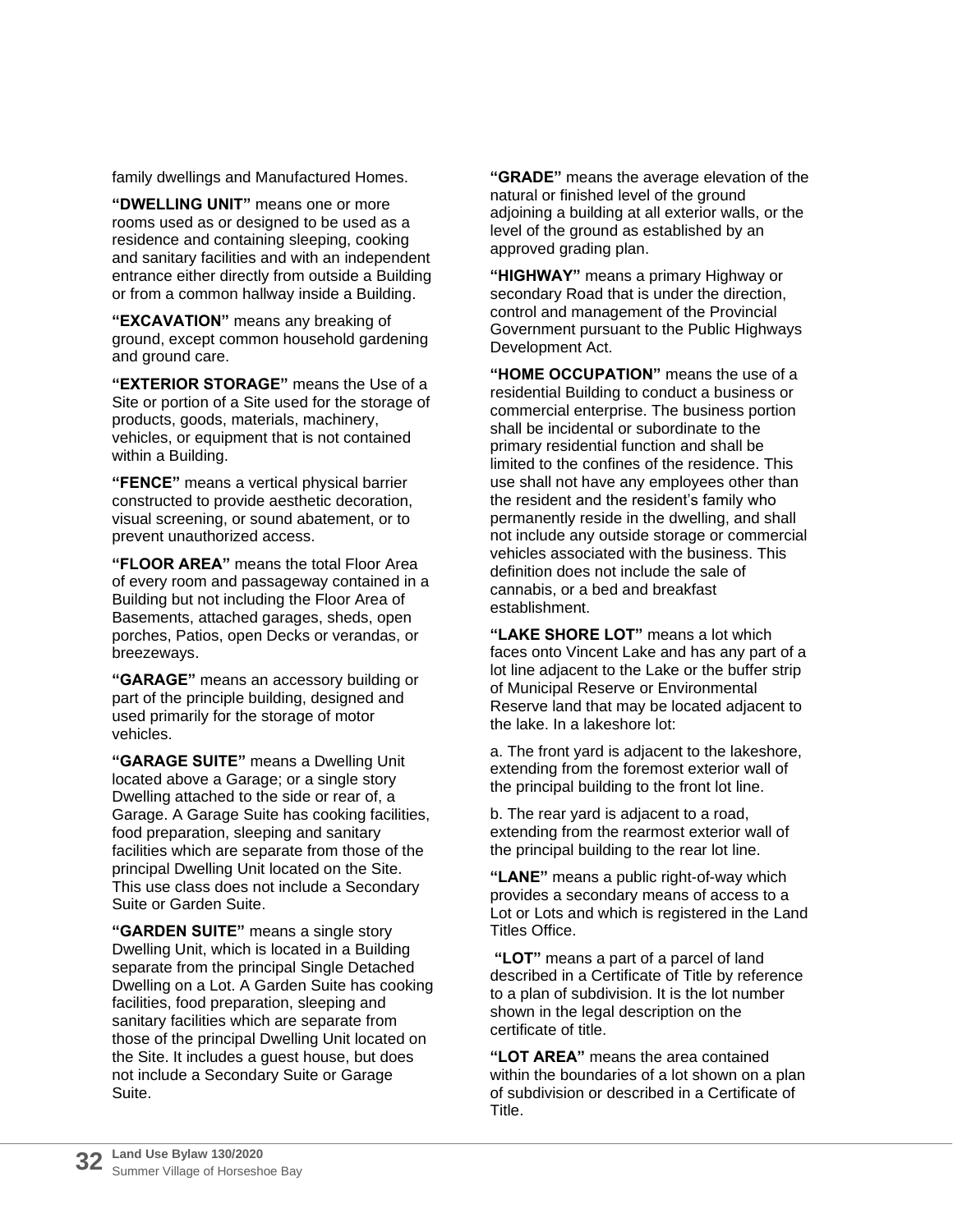

**"LOT, CORNER"** means a lot having a frontage on two or more streets at their intersection or junction.

**"LOT DEPTH"** means the length of a straight line joining the middle of the front Lot Line with the middle of the rear lot line.

**"LOT LINE"** means a legally defined limit of any lot.

**"LOT LINE, FRONT"** means the boundary dividing the Lot from an abutting public Roadway. In the case of a corner lot the shorter lot line shall be the front lot line.

**"LOT LINE, REAR"** means the lot line of a Lot that is directly opposite to the front line.

**"LOT LINE, SIDE"** means any lot line other than the front or rear lot line.

**"LOT WIDTH"** means the distance between the side lot lines at a point midway between the front and rear of the lot and approximately parallel to the street line.

**"MANUFACTURED HOME"** means a prefabricated dwelling that meets Canadian Standards Association and Alberta Building Code regulations, and when placed on a foundation support and connected to utilities, is ready for occupancy. A Manufactured Home may also be referred to as a mobile home.

**"MINOR AGRICULTURAL PURSUITS"** means the non-commercial rearing of limited number of Animal on a residential parcel. This number is limited by the Regulation in the R1 District regarding the number of animal units allowed per acre.

## **"MUNICIPAL DEVELOPMENT PLAN"**

means a Statutory Plan, prepared pursuant to the Act, which provides a general planning policy framework for the Summer Village of Horseshoe Bay.

**"MUNICIPAL PLANNING COMMISSION"** 

means the Municipal Planning Commission established by Council pursuant to the Act.

**"ORDER"** means an order of compliance issued in writing by the Development Authority.

**"OWNER"** means the person shown as the Owner of a parcel of land on the Certificate of

### Title.

**"PATIO"** means any developed surface adjacent to a building on a site which is less than 0.6 m (2.0 ft.) above ground level.

**"PERMANENT BUILDING"** means any building placed on a foundation structure which cannot be readily relocated without significant expense. It may also include any Building not on a permanent foundation which has utility servicing to the building, resulting in difficulty in moving such structures. For the purpose of this definition all residences, including Manufactured Homes are considered permanent buildings.

**"PERMITTED USE"** means the use of land or of a building which is listed in the column captioned "Permitted Uses" in a table of uses for most districts in this Bylaw, and for which a Development Permit shall be issued subject to the provisions of this Bylaw.

**"PRINCIPAL BUILDING OR USE"** means a building or use which, in the opinion of the Development Authority, is the main purpose for which the building or site is ordinarily used.

**"PUBLIC PARK"** means development of public land specifically designed or reserved for the general public for active or passive recreational use and includes all natural and man-made landscaping, facilities, playing fields, buildings and other structures that are consistent with the general purposes of Public Parkland, whether or not such recreational facilities are publicly operated or operated by other organizations pursuant to arrangements with the public authority owning the park. Typical uses include tot lots, band shells, picnic grounds, pedestrian trails and paths, landscaped buffers, playgrounds and water features.

**"PUBLIC USE"** means a building, structure, or site used for public administration and services by a municipality, by any board or agency of a municipality, by any department, commission or agency of the Government of Alberta or Canada, or by a community organization and may include a community hall, school, park, cemetery, or similar use.

**"PUBLIC UTILITY**" means a Public Utility as defined in Part 17 of the Act.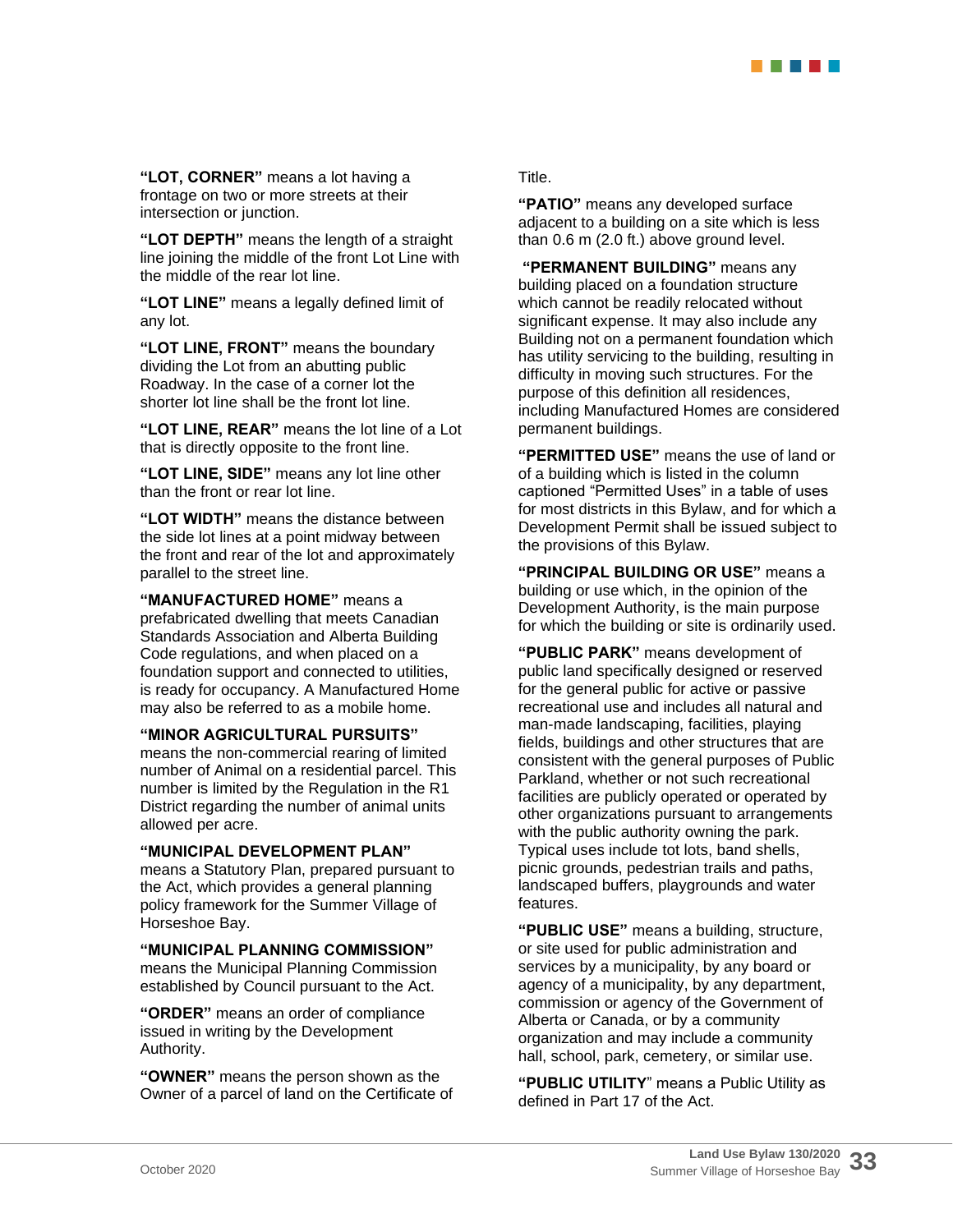**"RECREATIONAL USE"** means a recreation development located in the Summer Village to take advantage of natural physical features including the availability of large areas of land to provide for the non-facility oriented recreational activities such as but not limited to trail riding, hiking, sports fields, and similar activity.

**"RECREATIONAL VEHICLE"** means a unit designed to be transported on its own wheels or by other means (including units mounted permanently or otherwise on trucks), designed or constructed or reconstructed or added to by means of accessories in such a manner as will permit its use for sleeping or living purposes. The Recreational Vehicle is intended to provide seasonal or temporary accommodations for travel, vacation or recreational use. The Recreational Vehicle does not accommodate a residential Use.

**"REGULATION**" means the Subdivision and Development Regulation.

**"ROAD"** means land shown as a road on a plan of survey that has been filed or registered in a Land Titles Office, or used as a public road, and includes a bridge forming part of a public road and any structure incidental to a public road, but does not include a highway.

**"SECONDARY SUITE"** means development consisting of a dwelling located within, and accessory to, a structure in which the principal use is a Single Detached Dwelling. A Secondary Suite has cooking facilities, food preparation, sleeping and sanitary facilities which are physically separate from those of the principal dwelling within the structure. A Secondary Suite also has an entrance separate from the entrance to the principal dwelling, either from a common indoor landing or directly from the side or rear of the structure. This use class includes the development or conversion of basement space or above-grade space to a separate dwelling, or the addition of new floor space for a Basement Suite to an existing Single Detached Dwelling.

**"SHORELINE"** means the line or contour between the ordinary high water mark and the low water mark of a water body or watercourse.

**"SIGN"** means any structure, device, light or fixture, or any part thereof, used to identify, advertise or attract attention to any person, object, product, event, place, organization, institution, development, business, group, profession, enterprise or industry and is intended to be seen from on or off the site where the Sign is located.

**"SIMILAR USE"** means a specific use of land or of a building that is not expressly mentioned in this Bylaw but which the Development Authority has determined to be similar in character and purpose to a use listed as a Permitted or Discretionary Use in the District in which the use is proposed.

**"SINGLE DETACHED DWELLING"** means a dwelling consisting of one (1) dwelling unit, and if the provisions of this bylaw allow, a secondary suite, construction on site, or modular (factory constructed) residential building, but does not include a Manufactured Home.

**"SITE"** means a division of land legally described as one entity on one certificate of title. A site may also be referred to as a lot.

**"SITE PLAN"** means a plan showing the boundaries of the site, the location of all existing and proposed buildings upon the site, and the use or the intended use of the portions of the site on which no Buildings are situated, and showing fencing, screening, grassed areas, and the location and species of all existing and proposed shrubs and trees within the development.

**"SOLAR COLLECTOR"** means any device used to collect sunlight that is part of a system used to convert radiant energy from the sun into thermal or electrical energy.

**"STATUTORY PLAN"** means a Municipal Development Plan, Intermunicipal Development Plan, Area Structure Plan, or Area Redevelopment Plan approved in accordance with the Act.

**"STOREY, FIRST"** means the story with its floor closest to grade and having its ceiling more than 2.0 m (6.6 ft.) above grade.

**"STOREY, SECOND"** means the story immediately located above the first story.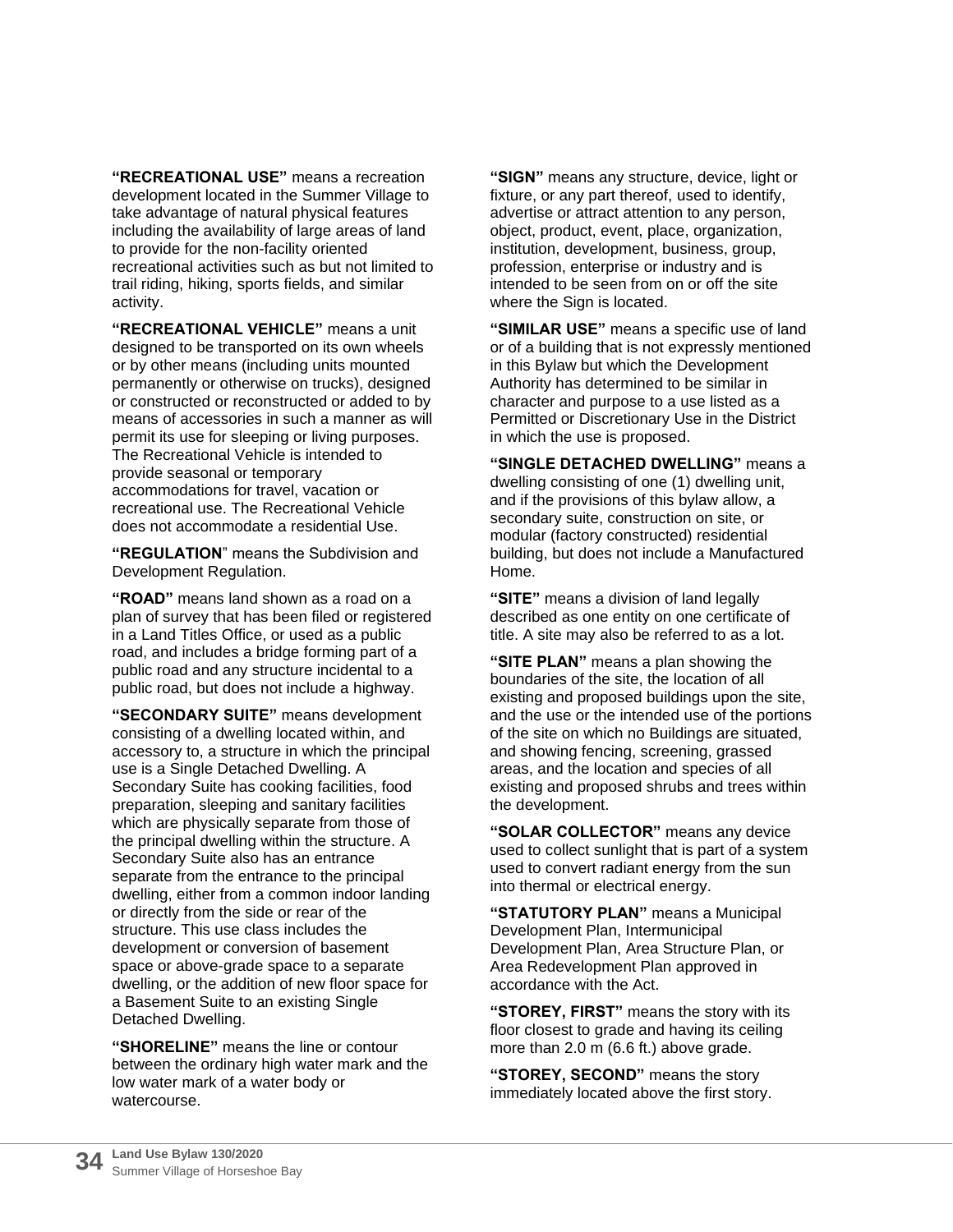

**"STRUCTURAL ALTERATION"** means the construction of reconstruction of supporting elements of a Building.

**"TEMPORARY"** means a period of time up to one (1) year.

**"TEMPORARY BUILDING"** means a building, other than a Manufactured Home, constructed without any foundation below grade or any other building determined by the Development Authority to be temporary for a period of up to one (1) year, as a condition to the issuance of a Development Permit.

**"TEMPORARY USE"** means erection of a small removable seasonal domestic pier, or placement of a removable boat lift on the lakebed during the summer months.

**"URBAN GARDEN"** means the cultivation and harvesting of plant and/or animal products in the Summer Village for the primary purpose of food production, education, recreation, or social or community programming. Accessory Buildings or structures may include Hen Enclosures, or those used for the operation of the site and the extension of the growing season, such as greenhouses. On-Site sales and processing of plants or animal products are prohibited. Accessory activities may include outdoor storage or composting of plants grown on-site. Typical activities include community gardens. This use does not include Cannabis Production.

**"USE"** means the purpose or function of land or buildings as determined by the Development Authority.

**"VARIANCE**" means an alteration or change to a standard prescribed by this Bylaw that is authorized by the Development Authority or the Board.

**"WATERCOURSE"** means the bed and shore of a river, stream, creek or other natural body of water, and/or a canal, ditch or other manmade surface feature whether or not it contains water continuously or intermittently.

**"WIND TURBINE, SMALL-SCALE"** means a

wind energy conversion system. This system is an accessory use, for on-site use and consists of a wind turbine and associated control or conversion electronics. The system does not exceed a rated capacity of 1 kW.

**"YARD, FRONT"** means that portion of land extending across the full width of a lot and located between the foremost exterior wall of the principal building to the front lot line. Figure 7.1 shows the location of the front yards in back lots and lakeshore lots.

**"YARD, REAR"** means that portion of land extending across the full width of a lot and located between the rearmost exterior wall of the principal building to the rear lot line. Figure 7.1 shows the location of the year yard in back lots and lakeshore lots.

**"YARD, SIDE"** means a yard extending from the front yard to the rear yard and located between the side lot line and the nearest exterior wall of the principal building, as shown in Figure 7.1.



Figure 7.1: Definition of Yards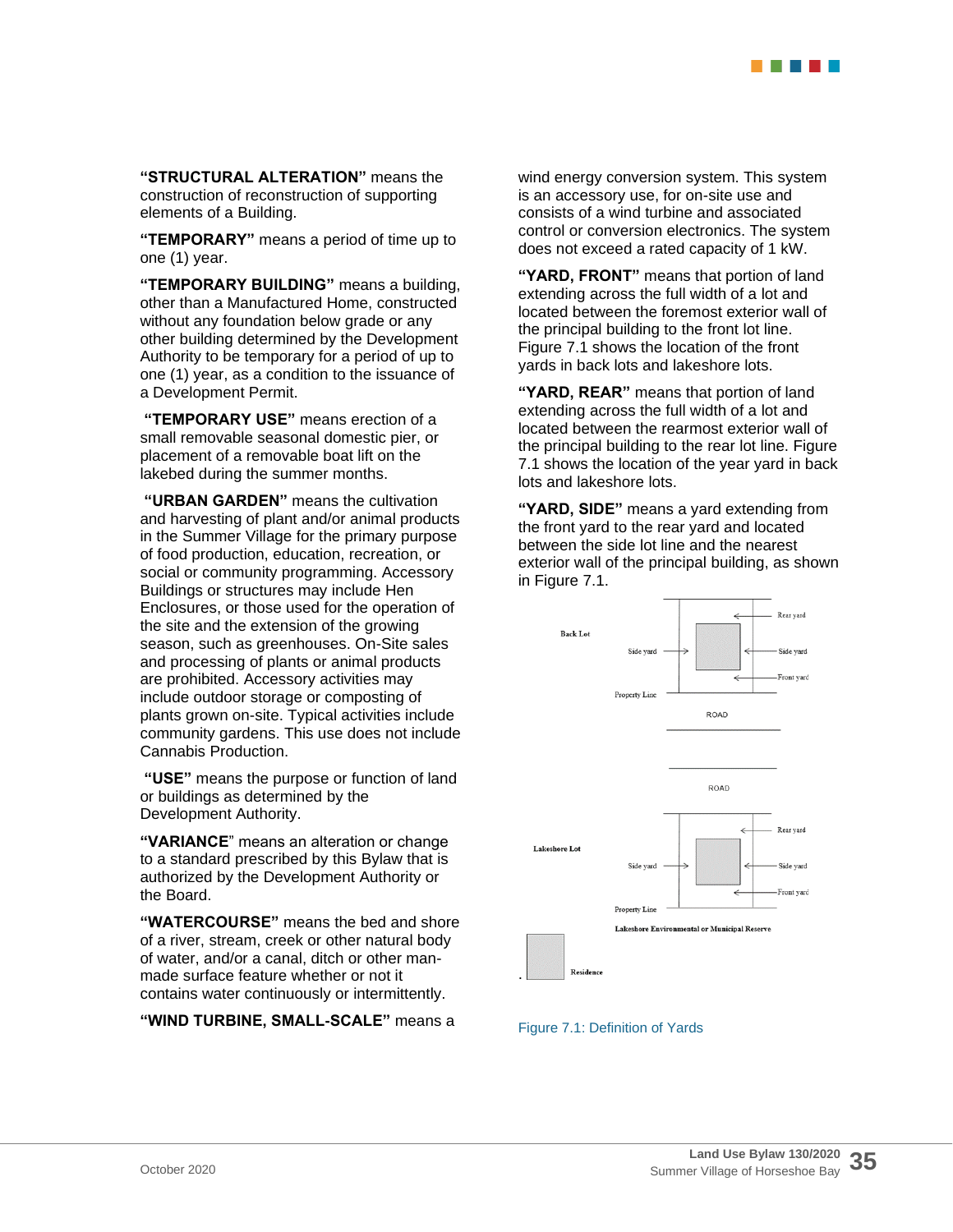**SCHEDULE A – Amendments**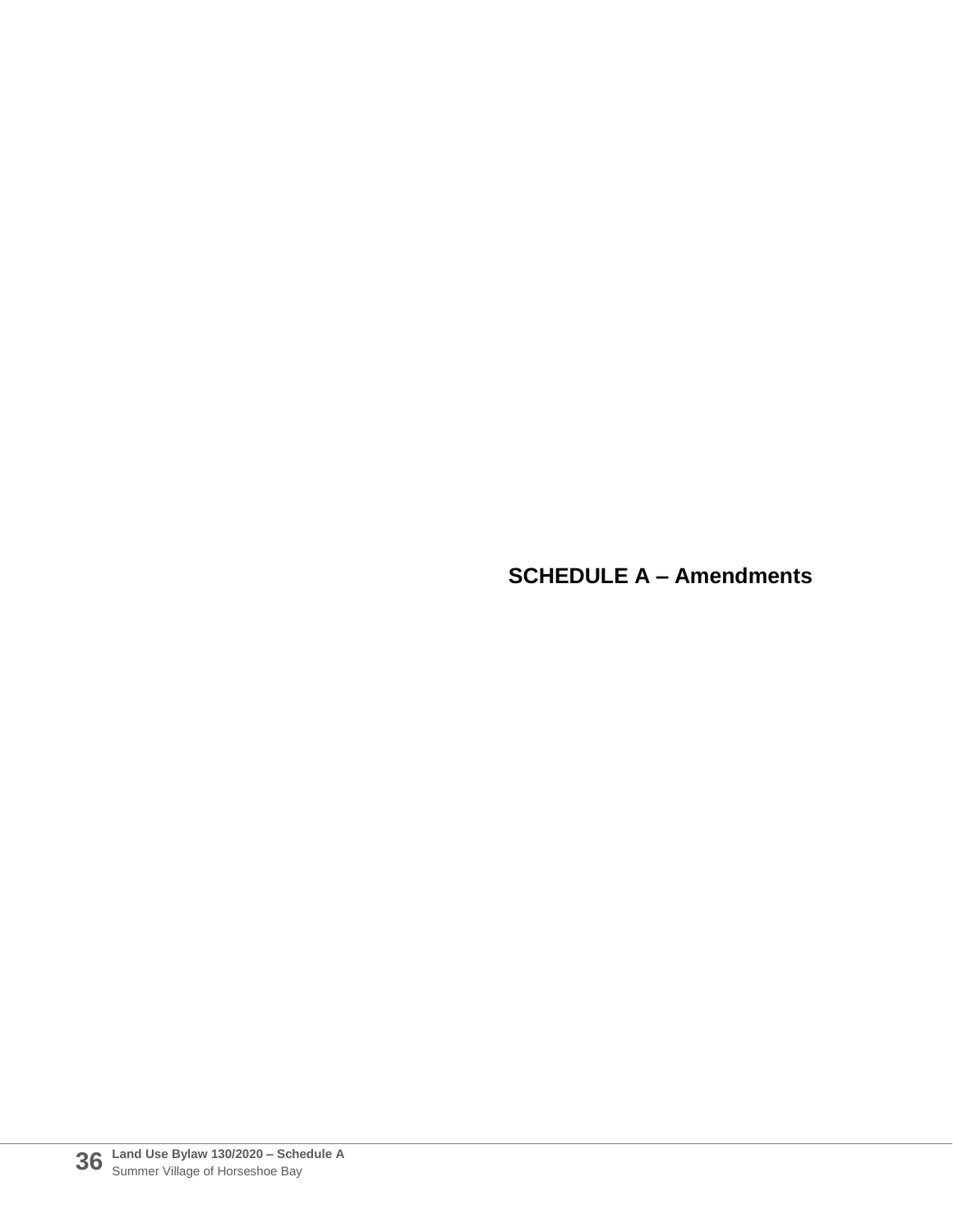

| Amendment               | Bylaw No. | Details | Final Reading Date |
|-------------------------|-----------|---------|--------------------|
| $\mathbf{1}$            |           |         |                    |
| $\sqrt{2}$              |           |         |                    |
| $\mathfrak{z}$          |           |         |                    |
| $\overline{\mathbf{4}}$ |           |         |                    |
| $\overline{5}$          |           |         |                    |
| $\,6\,$                 |           |         |                    |
| $\overline{7}$          |           |         |                    |
| $\,8\,$                 |           |         |                    |
| $\boldsymbol{9}$        |           |         |                    |
| $10\,$                  |           |         |                    |
| 11                      |           |         |                    |
| $12$                    |           |         |                    |
| $13\,$                  |           |         |                    |
| $14$                    |           |         |                    |
| $15\,$                  |           |         |                    |
| $16\,$                  |           |         |                    |
| $17\,$                  |           |         |                    |
| $18\,$                  |           |         |                    |
| $19$                    |           |         |                    |
| $20\,$                  |           |         |                    |
| 21                      |           |         |                    |
| $22\,$                  |           |         |                    |
| $23\,$                  |           |         |                    |
| 24                      |           |         |                    |
| $25\,$                  |           |         |                    |
| $26\,$                  |           |         |                    |
| $27\,$                  |           |         |                    |
| 28                      |           |         |                    |
| $29\,$                  |           |         |                    |
| $30\,$                  |           |         |                    |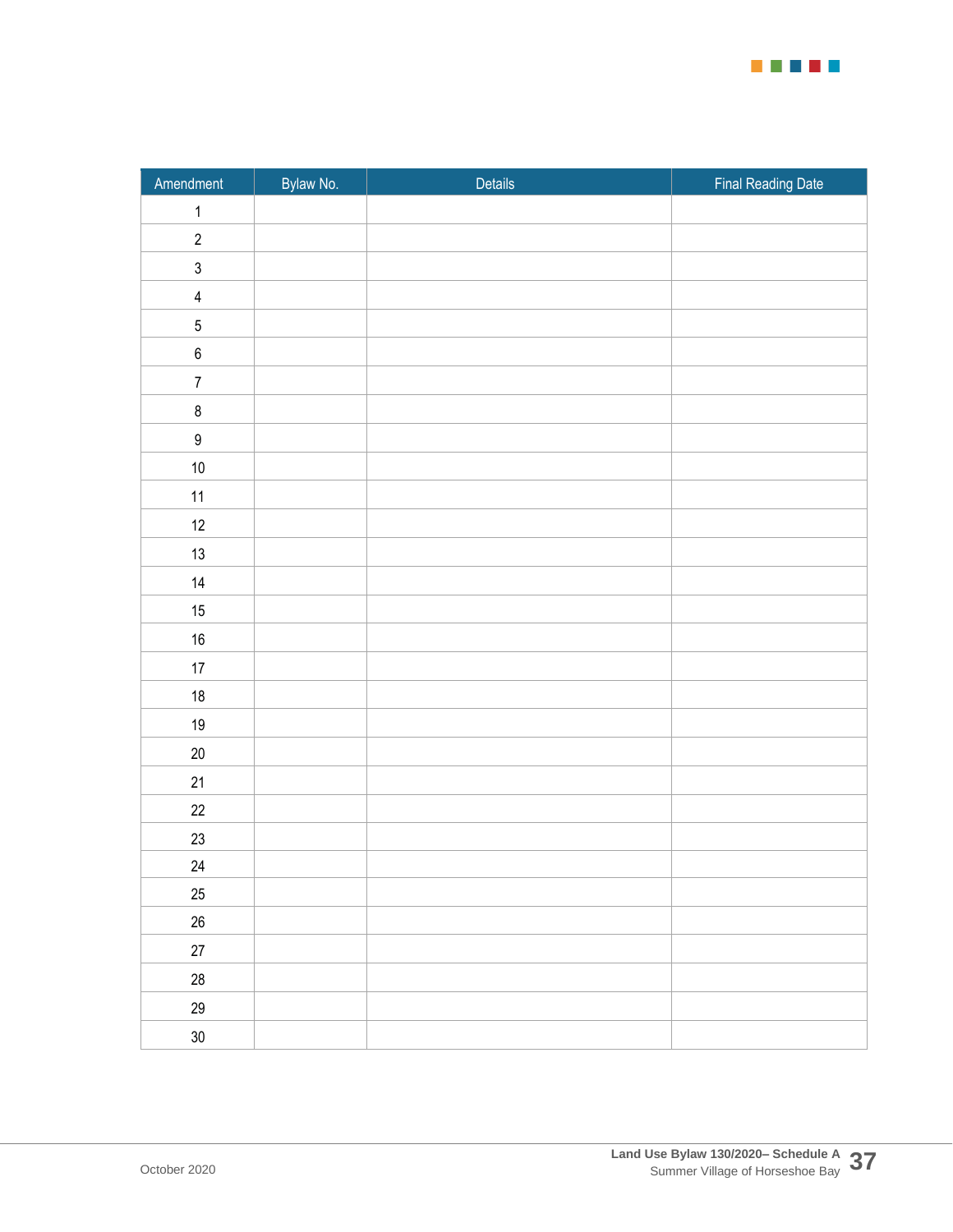## **SCHEDULE B – Land Use Bylaw Forms**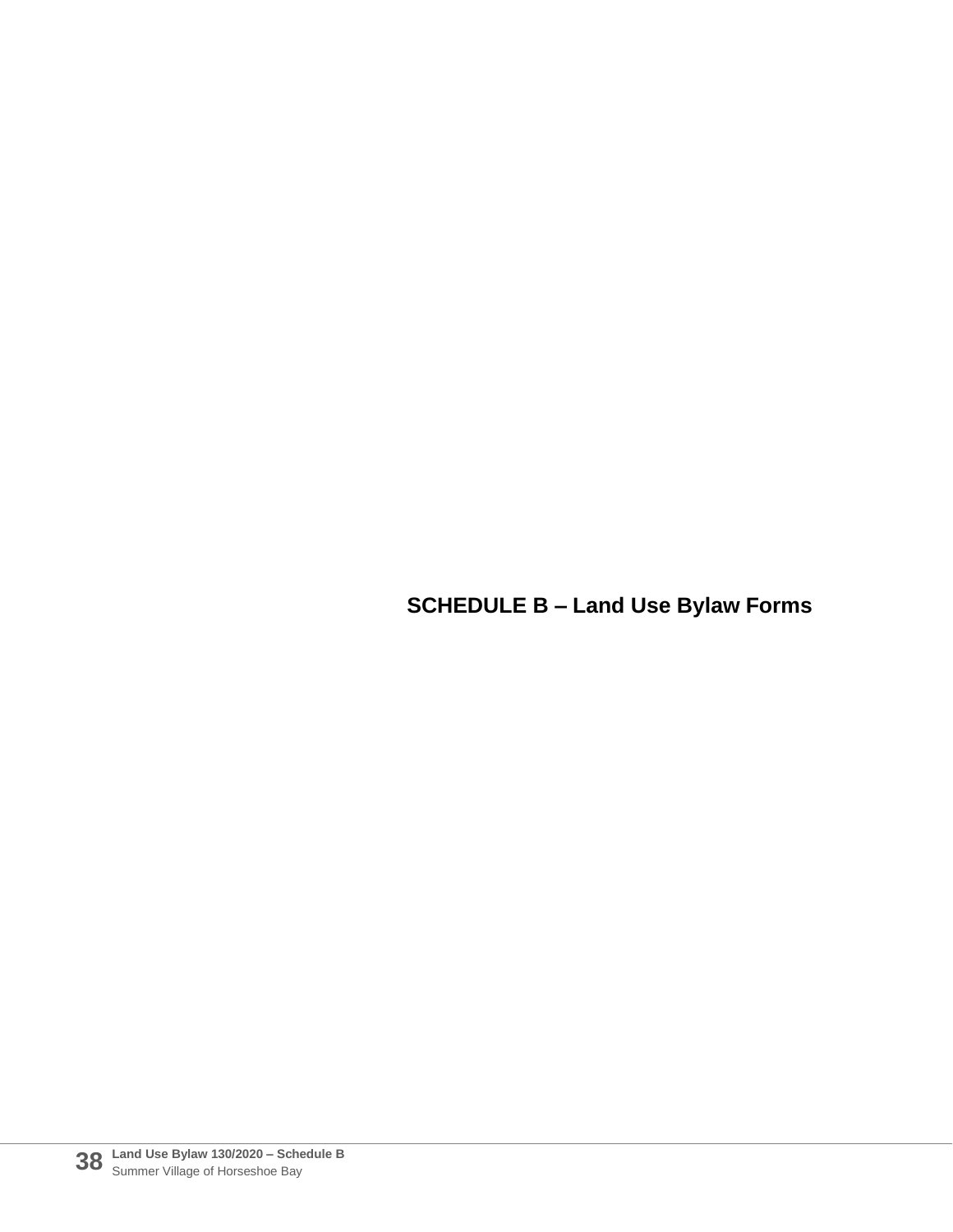

## **FORM "A" SUMMER VILLAGE OF HORSESHOE BAY APPLICATION FOR DEVELOPMENT**

## APPLICATION NO.: FEE:

I/We hereby apply for a Development Permit in accordance with the accompanying plans and supporting information. A site plan shall be submitted with this application. It shall be drawn to clearly show site boundaries, lot dimensions and area; the location of existing and proposed buildings, the use or intended use of all areas of the site not covered by buildings including decks, fences, driveways, paved areas, easements, utility lines and major landscaping features including trees, shrubs and planted areas; existing and proposed setbacks from property lines; and those portions of the site which shall be left in their natural state.

Note: This is an application for a development permit only. All other permits are to be obtained through an Accredited Agency under the Alberta Safety Codes Act.

#### **APPLICANT INFORMATION**

|                                                                                                   |  | Telephone: New York State State State State State State State State State State State State State State State State State State State State State State State State State State State State State State State State State Stat                                                                                                             |  |
|---------------------------------------------------------------------------------------------------|--|--------------------------------------------------------------------------------------------------------------------------------------------------------------------------------------------------------------------------------------------------------------------------------------------------------------------------------------------|--|
|                                                                                                   |  |                                                                                                                                                                                                                                                                                                                                            |  |
| Registered owner of land (if different):                                                          |  | <u> 1989 - Johann Barn, mars et al. (b. 1989)</u>                                                                                                                                                                                                                                                                                          |  |
|                                                                                                   |  |                                                                                                                                                                                                                                                                                                                                            |  |
|                                                                                                   |  |                                                                                                                                                                                                                                                                                                                                            |  |
| <b>LAND INFORMATION</b>                                                                           |  |                                                                                                                                                                                                                                                                                                                                            |  |
|                                                                                                   |  |                                                                                                                                                                                                                                                                                                                                            |  |
|                                                                                                   |  |                                                                                                                                                                                                                                                                                                                                            |  |
| <b>DEVELOPMENT INFORMATION</b><br>Proposed development (state exactly what it is you plan to do): |  |                                                                                                                                                                                                                                                                                                                                            |  |
|                                                                                                   |  |                                                                                                                                                                                                                                                                                                                                            |  |
|                                                                                                   |  |                                                                                                                                                                                                                                                                                                                                            |  |
| <b>DECLARATION</b>                                                                                |  | I/We hereby declare that the above information is, to the best of my/our knowledge, factual and correct. I/We<br>hereby give consent to allow authorized persons to enter the above land with respect only to this application.<br>NOTE: Signature of Registered landowner, or their letter of authorization is required if different from |  |
| applicant.                                                                                        |  |                                                                                                                                                                                                                                                                                                                                            |  |
| <b>Signature of Applicant</b>                                                                     |  | <b>Date</b>                                                                                                                                                                                                                                                                                                                                |  |
| <b>Signature of Registered Landowner</b>                                                          |  | <b>Date</b>                                                                                                                                                                                                                                                                                                                                |  |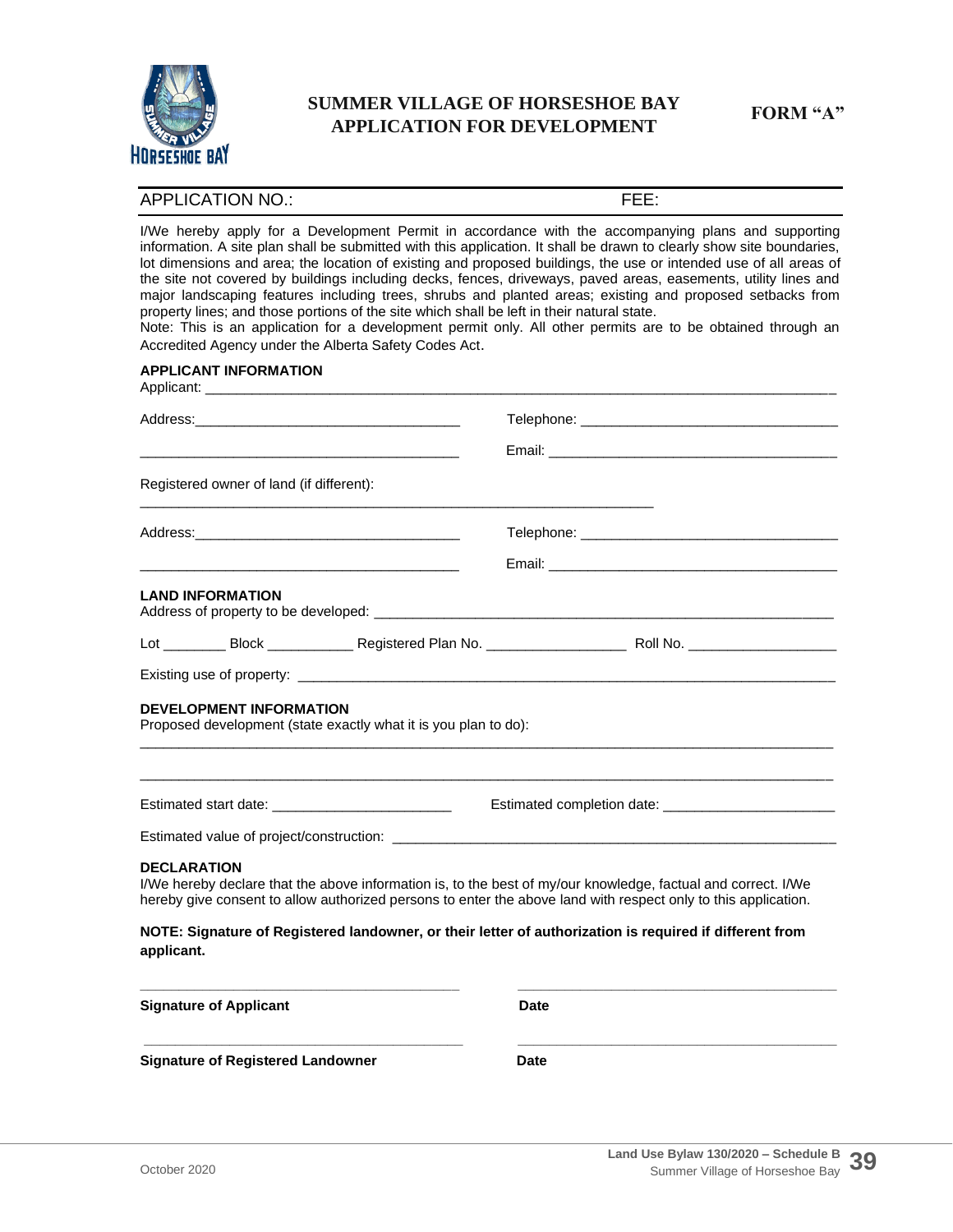

## **SUMMER VILLAGE OF HORSESHOE BAY DEVELOPMENT PERMIT APPROVAL NOTIFICATION**

**FORM "B"**

| <b>APPLICATION NO.:</b> | <b>ROLL NO.:</b>                                       | <b>PERMIT NO.</b>                                                                                              |  |
|-------------------------|--------------------------------------------------------|----------------------------------------------------------------------------------------------------------------|--|
|                         |                                                        | You are hereby notified that the development proposed as further described in Application No. _______________  |  |
|                         |                                                        |                                                                                                                |  |
| AT:                     |                                                        |                                                                                                                |  |
|                         |                                                        | Lot: ____________ Block: ____________ Registered Plan: _________________________ Roll No.:____________________ |  |
|                         | Has been APPROVED subject to the following conditions: |                                                                                                                |  |
|                         |                                                        | ,我们也不能会在这里,我们的人们就会不能会在这里,我们也不能会不能会不能会不能会不能会不能会不能会。""我们的人们,我们也不能会不能会不能会不能会不能会不能会不                               |  |
|                         |                                                        |                                                                                                                |  |
|                         |                                                        |                                                                                                                |  |
|                         |                                                        |                                                                                                                |  |

NOTE:

- 1. The issuance of a Development Permit in accordance with the notice of decision is subject to the condition that it does not become effective until 21 days after the receipt of the Notice of Decision
- 2. The Land Use Bylaw provides that any person claiming to be affected by a decision of the Development Authority may appeal to the Subdivision and Development Appeal Board by serving written notice of appeal to the Clerk of the Subdivision and Development Appeal Board within 21 days after notice of decision is given.
- 3. A permit issued in accordance with the notice of decision is valid for a period of 12 months from the date of issue. If at the expiry of this period, the development has not been commenced or if the development is not completed within 3 years of commencement of construction shall be null and void.
- 4. In addition to this development, permits under Alberta Safety Codes Act may also be required for construction.

| Date of Decision of Application |  |
|---------------------------------|--|
|                                 |  |

Date of Issue of Permit \_\_\_\_\_\_\_\_\_\_\_\_\_\_\_\_\_\_\_\_\_\_\_\_\_\_\_\_\_\_\_\_\_\_\_\_\_\_\_\_\_\_\_\_\_\_\_\_\_\_\_\_\_\_\_\_\_\_\_\_\_\_\_\_\_\_\_\_\_\_

Signature of Development Authority \_\_\_\_\_\_\_\_\_\_\_\_\_\_\_\_\_\_\_\_\_\_\_\_\_\_\_\_\_\_\_\_\_\_\_\_\_\_\_\_\_\_\_\_\_\_\_\_\_\_\_\_\_\_\_\_\_\_\_\_

Should the decision to issue this permit be appealed, the permit is suspended until such time as the Development Board decides on the Appeal, at which time the Board may confirm the issuance of the permit with immediate effect or order the permit to be modified with immediate effect or the Board may order the permit to be cancelled, as the case may be.

**\_\_\_\_\_\_\_\_\_\_\_\_\_\_\_\_\_\_\_\_\_\_\_\_\_\_\_\_\_\_\_\_\_\_\_\_\_\_\_\_\_\_\_\_\_\_\_\_\_\_\_\_\_\_\_\_\_\_\_\_\_\_\_\_\_\_\_\_\_\_\_\_\_\_\_\_\_\_\_\_\_\_\_\_\_\_\_\_\_**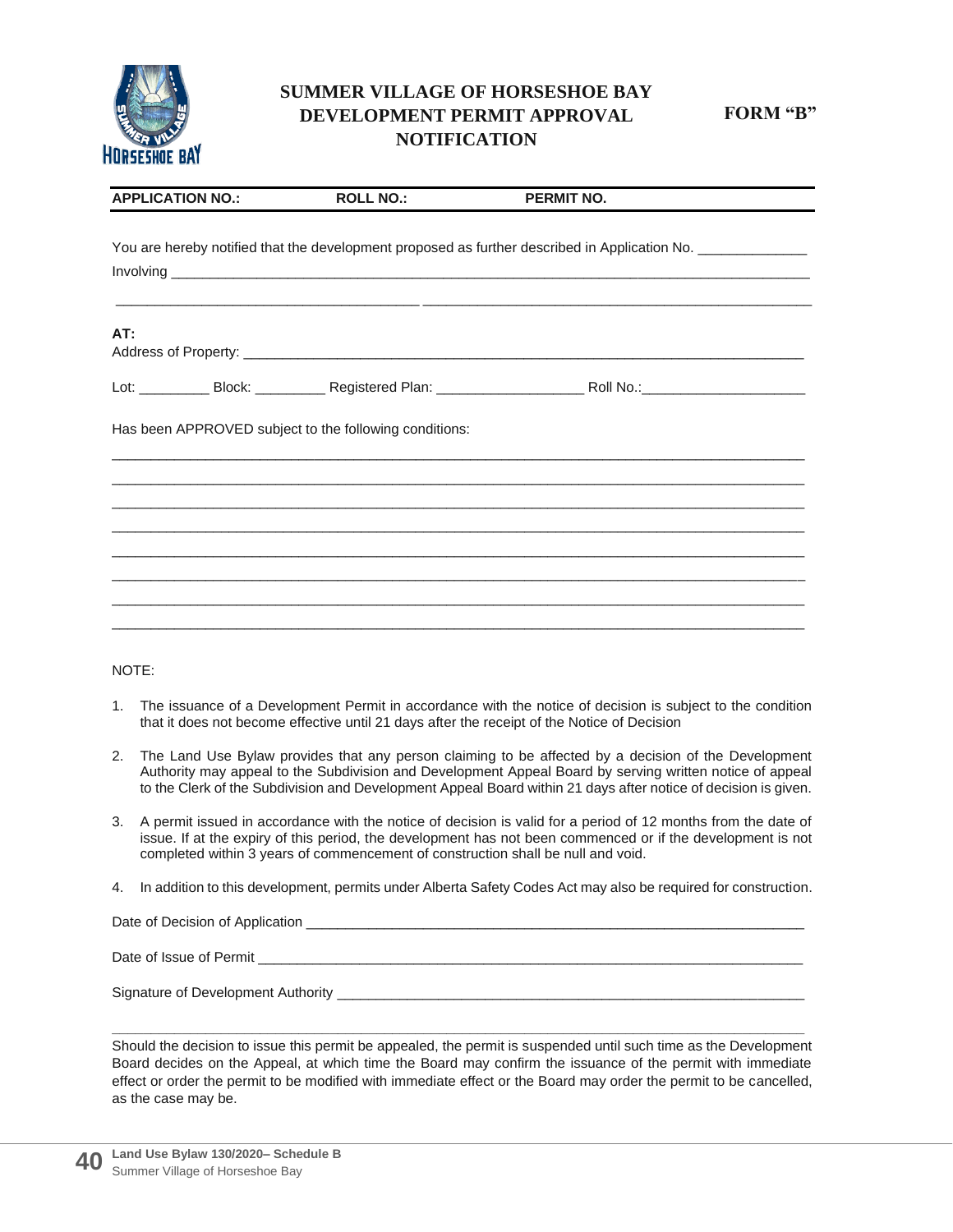

## **SUMMER VILLAGE OF HORSESHOE BAY DEVELOPMENT PERMIT REFUSAL NOTIFICATION**

**FORM "C"**

| <b>APPLICATION NO.</b> | <b>PERMIT NO.</b>                                                                                          |                                                                                                                       |  |
|------------------------|------------------------------------------------------------------------------------------------------------|-----------------------------------------------------------------------------------------------------------------------|--|
|                        | You are hereby notified that the development proposed as further described in Application No. ____________ |                                                                                                                       |  |
|                        |                                                                                                            |                                                                                                                       |  |
| AT:                    |                                                                                                            |                                                                                                                       |  |
|                        |                                                                                                            |                                                                                                                       |  |
|                        | has been REFUSED for the following reasons:                                                                |                                                                                                                       |  |
|                        |                                                                                                            | <u> 1989 - Johann Stoff, amerikansk politiker (* 1908)</u>                                                            |  |
|                        |                                                                                                            |                                                                                                                       |  |
|                        |                                                                                                            |                                                                                                                       |  |
|                        |                                                                                                            | <u> 1990 - Johann Stoff, deutscher Stoff, der Stoff, der Stoff, der Stoff, der Stoff, der Stoff, der Stoff, der S</u> |  |
|                        |                                                                                                            |                                                                                                                       |  |
|                        |                                                                                                            |                                                                                                                       |  |
|                        |                                                                                                            |                                                                                                                       |  |
|                        |                                                                                                            | ,我们也不会有什么。""我们的人,我们也不会有什么?""我们的人,我们也不会有什么?""我们的人,我们也不会有什么?""我们的人,我们也不会有什么?""我们的人                                      |  |
|                        |                                                                                                            |                                                                                                                       |  |
|                        |                                                                                                            |                                                                                                                       |  |
|                        |                                                                                                            |                                                                                                                       |  |
|                        |                                                                                                            |                                                                                                                       |  |

#### **NOTE**:

The Land Use Bylaw provides that any person claiming to be affected by a decision of the Development Authority may appeal this decision to the Subdivision and Development Appeal Board by serving written notice of appeal to the Clerk of the Subdivision and Development Appeal Board within 21 days of the date the notice of the decision is given. The notice must state the reason for appeal.

For further information on this approval, please contact the Summer Village Administrator at (780) 645-4677.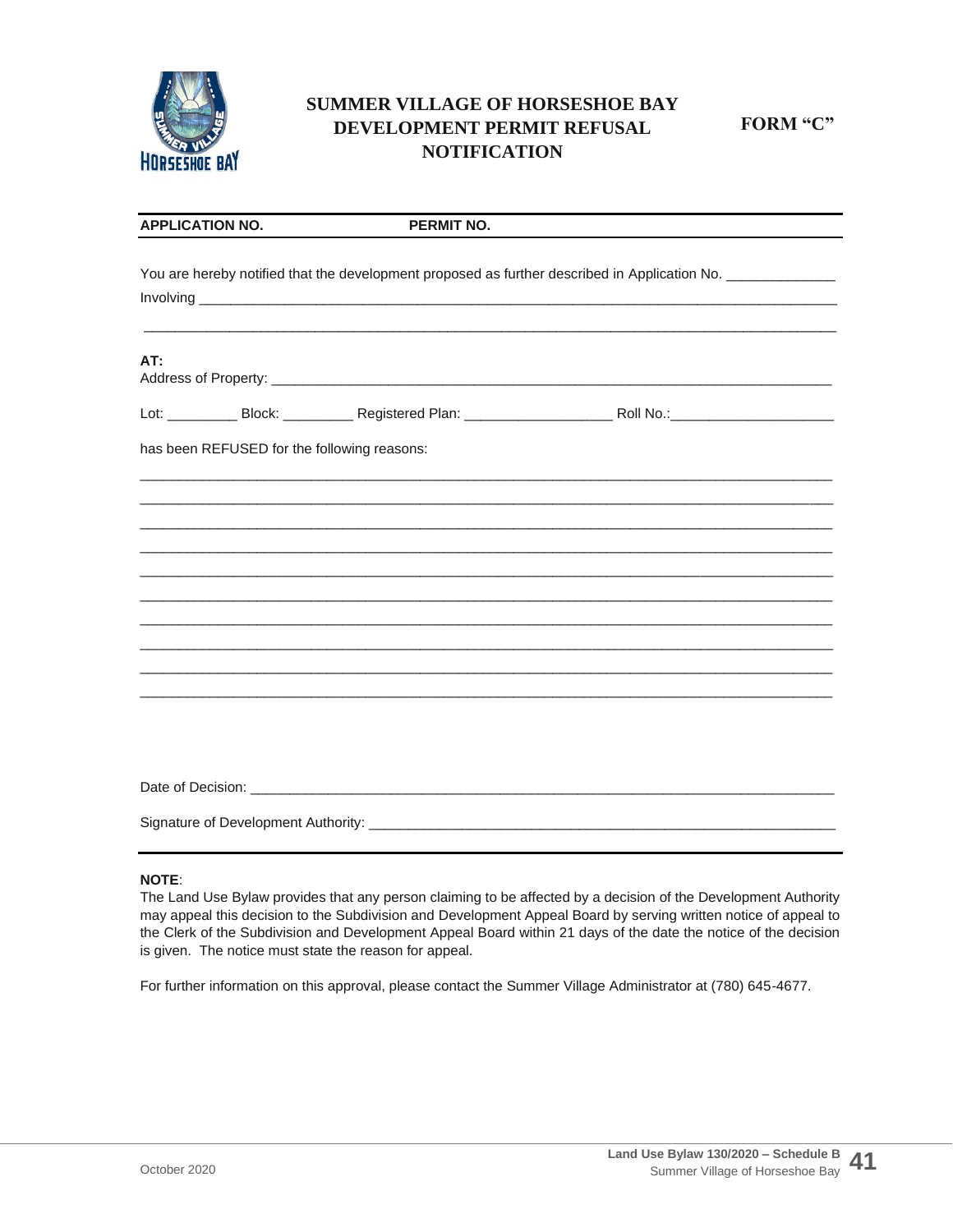

## **SUMMER VILLAGE OF HORSESHOE BAY DEVELOPMENT PERMIT APPROVAL NOTIFICATION (ADJACENT LANDOWNERS)**

| <b>APPLICATION NO.</b>                 | <b>PERMIT NO.</b>                                                               |                                                                                  |
|----------------------------------------|---------------------------------------------------------------------------------|----------------------------------------------------------------------------------|
|                                        | You are hereby notified that an application for a development permit involving: |                                                                                  |
| AT:                                    |                                                                                 | ,我们也不会有什么。""我们的人,我们也不会有什么?""我们的人,我们也不会有什么?""我们的人,我们也不会有什么?""我们的人,我们也不会有什么?""我们的人 |
|                                        |                                                                                 |                                                                                  |
| has been:<br>________________ APPROVED | APPROVED SUBJECT TO THE FOLLOWING CONDITIONS:                                   | ,我们也不能会在这里,我们的人们就会在这里,我们也不会在这里,我们也不会在这里,我们也不会在这里,我们也不会在这里,我们也不会在这里,我们也不会在这里,我们也不 |
|                                        |                                                                                 |                                                                                  |
|                                        |                                                                                 |                                                                                  |

## NOTE:

The Land Use Bylaw provides that any person claiming to be affected by a decision of the Development Authority may appeal this decision to the Subdivision and Development Appeal Board by serving written notice of appeal to the Clerk of the Subdivision and Development Appeal Board within 21 days of the date the notice of the decision is given. The notice must state the reason for appeal.

For further information on this approval, please contact the Summer Village Administrator at (780) 645-4677.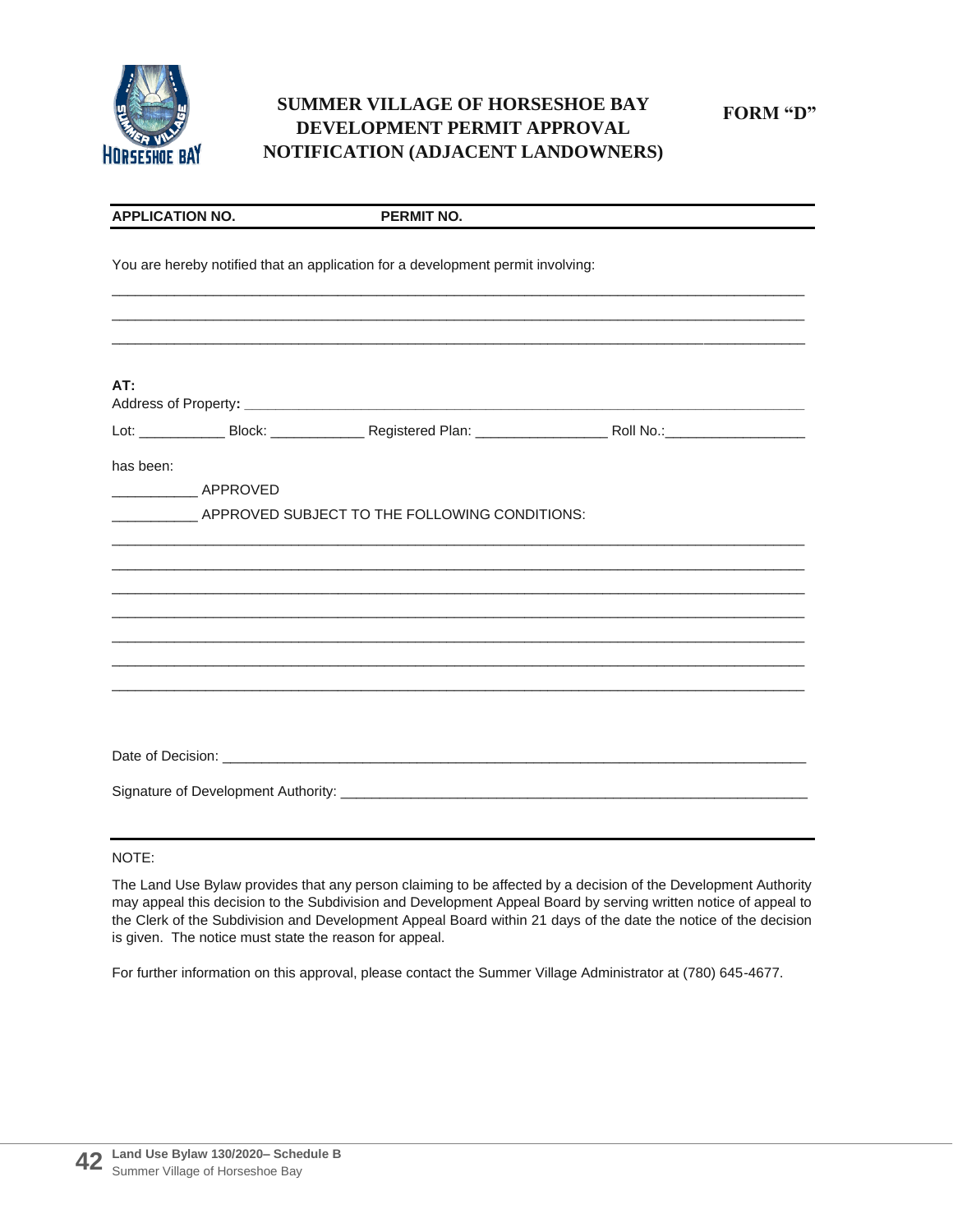

## **SUMMER VILLAGE OF HORSESHOE BAY NOTICE OF APPEAL HEARING**

**FORM "E"**

| <b>APPLICATION NO.</b>                             | <b>PERMIT NO.</b>                                                                                              |  |
|----------------------------------------------------|----------------------------------------------------------------------------------------------------------------|--|
|                                                    | This is to notify you that an appeal has been lodged with the Subdivision and Development Appeal Board against |  |
|                                                    |                                                                                                                |  |
| AT:                                                |                                                                                                                |  |
|                                                    |                                                                                                                |  |
|                                                    |                                                                                                                |  |
| The Development Authority ______ APPROVED          |                                                                                                                |  |
|                                                    | APPROVED WITH CONDITIONS                                                                                       |  |
|                                                    | ______ REFUSED                                                                                                 |  |
| This development permit for the following reasons: |                                                                                                                |  |
|                                                    |                                                                                                                |  |
|                                                    |                                                                                                                |  |
|                                                    |                                                                                                                |  |
|                                                    |                                                                                                                |  |
|                                                    |                                                                                                                |  |
|                                                    |                                                                                                                |  |

Any persons affected by the proposed development have the right to be present and to be heard at the hearing, as well as to present a written brief prior to or at the hearing.

 $\frac{1}{2}$  ,  $\frac{1}{2}$  ,  $\frac{1}{2}$  ,  $\frac{1}{2}$  ,  $\frac{1}{2}$  ,  $\frac{1}{2}$  ,  $\frac{1}{2}$  ,  $\frac{1}{2}$  ,  $\frac{1}{2}$  ,  $\frac{1}{2}$  ,  $\frac{1}{2}$  ,  $\frac{1}{2}$  ,  $\frac{1}{2}$  ,  $\frac{1}{2}$  ,  $\frac{1}{2}$  ,  $\frac{1}{2}$  ,  $\frac{1}{2}$  ,  $\frac{1}{2}$  ,  $\frac{1$ 

Date **Signature of Clerk** Subdivision and Development Appeal Board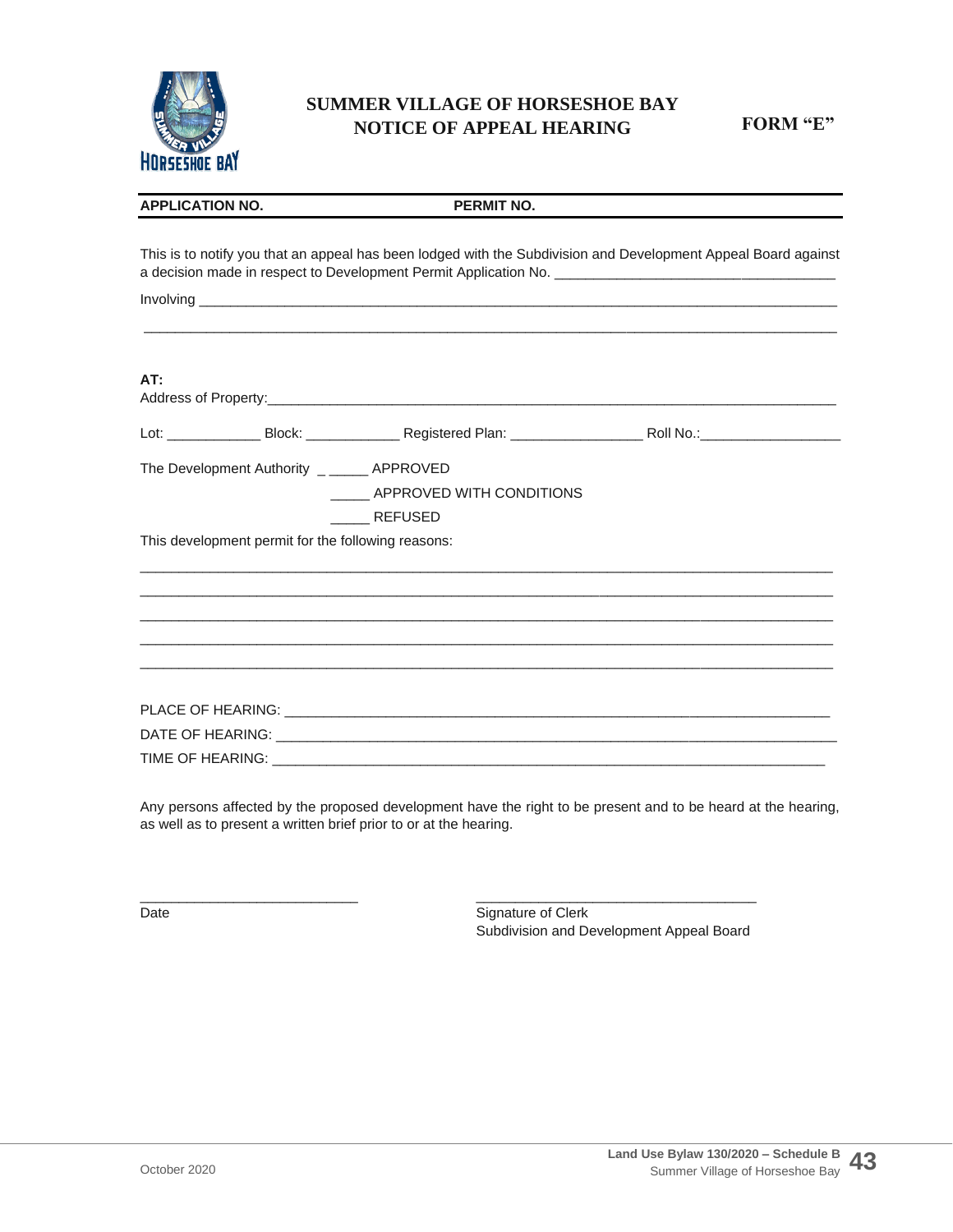

## **SUMMER VILLAGE OF HORSESHOE BAY NOTICE OF APPEAL DECISION**

**FORM "F"**

| <b>APPLICATION NO.</b>                                                | <b>PERMIT NO.</b>                                                                                                                                                                                                      |
|-----------------------------------------------------------------------|------------------------------------------------------------------------------------------------------------------------------------------------------------------------------------------------------------------------|
| This is to notify you that an appeal against the:                     | _____ APPROVAL<br>APPROVAL WITH CONDITIONS<br>REFUSAL                                                                                                                                                                  |
|                                                                       |                                                                                                                                                                                                                        |
|                                                                       |                                                                                                                                                                                                                        |
| AT:                                                                   |                                                                                                                                                                                                                        |
|                                                                       |                                                                                                                                                                                                                        |
| Subdivision and Development Appeal Board is as follows:               | Was considered by the Subdivision and Development Appeal Board on _______________ and the decision of the                                                                                                              |
| Date                                                                  | Signature of Clerk<br>Subdivision and Development Appeal Board                                                                                                                                                         |
| Note:                                                                 |                                                                                                                                                                                                                        |
| application for leave to appeal to the Court of Appeal shall be made: | A decision of the Subdivision and Development Appeal Board is final and binding on all parties and persons<br>subject to an appeal upon a question of jurisdiction or law pursuant to the Municipal Government Act. An |

(a) to a judge of the Court of Appeal, and

(b) within 30 days after the issue of the order, decision, permit or approval sought to be appealed.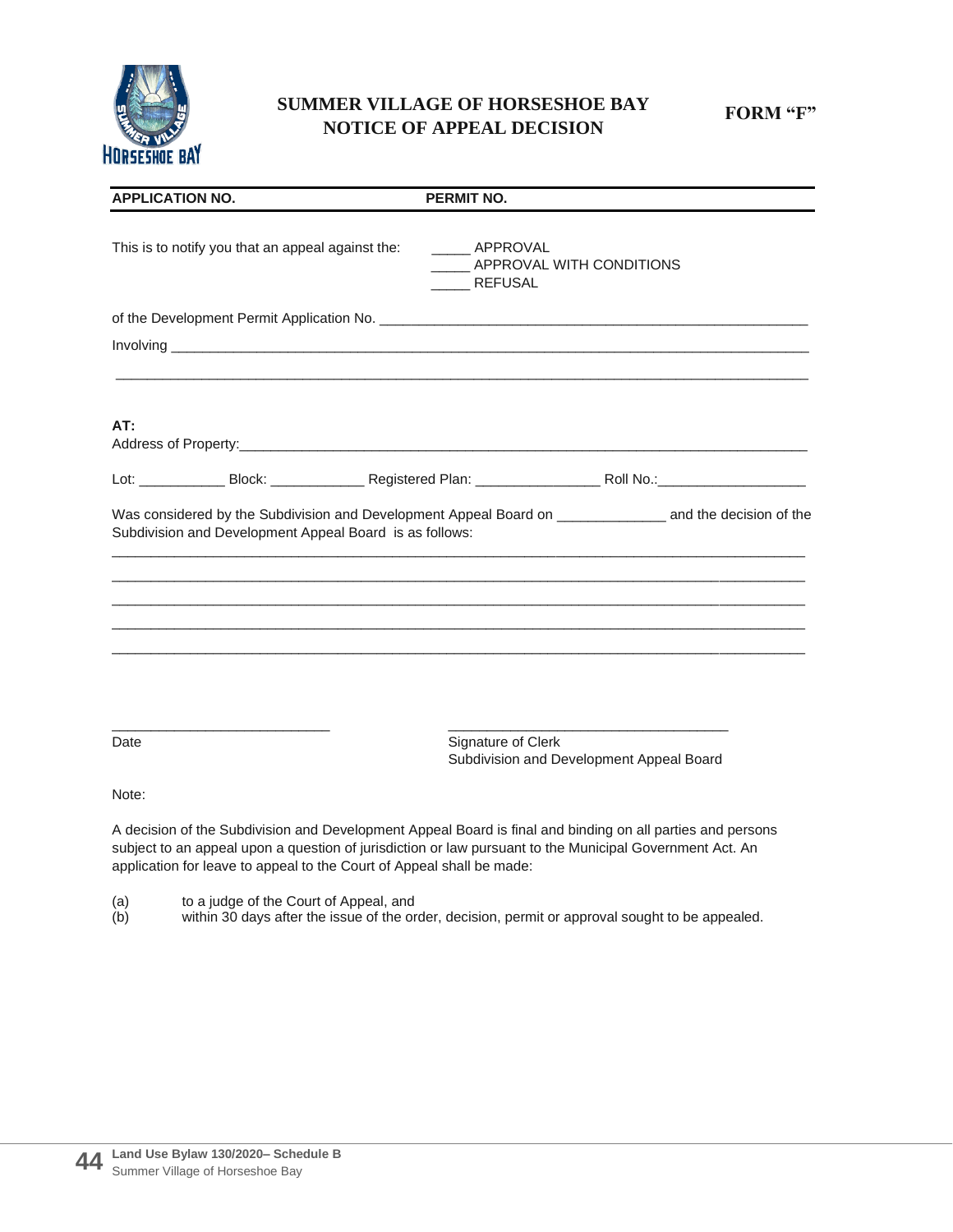

## **SUMMER VILLAGE OF HORSESHOE BAY** APPLICATION TO AMEND THE LAND USE **BYLAW**

FORM "G"

| <b>APPLICATION NO.</b>                                                                                                                                                                                                         | <b>PERMIT NO.</b> | FEE:                                                                                                         |
|--------------------------------------------------------------------------------------------------------------------------------------------------------------------------------------------------------------------------------|-------------------|--------------------------------------------------------------------------------------------------------------|
|                                                                                                                                                                                                                                |                   |                                                                                                              |
| review and decide this application for amendment.                                                                                                                                                                              |                   | I/We hereby make application to amend the Land Use Bylaw. I/We agree to pay all costs incurred by Council to |
| <b>APPLICANT INFORMATION</b>                                                                                                                                                                                                   |                   |                                                                                                              |
| Applicant: the contract of the contract of the contract of the contract of the contract of the contract of the contract of the contract of the contract of the contract of the contract of the contract of the contract of the |                   |                                                                                                              |
|                                                                                                                                                                                                                                |                   |                                                                                                              |
|                                                                                                                                                                                                                                |                   |                                                                                                              |
|                                                                                                                                                                                                                                |                   |                                                                                                              |
|                                                                                                                                                                                                                                |                   |                                                                                                              |
|                                                                                                                                                                                                                                |                   |                                                                                                              |
|                                                                                                                                                                                                                                |                   |                                                                                                              |
| <b>LAND DESCRIPTION</b>                                                                                                                                                                                                        |                   |                                                                                                              |
|                                                                                                                                                                                                                                |                   |                                                                                                              |
| PROPOSED AMENDEMENT                                                                                                                                                                                                            |                   |                                                                                                              |
|                                                                                                                                                                                                                                |                   |                                                                                                              |
|                                                                                                                                                                                                                                |                   |                                                                                                              |
| Reasons for proposing an amendment to the Land Use Bylaw:                                                                                                                                                                      |                   |                                                                                                              |
|                                                                                                                                                                                                                                |                   |                                                                                                              |
|                                                                                                                                                                                                                                |                   |                                                                                                              |
|                                                                                                                                                                                                                                |                   |                                                                                                              |
|                                                                                                                                                                                                                                |                   |                                                                                                              |
|                                                                                                                                                                                                                                |                   |                                                                                                              |
|                                                                                                                                                                                                                                |                   |                                                                                                              |
|                                                                                                                                                                                                                                |                   |                                                                                                              |
| Signature of Applicant                                                                                                                                                                                                         | Date              |                                                                                                              |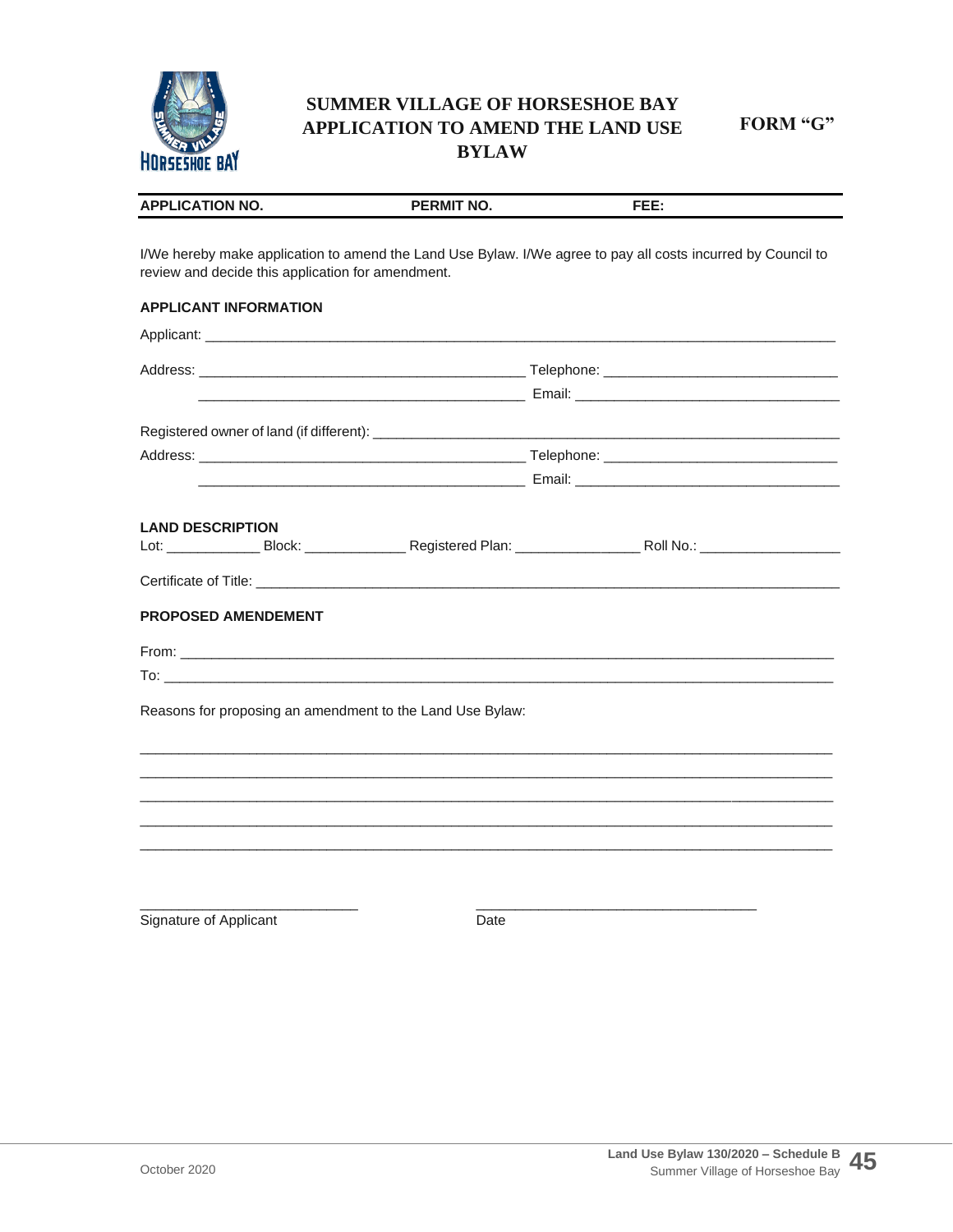

## **SUMMER VILLAGE OF HORSESHOE BAY STOP ORDER**

| <b>APPLICATION NO.</b>            | <b>PERMIT NO.</b>                                                                                                                                                                                                                                                                                                                                   |
|-----------------------------------|-----------------------------------------------------------------------------------------------------------------------------------------------------------------------------------------------------------------------------------------------------------------------------------------------------------------------------------------------------|
| Chapter M-26, as amended, to stop | Please be advised that you, as the registered owner, person in possession, or person responsible, are<br>immediately required, by virtue of the Order as per Section 645 of the Municipal Government Act, R.S.A. 2000,                                                                                                                              |
|                                   |                                                                                                                                                                                                                                                                                                                                                     |
|                                   |                                                                                                                                                                                                                                                                                                                                                     |
| <b>LEGAL DESCRIPTION</b>          |                                                                                                                                                                                                                                                                                                                                                     |
|                                   |                                                                                                                                                                                                                                                                                                                                                     |
|                                   |                                                                                                                                                                                                                                                                                                                                                     |
|                                   | Horseshoe Bay Land Use Bylaw and the Municipal Government Act, as amended.                                                                                                                                                                                                                                                                          |
|                                   | You may appeal this Order to the Subdivision and Development Appeal Board within 21 days after the receipt of<br>the Notice of Decision. If you should fail to comply with this Order, the Summer Village may take legal action under<br>the Municipal Government Act. The maximum fine for contravening a bylaw under the Municipal Government Act |

is \$10,000.

Date Date Development Authority

 $\frac{1}{2}$  ,  $\frac{1}{2}$  ,  $\frac{1}{2}$  ,  $\frac{1}{2}$  ,  $\frac{1}{2}$  ,  $\frac{1}{2}$  ,  $\frac{1}{2}$  ,  $\frac{1}{2}$  ,  $\frac{1}{2}$  ,  $\frac{1}{2}$  ,  $\frac{1}{2}$  ,  $\frac{1}{2}$  ,  $\frac{1}{2}$  ,  $\frac{1}{2}$  ,  $\frac{1}{2}$  ,  $\frac{1}{2}$  ,  $\frac{1}{2}$  ,  $\frac{1}{2}$  ,  $\frac{1$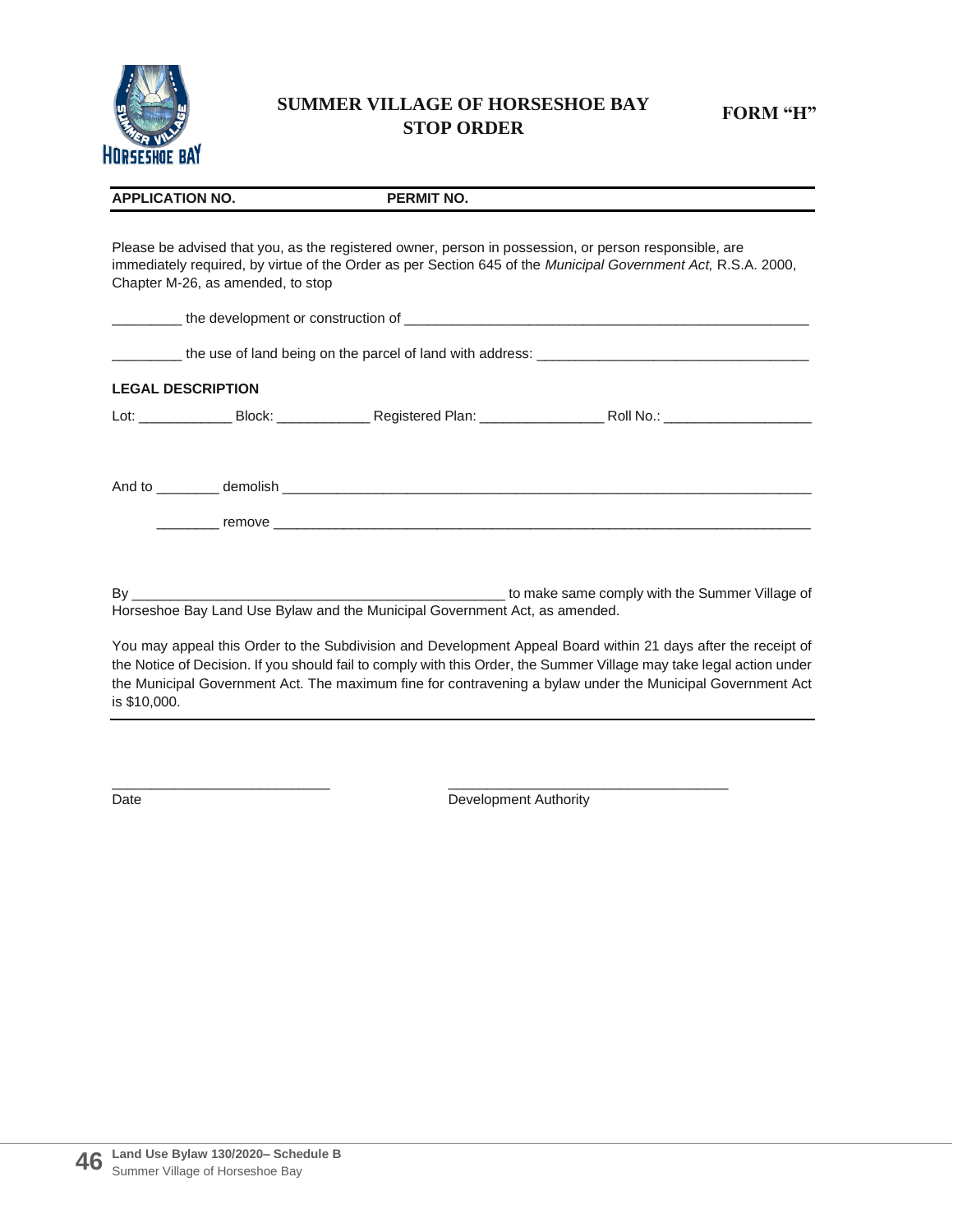**SCHEDULE C – Land Use District Map**